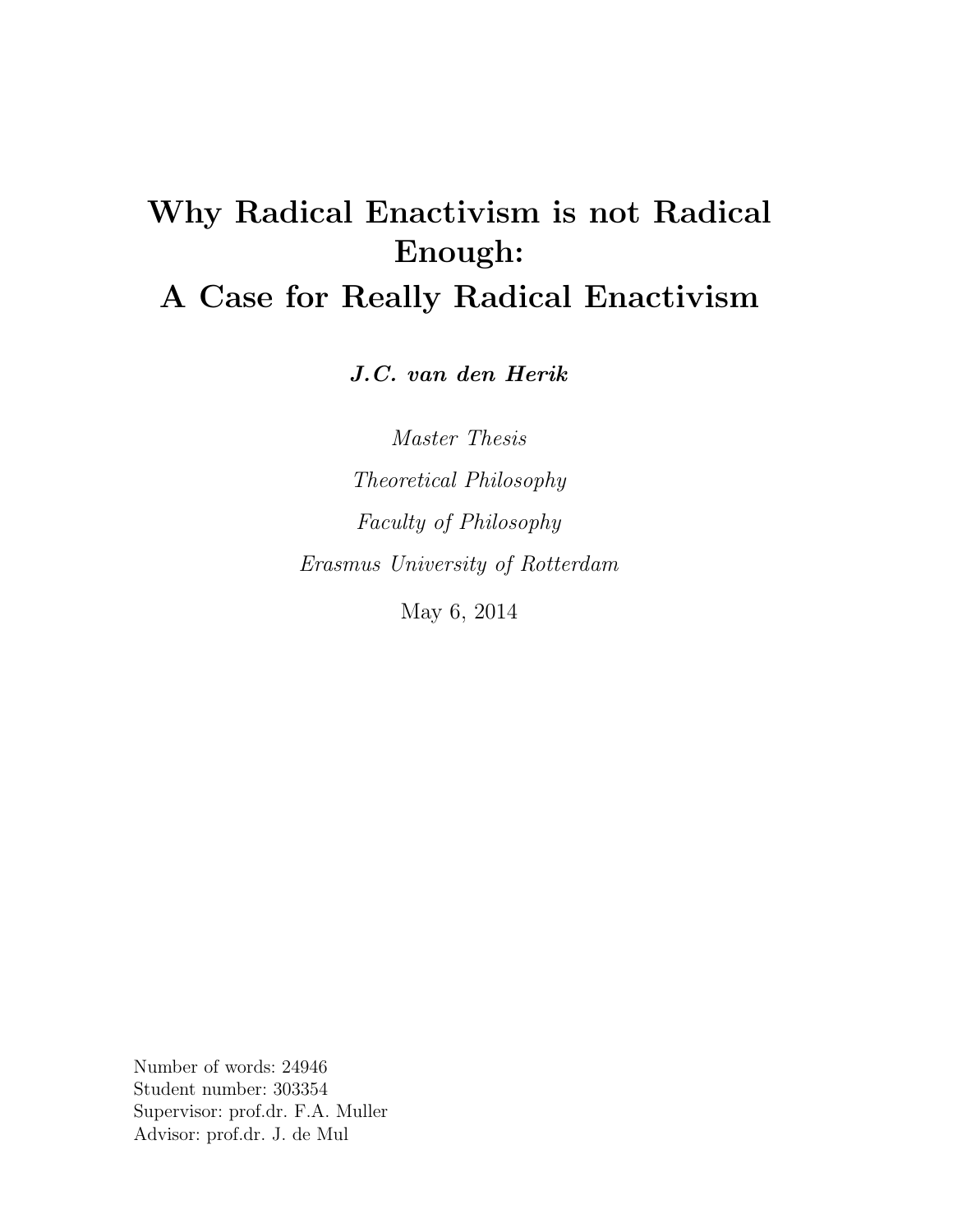# Contents

|                |     |       |                                                                      | iv             |
|----------------|-----|-------|----------------------------------------------------------------------|----------------|
|                |     |       |                                                                      | vi             |
|                |     |       |                                                                      | vii            |
|                |     |       | vii                                                                  |                |
|                |     |       |                                                                      | vii            |
| $\mathbf 1$    |     |       | <b>Radical Enactivism</b>                                            | $\mathbf{1}$   |
|                | 1.1 |       |                                                                      | $\mathbf{1}$   |
|                | 1.2 |       |                                                                      | $\overline{2}$ |
|                | 1.3 |       | Radical Enactivism and Other Enactivisms                             | $\overline{4}$ |
|                | 1.4 |       | A Very Short History of Radical Enactivism                           | $\overline{5}$ |
|                | 1.5 |       |                                                                      | 6              |
|                | 1.6 |       | The Problem of Naturalising Content                                  | 6              |
|                | 1.7 |       |                                                                      | $\overline{7}$ |
|                |     |       |                                                                      |                |
| $\overline{2}$ |     |       | <b>Basic Minds and Superminds</b>                                    | 9              |
|                | 2.1 |       | Basic Minds: From Teleosemantics to Biosemiotics                     | 9              |
|                |     | 2.1.1 | Why Teleosemantics cannot Account for Content                        | 9              |
|                |     | 2.1.2 | Biosemiotics: Teleosemantics Without the Semantics .                 | 10             |
|                |     | 2.1.3 | Going Off-line: Imaginative Recreations                              | 11             |
|                | 2.2 |       |                                                                      | 13             |
|                |     | 2.2.1 |                                                                      | 13             |
|                |     | 2.2.2 | Thinking in Natural Language                                         | 15             |
|                |     | 2.2.3 | The Linguistic Supermind                                             | 16             |
| 3              |     |       | Linguistic mediation, propositional attitudes, and propositions 18   |                |
|                | 3.1 |       | The Necessity of Linguistic Mediation for Propositional Attitudes 18 |                |
|                | 3.2 |       | Language as a Medium and as an Intentional Object $\dots$ .          | 21             |
|                | 3.3 |       |                                                                      | 23             |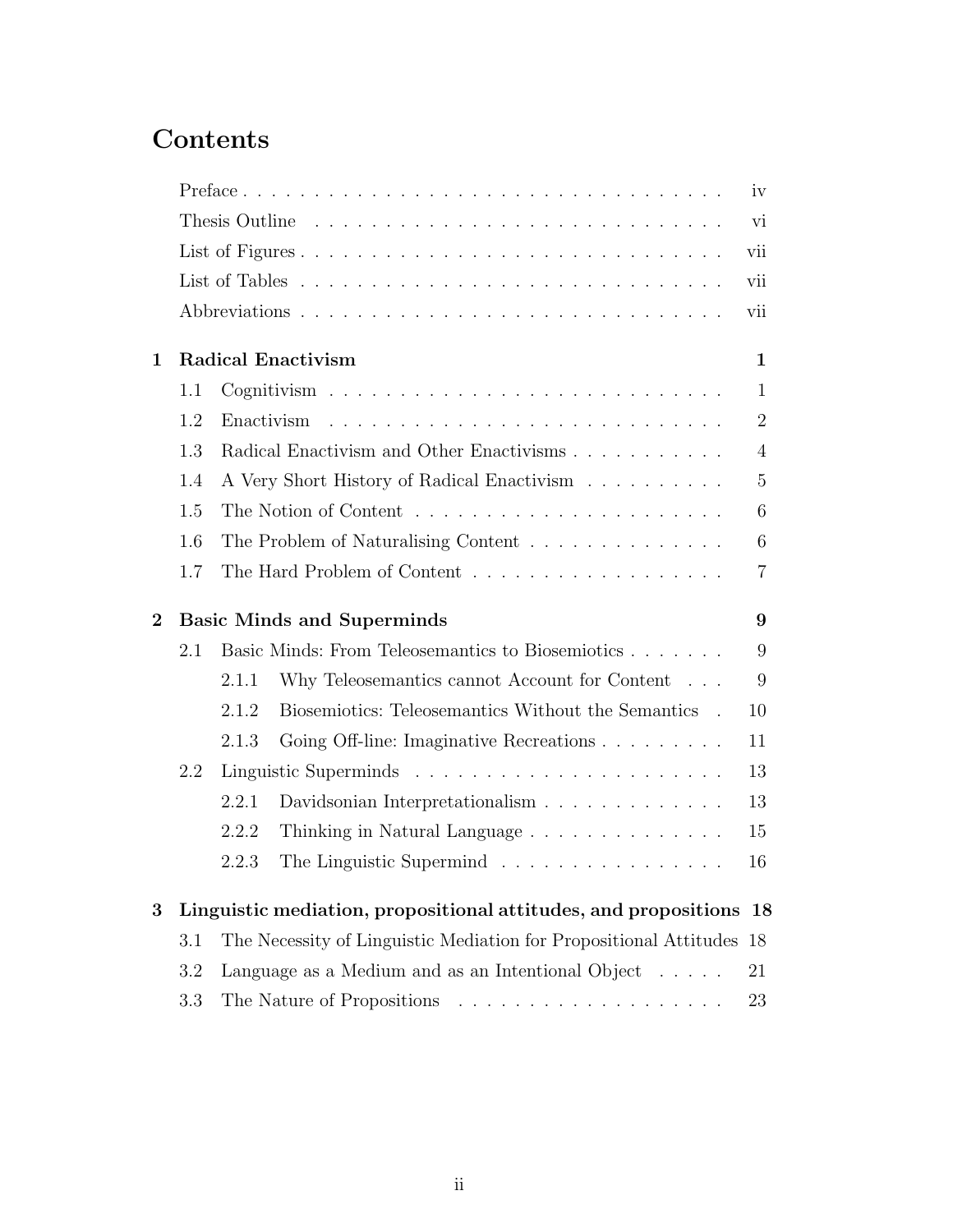| 4 |     |            | Why Language is not an Abstract Symbol System                | 25 |
|---|-----|------------|--------------------------------------------------------------|----|
|   | 4.1 |            | Language as an Abstract Symbol System                        | 25 |
|   | 4.2 |            | Davidsonian Interpretationalism and 'How it Works'           | 28 |
|   | 4.3 |            | Objections to an Abstract Symbol System-View                 | 29 |
|   |     | 4.3.1      | Repetition and Reification                                   | 29 |
|   |     | 4.3.2      | From Denotation to Connotation                               | 31 |
|   |     | 4.3.3      | Language and Dynamics                                        | 34 |
|   |     | 4.3.4      | Language as an Extension of Social Behaviour                 | 36 |
|   | 4.4 |            | The Complex Interplay of Symbols and Dynamics                | 39 |
|   |     | 4.4.1      | First-Order Languaging and Second-Order Language.            | 39 |
|   |     | 4.4.2      | Linguistic Symbols as Replicable Constraints $\ldots \ldots$ | 41 |
| 5 |     | Conclusion |                                                              | 44 |
|   |     |            |                                                              | 47 |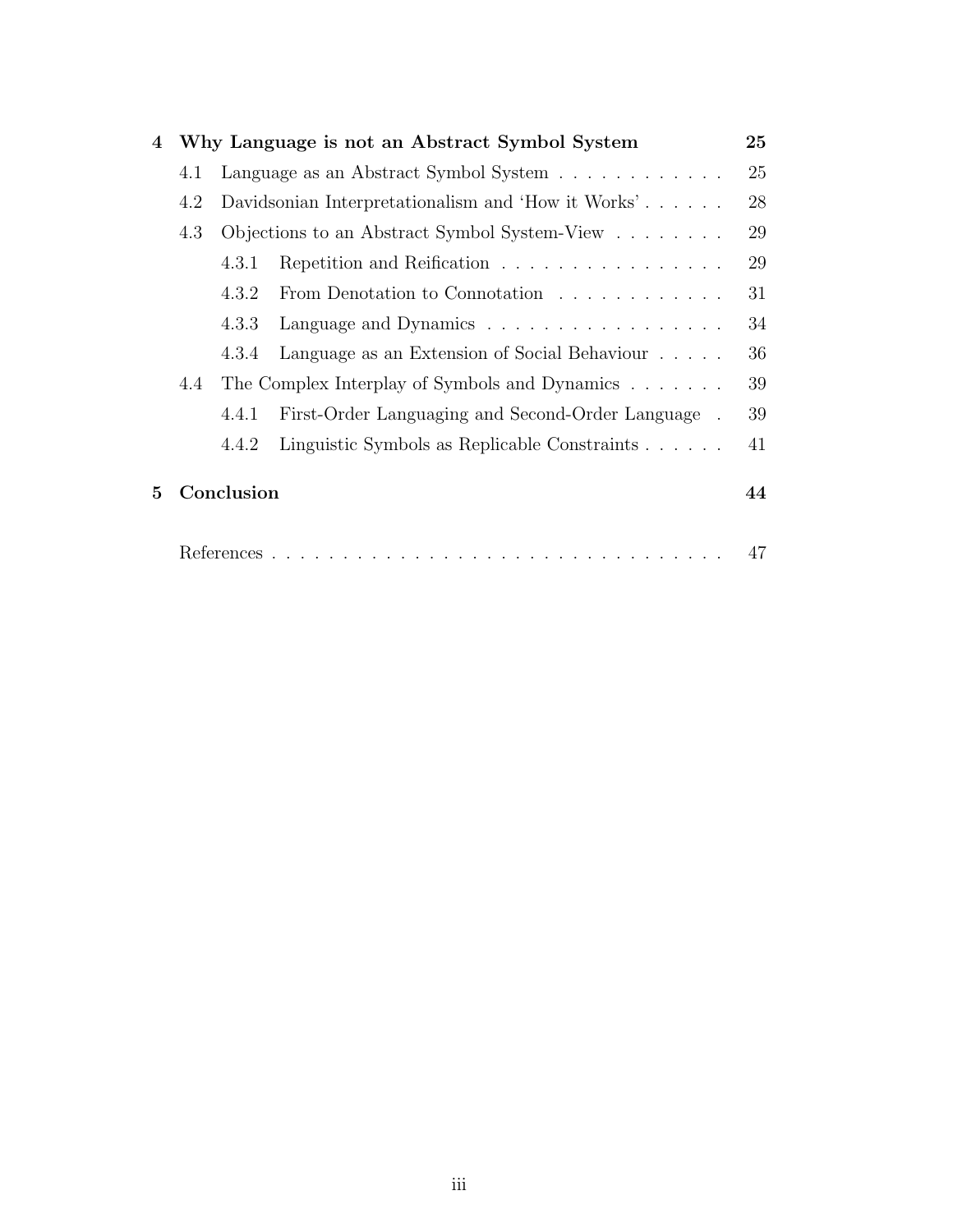# Preface

As philosophers, we are in the business of promoting possibilities.

Hutto & Myin  $(2013, x-xi)$ 

Human beings are capable of a truly extraordinary range of interactions with their environments and with each other. We can track and catch a ball that somebody throws towards us, enjoy the soothing experience of classical music, navigate through a crowd of people, discuss the meaning of life, etc. How on Earth do we do it? The phenomena that are picked out here by examples are collectively known as cognition, which compromises such processes as perception, memory, reasoning, calculating, problem solving, decision making, and using and understanding language. When we ask ourselves how cognition is possible, we ask what processes underlie these abilities. In other words, we want to know what makes intelligent behaviour possible.

Traditionally, philosophers have assumed that any form of cognition presupposes the ability to represent the world. Only when a creature knows that something is the case, can it act accordingly. And only when the creature's representation of the world is true (or accurate), will its actions be effective. Cognition was thus thought to be crucially dependent on the acquisition of knowledge. The main intuition behind this conviction is that thinking is always thinking about something, and the only way thinking can be about something is through representing it. *Cognitivism* is the main proponent of this representational approach to cognition.

Over the past twenty-five years, however, a revolutionary spirit has been going through0 the cognitive sciences and the philosophy of mind. According to Ramsey (2007, xv), 'cognitive science has taken a dramatic anti-representational turn'. Perhaps the most radical anti-representational account of cognition is Radical Enactivism (Hutto & Myin, 2013; Hutto, 2006e), according to which the emergence of cognitive capabilities has to be explained in terms of the dynamic unfolding of whole-bodied active engagement with the environment. Non-linguistic, or *basic cognition*, does not rely on knowing that certain things are the case, but has to be explained in terms of a history of previous interactions which have shaped the organism's structure. Thinking is still conceived to be about the world, but this aboutness, or intentionality, is not a property of some inner mental state (the representation), but is rather expressed in a creature's behaviour.

At the same time Radical Enactivism draws an upper limit to explanations of cognition in non-representational terms. Linguistic cognition is thought to rely on using public symbols that are used to 'stand for' something else, and are therefore representations. To think of language in representational terms it to think of speaking a language as consisting primarily in the activity of stating true things about states of affairs, and take these as premises in acts of reasoning. Language is conceived of as an individual achievement that is dependent on knowing the meaning of symbols. Linguistic symbols are thought to be detached representations, that is, they are disconnected from more basic modes of interaction with the world and each other.

The meaning that a person ascribes to a symbol can be ascertained through a process of radical interpretation. By prompting assent or dissent from a person, both the logical relations between words and what they are about is uncovered. In order to get to know the meaning of a symbol, we therefore have to abstract away from the concrete act of uttering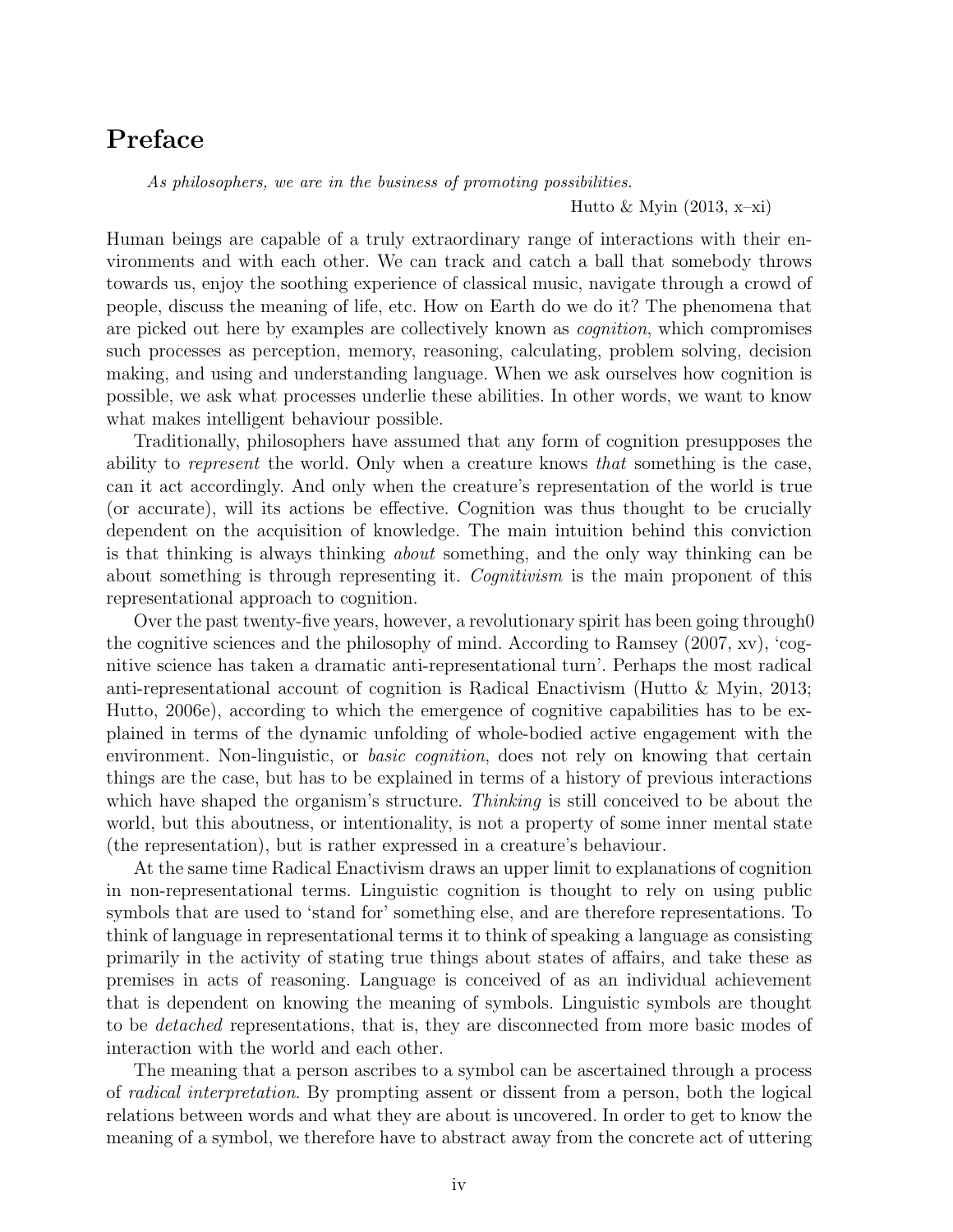it, as the logical relations between the symbols can only be determined on the basis of patterns of use. This representational mode of thinking is thought to be so distinct from basic modes of responding that they are envisaged to take place in a separate mind: the linguistic supermind, a 'softwired virtual machine'. To deny the representational nature of linguistic cognition is to advance Really Radical Enactivism, which is a bridge too far for Radical Enactivism.

In this thesis, I challenge this distinction between basic and linguistic cognition in order to pave the way for Really Radical Enactivism. I take Hutto's Radical Enactivism as a starting point, as it promotes a radical non-representational view of basic cognition, but extend this non-representational view to language. The main argument is that the distinction is based on a particular view of language that turns out to be untenable on closer inspection. I argue that this semio-centric view on human language robs us of the possibility to explain how our linguistic capabilities work. The public symbols of natural language are not representations, but evoke a history of dynamic interaction with the world and with each other, and therefore cannot be disconnected from basic cognitive capacities. Language emerges from more basic social coordination and remains constitutively dependent on these basic forms of interaction. Rather than representing the world, the primary function of language is *doing* things with words. If we want to know how this is possible, we have to look at the concrete situations of linguistic communication, which involve a lot more than the mere exchange of symbols (think for instance of gestures, facial expressions, voice dynamics). To try to fix the meaning of a symbol through a process of radical interpretation is to conflate the results of what we do with symbols with properties of the symbols themselves.

Once we realise that speaking is an extension of social behaviour, there is no principled distinction between basic and linguistic cognition in terms of representation (see Table 1). This realisation opens the door for Really Radical Enactivism.

|                                                      | $\log$ nitivism   RadEn   R $RadEn$ |  |
|------------------------------------------------------|-------------------------------------|--|
| Basic cognition is representational                  |                                     |  |
| Linguistic cognition is representational $\sqrt{\ }$ |                                     |  |

Table 1: Representation in Cognitivism, Radical Enactivism (RadEn), and Really Radical Enactivism (RRadEn).

The conceptual shift from Radical Enactivism to Really Radical Enactivism in thinking about linguistic cognition thus mirrors the conceptual shift from Cognitivism to Radical Enactivism in thinking about basic cognition. The representational presuppositions turn out to be untenable on closer inspection, as we turn our attention to what is actually going on in the concrete unfolding of basic or linguistic interaction with the world and each other that we want to explain.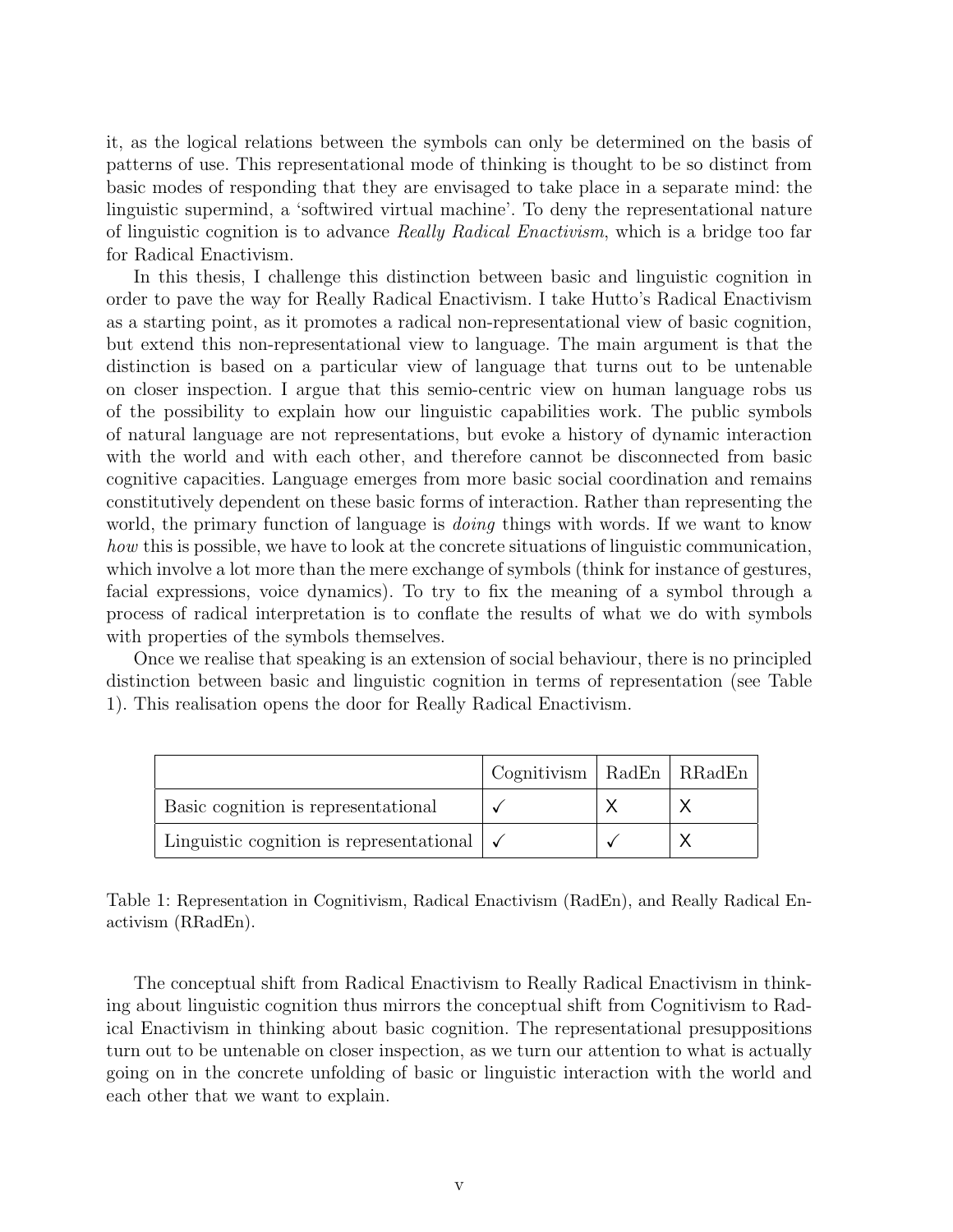### Thesis Outline

The main aim of Section 1 is to get to grips with the radical element of Radical Enactivism (RadEn): the conviction that basic cognition is to be explained in a thoroughly non-representational fashion. I first contrast the Enactivist approach with the traditional representational approach to cognition. Thereafter, I introduce RadEn's notion of representation in terms of content. I then describe RadEn's worries about naturalising content by relying on the notion of information, in terms of which the contemporary debate is set. I end this section with Hutto and Myin's formulation of the Hard Problem of Content.

In Section 2, I introduce Radical Enactivism's distinction between basic, contentless, cognition and linguistically mediated thought, which is mirrored in the distinction between basic minds and linguistic superminds. Basic cognition is described in terms of biosemiotics: an Enactivist makeover of teleosemantics—an approach that accounts for content in terms of functions of organisms. I further describe how RadEn describes cognition that deals with objects that are absent in terms of recreative imaginings. I then introduce Hutto's account of linguistic content, which is based on Davidsonian interpretationalism: content can only be ascribed through a process of radical interpretation, which functions as an *intensionality test* that can only be passed by the fine-grained responding of linguistically competent creatures .

In Section 3, I raise some initial worries for RadEn's distinction between basic and linguistic cognition. I argue that linguistic mediation is not necessary for adopting a propositional attitude if we accept the intensionality test as a criterion. Thereafter, I argue that even if we adopt a linguistically mediated propositional attitude, the symbols of natural language are not the intentional objects of our attitudes. It is only when we talk about language that we shift our attention to the linguistic symbols and they become intentional objects. After that, I argue that, using the the resources available to RadEn, it will be impossible to make sense of the notion of a proposition.

In Section 4, I trace the problems stated in Section 3 to problematic assumptions about language. I argue that the root problem is that Hutto conceives of our linguistic competence as being made possible by an abstract system of symbols, and that conceiving of language in this way robs us of the possibility to explain how language works. I show that Davidson, who is the main source of inspiration for Hutto's account of language, never meant his theory of meaning as a theory that could also explain our linguistic abilities. Although Hutto extends the Davidsonian approach to include the acquisition of words through *social triangulation*, this extension does not explain how language works. After that I give some general objections to thinking of language in terms of an abstract symbol system. I argue that the main function of language is not to represent the world, but to coordinate behaviour.

These considerations will provide the basis for showing the implications of relinquishing an abstract symbol system view of language and the alleged distinction between the basic and supermind, which I consider in the final Section of this thesis.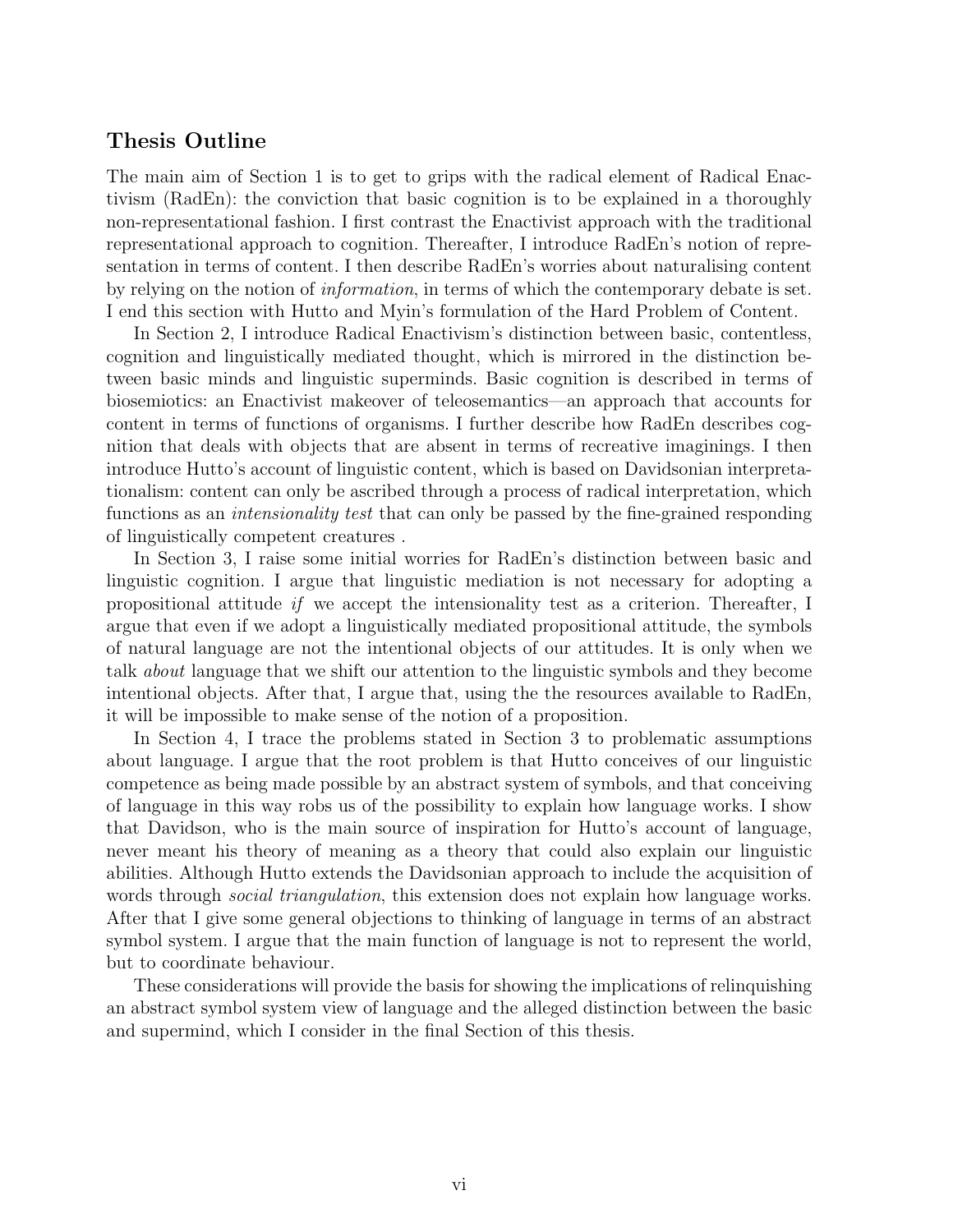# List of Figures

|                | Comparison of the Cognitivist linear and modular view of cognitive processes,                      |                |
|----------------|----------------------------------------------------------------------------------------------------|----------------|
|                | according to which sensory $(S)$ , cognitive $(C)$ and action $(A)$ processes are se-              |                |
|                | quential and distinct, and the sensorimotor loop. The sensorimotor loop is based                   |                |
|                | on Stewart (2010, Figure 1.1, 3). $\ldots \ldots \ldots \ldots \ldots \ldots \ldots \ldots \ldots$ | $\overline{4}$ |
| $\overline{2}$ | The referential triangle, in which both the child and the teacher respond similarly                |                |
|                | to a worldly object (solid lines), the teacher recognises that the child's responses               |                |
|                | are similar to his own, and the child in its turn recognises that its responses are                |                |
|                | similar to the teacher's (dashed lines). Based on Hutto $(1999,$ Figure 17, 118).                  | 28             |
| 3              | Semantic triangle. Adapted from Kravchenko (2007, Fig. 1, 656). 32                                 |                |
| $\overline{4}$ | Kanzi using the lexigram board to communicate with Sue Savage-Rumbaugh.                            |                |
|                |                                                                                                    | 38             |
|                |                                                                                                    |                |

# List of Tables

| Representation in Cognitivism, Radical Enactivism (RadEn), and Really Radical                        |  |
|------------------------------------------------------------------------------------------------------|--|
| Enactivism (RRadEn). $\dots \dots \dots \dots \dots \dots \dots \dots \dots \dots \dots \dots \dots$ |  |

# Abbreviations

|              | <b>ActCR</b> Action Coordination Routines |
|--------------|-------------------------------------------|
|              | <b>CReIm</b> Complex Recreative Imagining |
| LoT          | Language of Thought                       |
| MoP          | Mode of Presentation                      |
| <b>RadEn</b> | Radical Enactivism                        |
| ReIm         | Recreative Imagining                      |
| TNL          | Thinking in Natural Language Hypothesis   |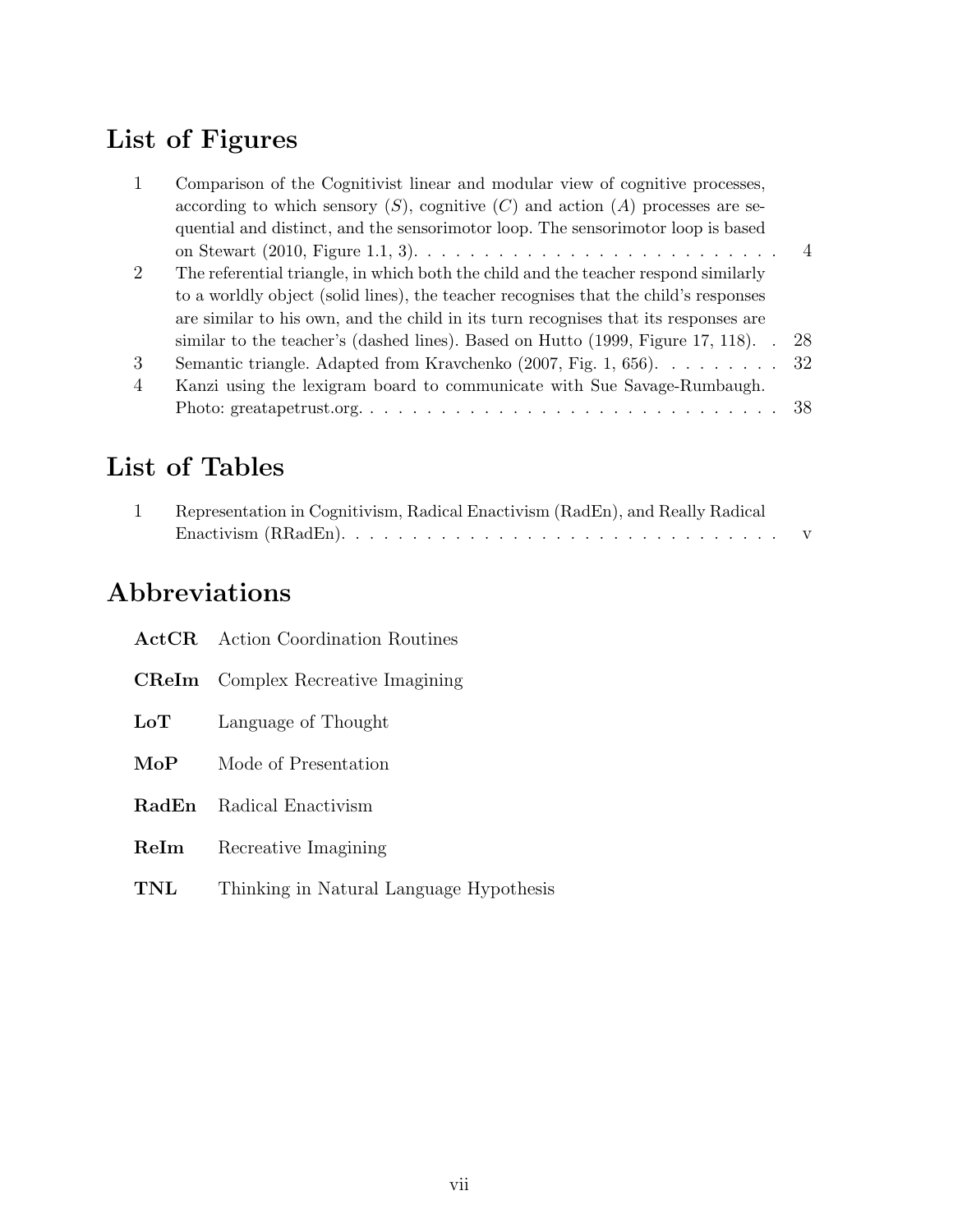# 1 Radical Enactivism

The aim of this Section is to get to grips with the radical element of Radical Enactivism (RadEn): the conviction that basic cognition is to be explained in a thoroughly nonrepresentational fashion. As Enactivism was conceived as an alternative to Cognitivism, I begin this Section by sketching it  $(\S1.1)$ . Thereafter, I introduce Enactivism  $(\S1.2)$ . I then discuss RadEn's place in the Enactivist landscape by showing its differences to other strands of Enactivism (§1.3). After this, I show how RadEn challenges representational accounts of cognition. This challenge is put forward in terms of content, which I introduce first (§1.5). Thereafter I describe the problems RadEn diagnoses in naturalising content by relying on the concept of information (§1.6). Finally, I end this section with the challenge that Hutto and Myin formulate for anybody who wants to explain cognition in terms of content. They coin this challenge the Hard Problem of Content (§1.7).

# 1.1 Cognitivism

The founders of Enactivism, Varela et al. (1991), trace the Cognitivist approach to the formative years of cognitive science (1943–1953), when it was still called cybernetics. At the time digital computers and information theory were formed, the cyberneticians wanted to create a science of the mind in which mental phenomena were explained in terms of mathematical formalisms and mechanisms. They put forward the idea that mental activity is best understood in computer-terms. Following in their footsteps, the early Cognitivists in the second half of the 1950s took computational processes operating on symbolic representations as the defining characteristic of cognitive processes. The key notion in explaining cognitive processes is therefore *representation*: mental symbols represent *because* they 'stand for' certain aspects of the world. Re-presenting the world in certain ways consists in the application of conceptual templates or representational schema's to sensory inputs, which are usually conceived of in terms of information (Hutto  $\&$  Myin, 2013, 13). To perceive a tomato as round and red, for instance, can be explicated by the application of the mentalistic concepts 'round' and 'red' to the sensory inputs. This approach implies that intelligent behaviour presupposes the ability to truthfully represent the world as being certain ways: only when the tomato is actually round and red will the actions that are based on these representations be effective.

At the same time, the digital computer was taken as a mechanical model for the human brain, where cognition was located. The link between the physical operation—to which digital computers are limited—and the semantic level of the symbolic representations was explained by the encoding of semantic distinctions between symbols in the syntax of a symbolic language of thought. In this way, the physical operation of a brain can be constrained by the semantic value of the physical symbols, without a direct manipulation of the semantic content of these symbols. This point of view is captured in the slogan 'no computation without representation', for it is only when these syntax-driven computations are effectively constrained by semantic, that is, representational encodings, that we would describe these processes as computations. If they were not semantically constrained, these 'computations' would be merely arbitrarily juggling around of symbols.

The Cognitivist view thus presupposes three irreducible levels (Varela et al., 1991):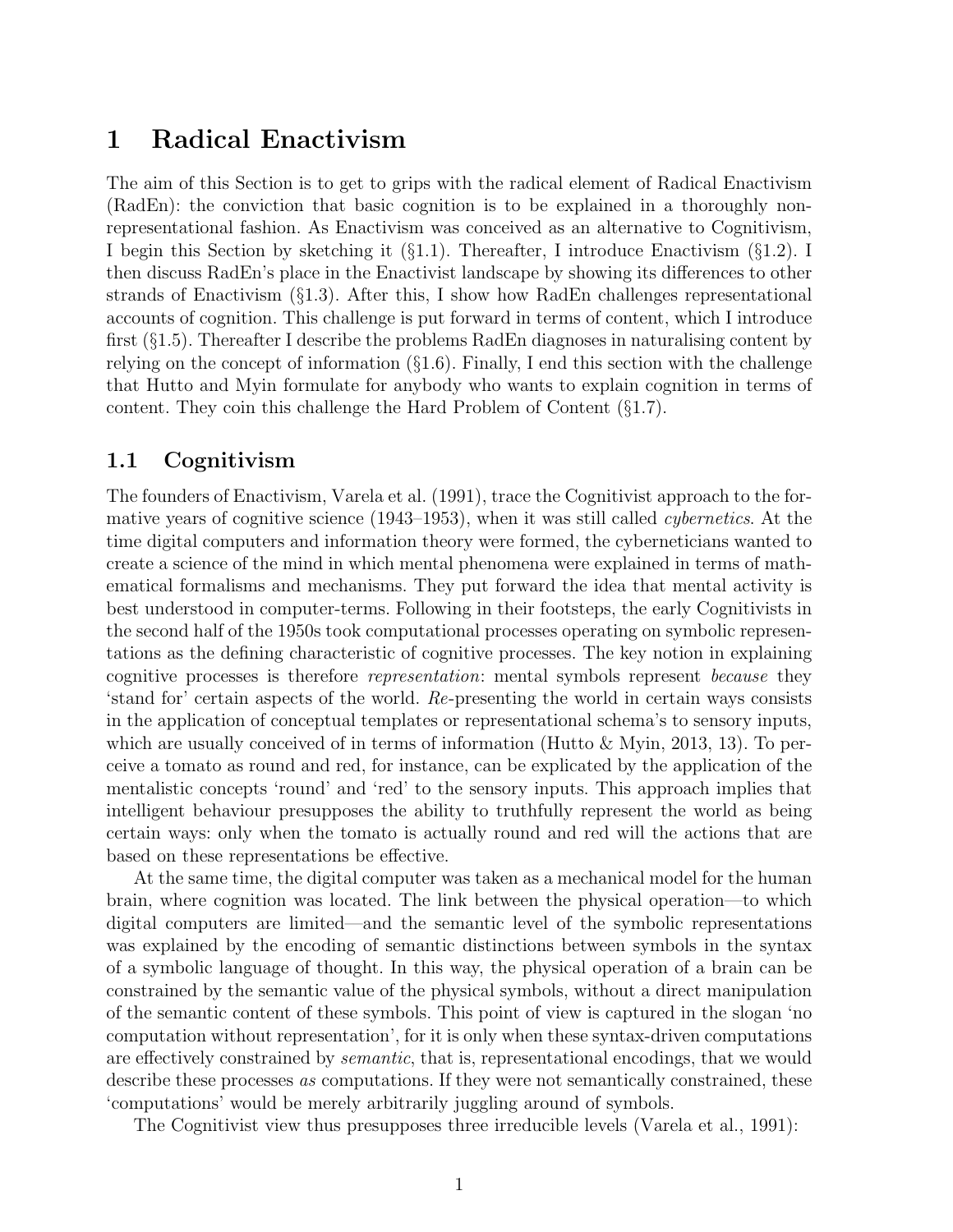- 1. the physical level, which is described by physics, biochemistry and neurobiology;
- 2. the symbolic level, which is not reducible to the physical level because the relation between symbols and their physical realisation is arbitrary;
- 3. the semantic or representational level, which is also irreducible, because the same semantic value can be realised in different symbolic forms.

Accordingly, Varela et al. (1991, 42) give the following characterisation of Cognitivism:

#### Question  $1$ : What is cognition?

Answer: Information processing as symbolic computation–rule-based manipulation of symbols.

Question 2: How does it work?

Answer: Through any device that can support and manipulate discrete functional elements–the symbols. The system interacts only with the form of the symbols (their physical attributes), not their meaning.

Question  $\hat{J}$ : How do I know when a cognitive system is functioning adequately? Answer: When the symbols appropriately represent some aspect of the real world, and the information.

As Cognitivism turned to the digital computer as a model for human cognition, thereby detaching the symbolic level from its material instantiation, the sensorimotor apparatus was distinguished from the truly cognitive processes which take place in a central cognitive core. There was no longer any need to include eyes, ears, or noses into accounts of cognition, as they only form the intermediaries between the world and cognition—understood as computations on symbols. The motor system faced a similar fate, for our bodies are for manipulating physical objects, not the symbols of which cognition consists (Hutchins, 1995).

On this Cognitivist view, the mind is pictured as passively awaiting sensory input from its environment. Cognitive processes structure these inputs, and, based on the thusobtained representations of the world, combined with goals or intentions, control the motor processes. The relevant causal flows are therefore conceived of as linear, starting with perceptual processes, then moving on to central cognitive processes were the representational symbols reside, and finally leading to action. Hurley (1998) coins this view of perceptual input modules, central cognitive processes, and behavioural output modules the Classical Sandwich model of cognition.

# 1.2 Enactivism

Enactivism was first put forward by Varela et al. (1991) as an alternative to Cognitivism, which they thought had 'virtually nothing to say about what it means to be human in everyday, lived situations' (Varela et al., 1991, xv): the abstract formalisms of Cognitivism do not do justice to our everyday experience. Enactivism's main aim is to show how cognitive structures emerge from the embodied processes that constitute a history of recurrent interactions between organisms and their environment. Thinking is something we, as embodied organisms, do. It depends constitutively on our bodies and our environment. We are not brains in vats, which can be described in isolation, but living bodies in a world (Cosmelli & Thopson, 2010). Besides being embodied, cognition is also extended: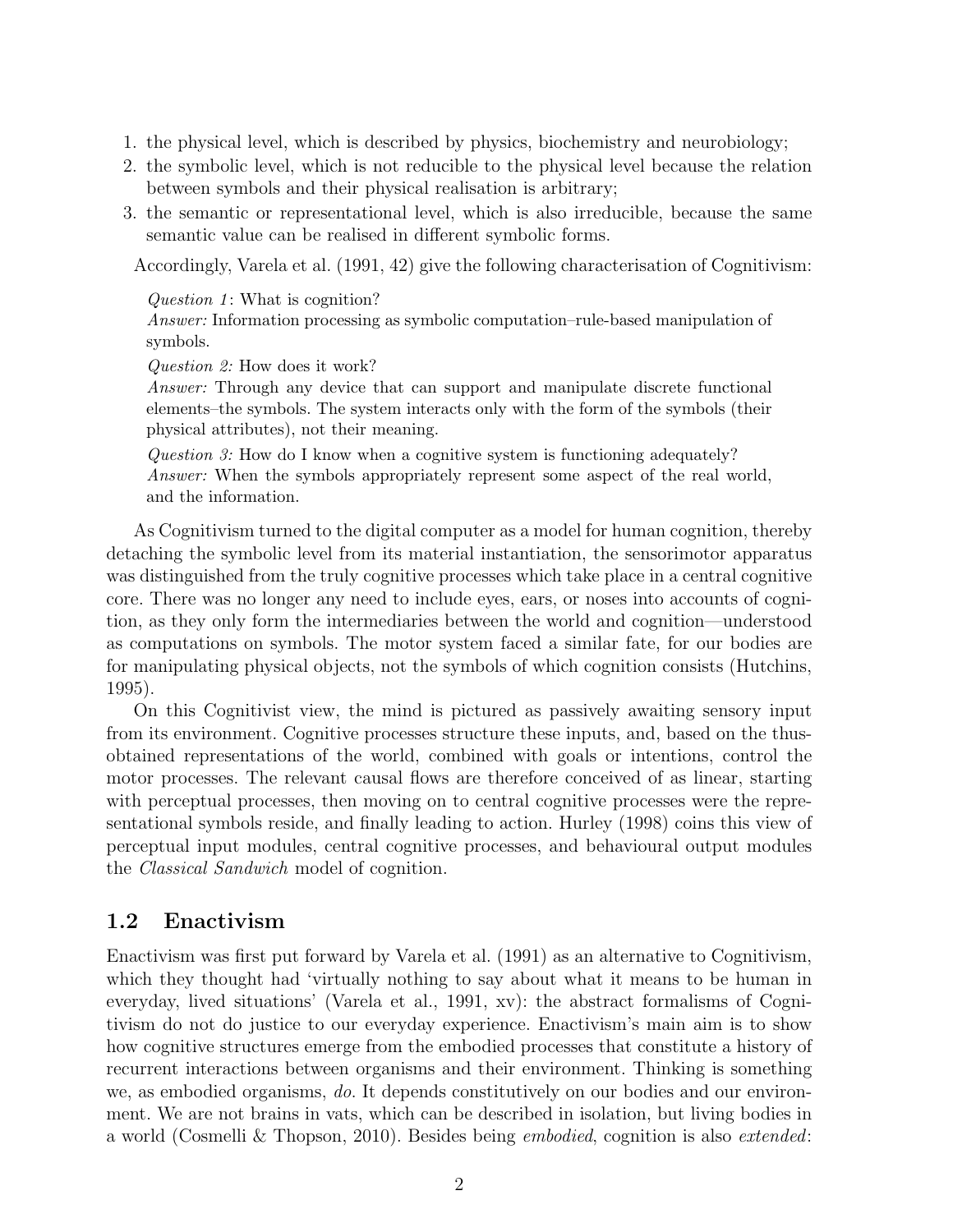an explanation of our cognitive abilities has to feature both our bodies and their environments. Rather than describing cognition in abstract symbolic terms, Enactivism thus aims for a re-enchantment of the concrete (Varela, 1995).

Enactivism is part of a larger embodied and extended movement in the cognitive sciences (Kiverstein & Clark, 2009), which wants to overturn Cognitivism's hegemony. Approaches in this movement differ in how they conceive of the claim that cognition is embodied. For some, embodied and extended cognition provides new conceptual tools to extend the framework of Cognitivism—for instance by also allowing bodily encoding of representations alongside neural ones—, whereas others feel that a more radical break with tradition is required (Menary, 2010). What sets Enactivism apart is that it *explic*itly wants to incorporate from the start consciousness, emotion, and interaction with the world, without abstracting from biological details. The Enactivist interpretation of embodiment is thus of the radical sort. The classical distinction between functions and implementations (e.g. Putnam's (1967) idea of the multiple realisability) is denied, which entails that cognition cannot be understood in separation from its biological constitution. The arbitrary relation between the three levels (physical, symbolic, semantic) which Cognitivism relies on to explain our thinking is denied.

To oppose the representational commitments of Cognitivism, Enactivism denies the modularity of perception, cognition, and action. There are a number of empirical observations that motivate the relinquishment of perception and action as distinct and peripheral modules. I briefly consider two (see Hurley, 1998, Ch. 14 for a more extensive review of these findings). Firstly, there is neurophysiological evidence—coming for instance from the study of mirror neurons—that the same neuron, or group of neurons, can be activated both in performing *and* viewing the same action, and thus play roles in both perception and action (e.g. Di Pellegrino et al., 1992). Secondly, there is a growing conviction that feedback or circular causal flows are essential to cognition. Varela et al. (1991), for instance, state that empirically, if an area A of the nervous system has connections to area B, then area B also has reciprocal connections to area  $A$ . This implies that the nervous system, rather than passively waiting for stimuli from the environment, can self-engender activity that is not constrained (entirely) by sensorimotor processes. This implies that rather than being two disjoint modules that sandwich central cognitive processes, perception and action are actually 'so intimately bound together that they may be considered products of one cerebral function' (Trevarthen, 1968, 391).

If the modularity of perception and action is denied, so is the passing on of representations between these modules. The alternative to the Classical Sandwich model is the sensorimotor loop (e.g. Stewart, 2010). In conceiving of living systems as having these sensorimotor loops, we acknowledge that sensory inputs are used to guide actions whilst at the same time actions modify the environment and/or the relation of the organism to its environment, thereby in turn modifying the sensory input. The loop is closed and thereby sets up a dynamic system (see figure 1).

According to Enactivism, we have to look at the history of an organism to understand how these sensorimotor loops were forged. This is explained by the concept of *structural* coupling, which is more than a mere exchange of matter and energy between two systems. If two systems share a history of interaction, their structures become congruent (Maturana & Varela, 1987): the organism is shaped by and shapes its environment (cf. Maturana,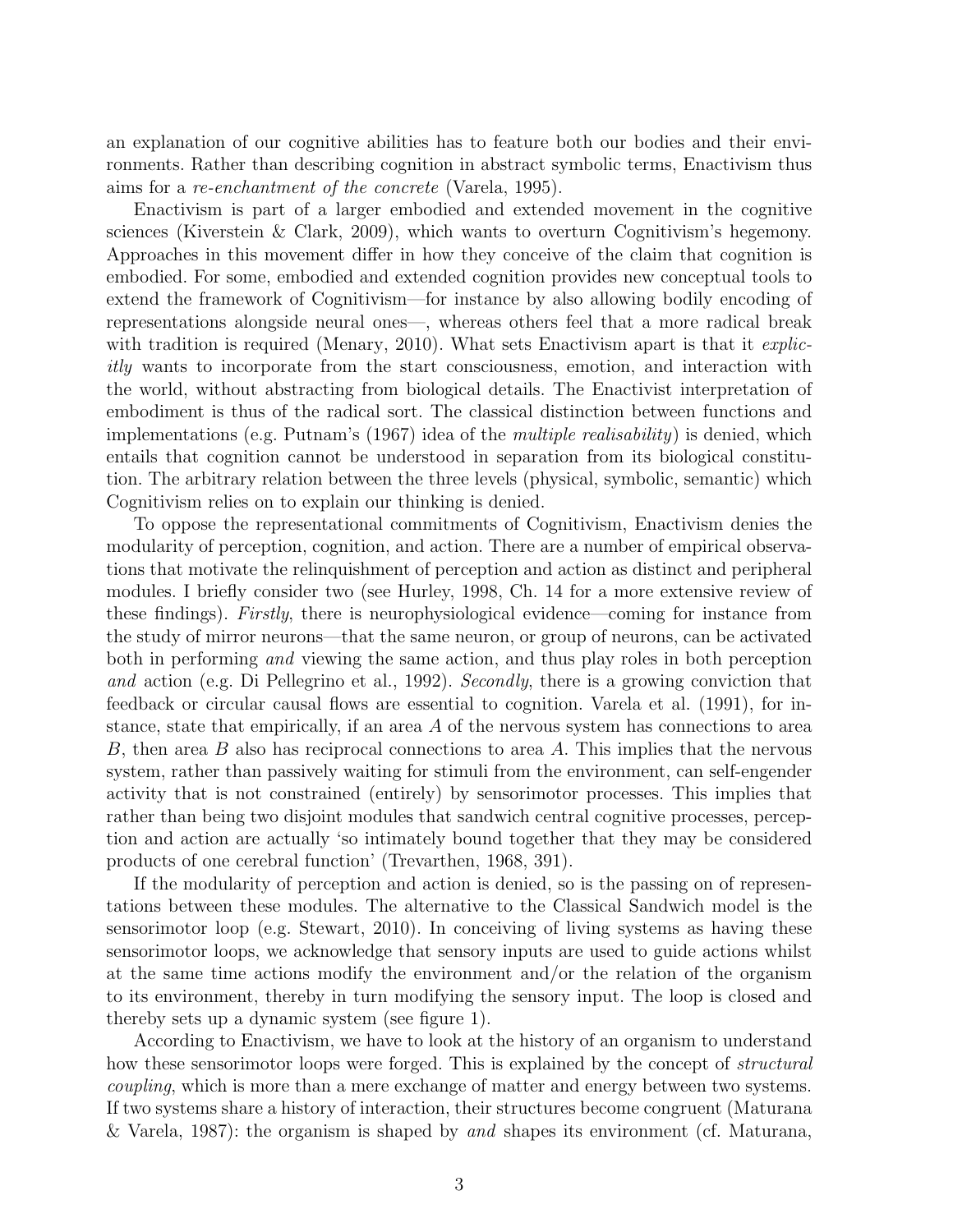Cognitivism's linear modularity

Sensorimotor loop



Figure 1: Comparison of the Cognitivist linear and modular view of cognitive processes, according to which sensory  $(S)$ , cognitive  $(C)$  and action  $(A)$  processes are sequential and distinct, and the sensorimotor loop. The sensorimotor loop is based on Stewart (2010, Figure 1.1, 3).

1975). In other words, the cognitive structures of an organism depend constitutively on a history of dynamic interactions with its environment in which they were modified. Cognition is thus thought to emerge from the dynamic interactions between an organism and its environment. Accordingly, the Enactive approach consists of two points: '(1) perception consists in perceptually guided action and (2) cognitive structures emerge from the recurrent sensorimotor patterns that enable action to be perceptually guided' (Varela et al., 1991, 173). Cognition then becomes enaction: 'A history of structural coupling that brings forth a world' (Varela et al., 1991, 206)

## 1.3 Radical Enactivism and Other Enactivisms

From this basic definition of what cognition is, different kinds of Enactivism have been developed. Two main strands can be identified (Torrance, 2006; Thompson, 2005). Firstly, autopoietic Enactivism, which is a broad approach to the nature of the mind, as expounded most prominently in the work of Thompson (2007); and secondly, sensorimotor *Enactivism*, which is focussed on the nature of perception (e.g. Hurley, 1998; Noë, 2004, 2009). Although Radical Enactivism (RadEn) is closely allied to these approaches,<sup>1</sup> there are two main points which distinguish it from the two aforementioned strands.

Firstly, RadEn aims to bring Enactivism 'into direct conversation with accounts of basic cognition of the sort favoured by analytical philosophers of mind and more traditional cognitive scientists' (Hutto, 2011, 45). This is achieved through a biosemiotic account of basic cognition, which is basically an Enactivist makeover of teleosemantics. I explicate this account in Section 2.

Secondly, RadEn holds that the other strands of Enactivism are not radical enough in their denial of representationalism (see Hutto (2005) and Hutto and Myin (2013, Ch. 2) for this diagnosis). Only when these, often implicit, commitments to traditional ways of thinking about cognition are abandoned, can Enactivism unlock its full potentional.

<sup>1</sup>See Hutto (2005) and Hutto and Myin (2013, 23–31) for a comparison of RadEn and sensorimotor Enactivism; and Hutto (2011) and Hutto and Myin (2013, 32–25, 76–78) for a comparison of RadEn with autopoietic Enactivism.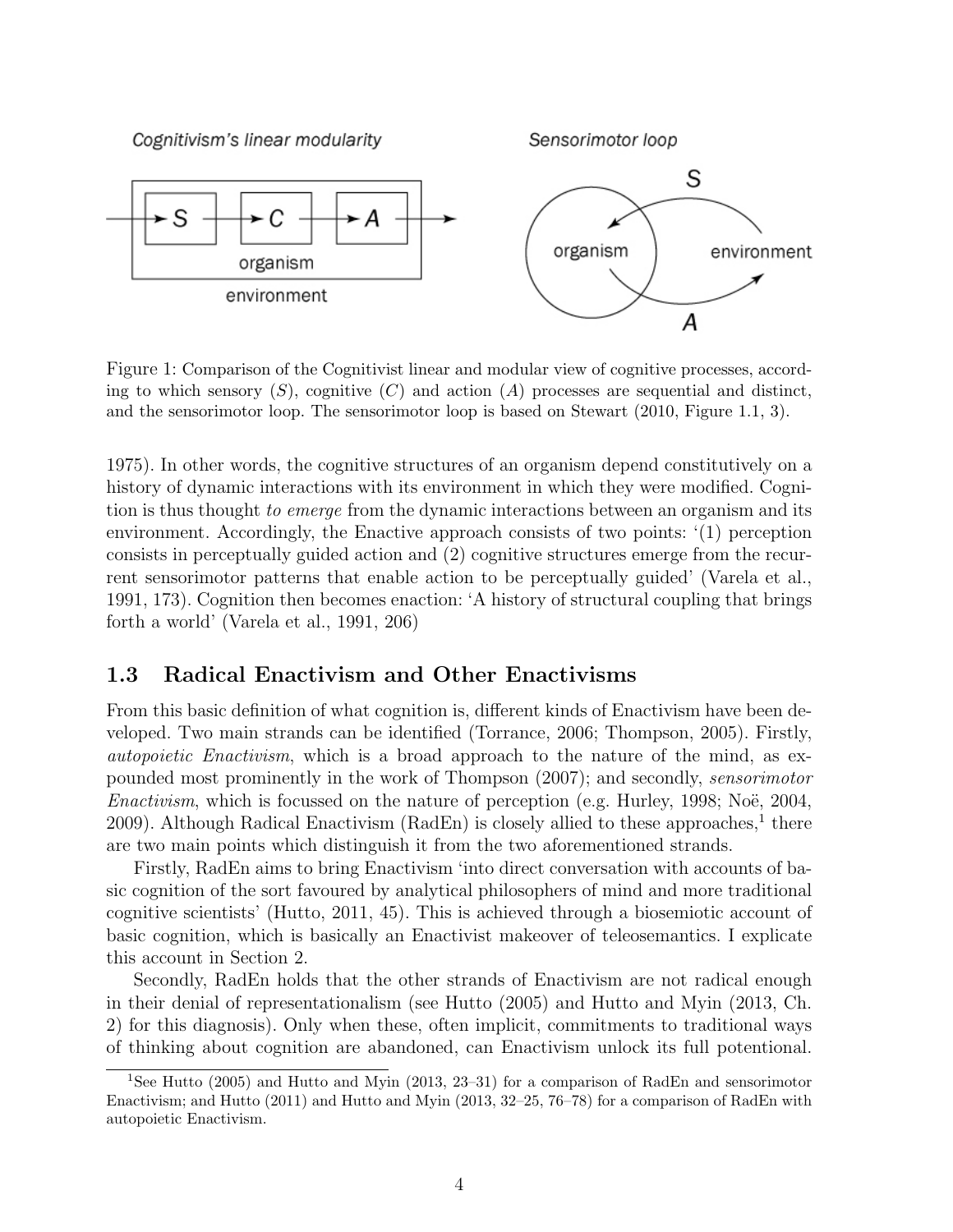Accordingly, RadEn 'not only retains the enactivist's hostility to cognitivism, it defines itself in such terms' (Menary, 2006, 11). What makes RadEn radical is its insistence on the embodiment of basic cognition (Hutto, 2013). This is apparent from the Embodiment Thesis, which states that 'basic cognition [is equated with] concrete spatio-temporally extended patterns of dynamic interaction between organisms and their environments' (Hutto & Myin, 2013, 5). This equation entails that the only explanation that can be given for the emergence<sup>2</sup> of cognition is the history of an organism, broadly construed, that is, including the organism's evolutionary and cultural history. Hutto and Myin coin this the *Developmental-Explanatory Thesis*. In Section 2.1, I show how this leads RadEn to an explanation of basic cognition in terms of direct, that is, not representationally mediated, responsiveness to worldly offerings.

Moreover, as this interaction is to be understood as sensorimotor loops which constitutively include both the environment and the organism, there is no principled distinction between inner organismic responses and outer, environmental contributions. This leads to a radical interpretation of the extension of cognition: minds are not merely extended, but extensive. Rather than there first being a mind which can then extend itself into the environment, minds always already depend constitutively on the environments<sup>3</sup>.

In the rest of this Section, I look into the reasons for Radical Enactivism's root and branch denial of the representational nature of of basic cognition.

## 1.4 A Very Short History of Radical Enactivism

Radical Enactivism has been expounded by Daniel Hutto in several books and a few dozen articles. The roots of Radical Enactivism are found in his diptych Presence of Mind (1999) and Beyond Physicalism (2000), where he first develops the distinction between contentless basic cognition and linguistic cognition that is contentful. In these two books he does not describe his approach as Enactivist. The term 'Radical Enactivism' is first coined in his 2005 paper 'Knowing What? Radical versus conservative Enactivism'. In this paper, Hutto claims that other strands of Enactivism remain under the spell of old habits of thinking, and are thus too conservative. In the edited volume Radical Enactivism (2006), Hutto proposes an Enactivist approach to emotion and perception. In the replies to his critics in the same volume, the distinction between basic minds and linguistic minds is further developed. In his Folk Psychological Narratives (2008), the ideas developed in Radical Enactivism are further systematised and used to propose a narrative account of our folk psychological abilities. The book Radicalizing Enactivism (2013) is co-authored by Hutto and Myin, and focusses exclusively on basic cognition.

<sup>2</sup>Hutto and Myin do not discuss the notion of emergence, although they do state that 'Sentience and sapience *emerge* through repeated processes of organismic engagement with environmental offerings' (Hutto & Myin, 2013, 8, emphasis mine). Hutto (2008, 2006e) also does not explain what he means by emergence. One might assume that RadEn relies on autopoietic Enactivism's conception of emergence (e.g. Di Paolo et al., 2010). I do not go into the metaphysics of emergence in this thesis.

<sup>&</sup>lt;sup>3</sup>Hutto and Myin (2013) make a possible exception for phenomenality, which they claim could have a narrow basis. As I will not be addressing questions regarding the ontology of phenomenal experience, I disregard this subtlety.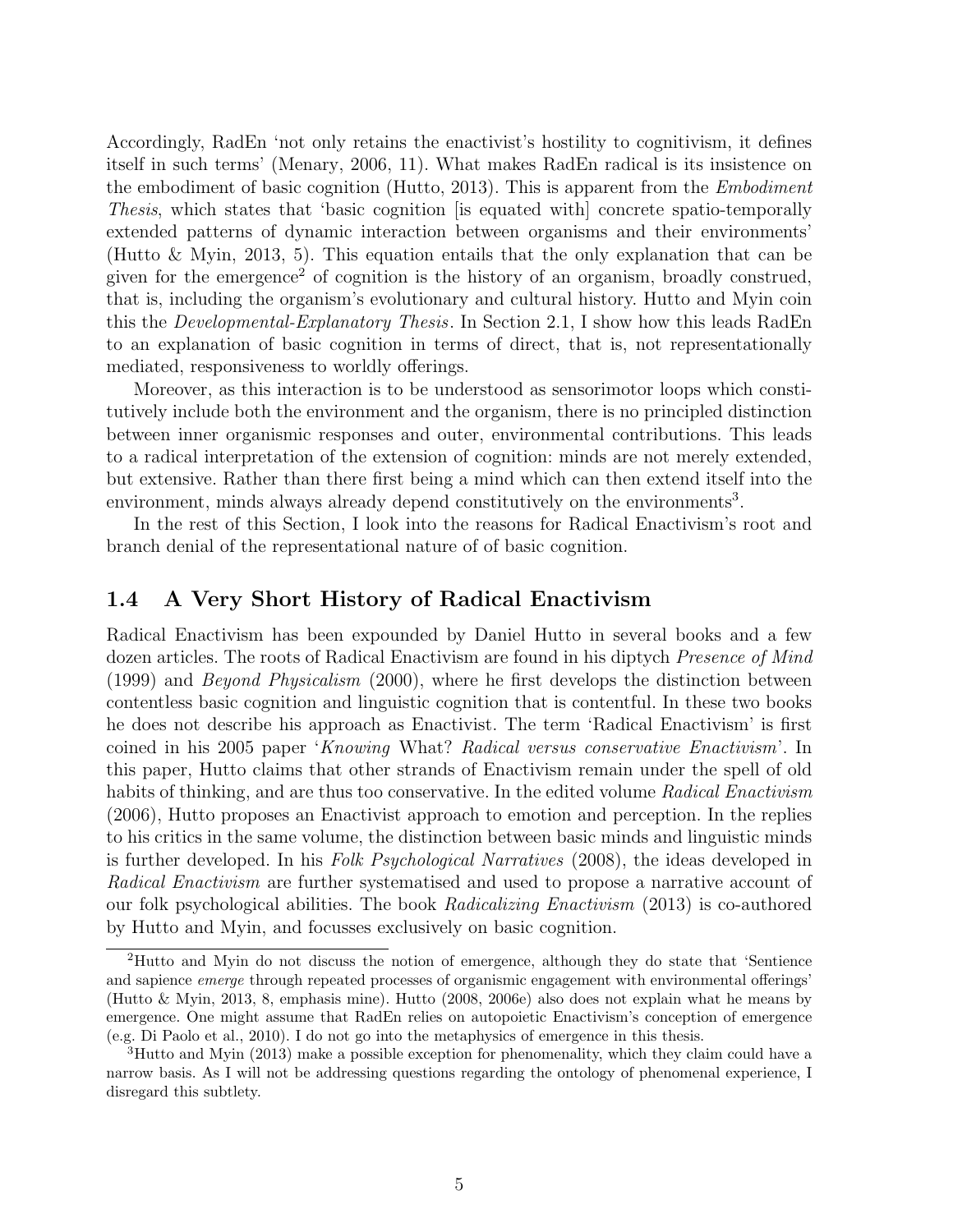## 1.5 The Notion of Content

The main thesis of Hutto and Myin's (2013) book Radicalizing Enactivism is that basic cognition has to be understood without invoking representations, which is cashed out in the notion of content. A state is contentful if it has specified conditions of satisfaction, or truth-bearing properties (the prime example is that of a proposition). For most cognitive scientists and philosophers, this very idea is radically misguided. The existence of contentful representations is often seen as a necessary condition for intelligent behaviour. Only when these representations are true with regards to the actual states of affairs can cognitive processes, understood as computational processes operating on these representational symbols, lead to effective acting in the world. Cognitivism is thus based on classical philosophy of language (Love, 2004): the mind is seen as a filing cabinet containing abstract language-like symbols that correspond to states of affairs in the world.

This, however, leaves the adherents of this view with an important task: to explain where these language-like symbols and their content comes from. Moreover, this explanation has to impart a real explanatory contribution of the content to a larger cognitive economy. These contentful symbols must therefore 'have the function of saying or indi*cating* that things stand *thus and so*' (Hutto & Myin, 2013, 62). In other words, if the representational gloss can easily be eliminated without invalidating the explanation of the phenomenon, the explanation in terms of representations does no real work and is thus superfluous.

If a cognitive scientist or a naturalistically inclined philosopher wants to use the notion of content, they have to explain where it comes from in a way that is naturalistically credible. The prime candidate for explaining the genesis of content in the contemporary debate is the concept of information. Organisms are thought to 'pick up', or 'extract', information from their environments, which they then encode in a form which allows the mind to engage in computational processes on these informational contents. But in order for this account to work, informational contents have to be literally picked up. According to Hutto and Myin, to think that by only appealing to information one can explain what content is, is to be fundamentally misguided.

## 1.6 The Problem of Naturalising Content

Hutto and Myin (2013, 66–67) start from the assumption that the only scientifically credible form of information depends on the notion of covariance. This is the notion of information that philosophers rely on in order to explain informational content. When a perceived state of affairs, or signal, correlates to a distal state of affairs, it is thought that the signal carries information about the state of affairs. We can think for instance of tree rings: normally, they correlate with the age of the tree in a lawful way, and therefore, if we know the number of tree rings, we can come to know the age of the tree. The following general definition of information-as-covariance can then be given: 's's being F carries information about t's being H iff the occurrence of these states of affairs covary lawfully, or reliably enough' (Hutto & Myin, 2013, 66). The final qualification entails that Hutto and Myin want to target all theories that explain content in terms of covariance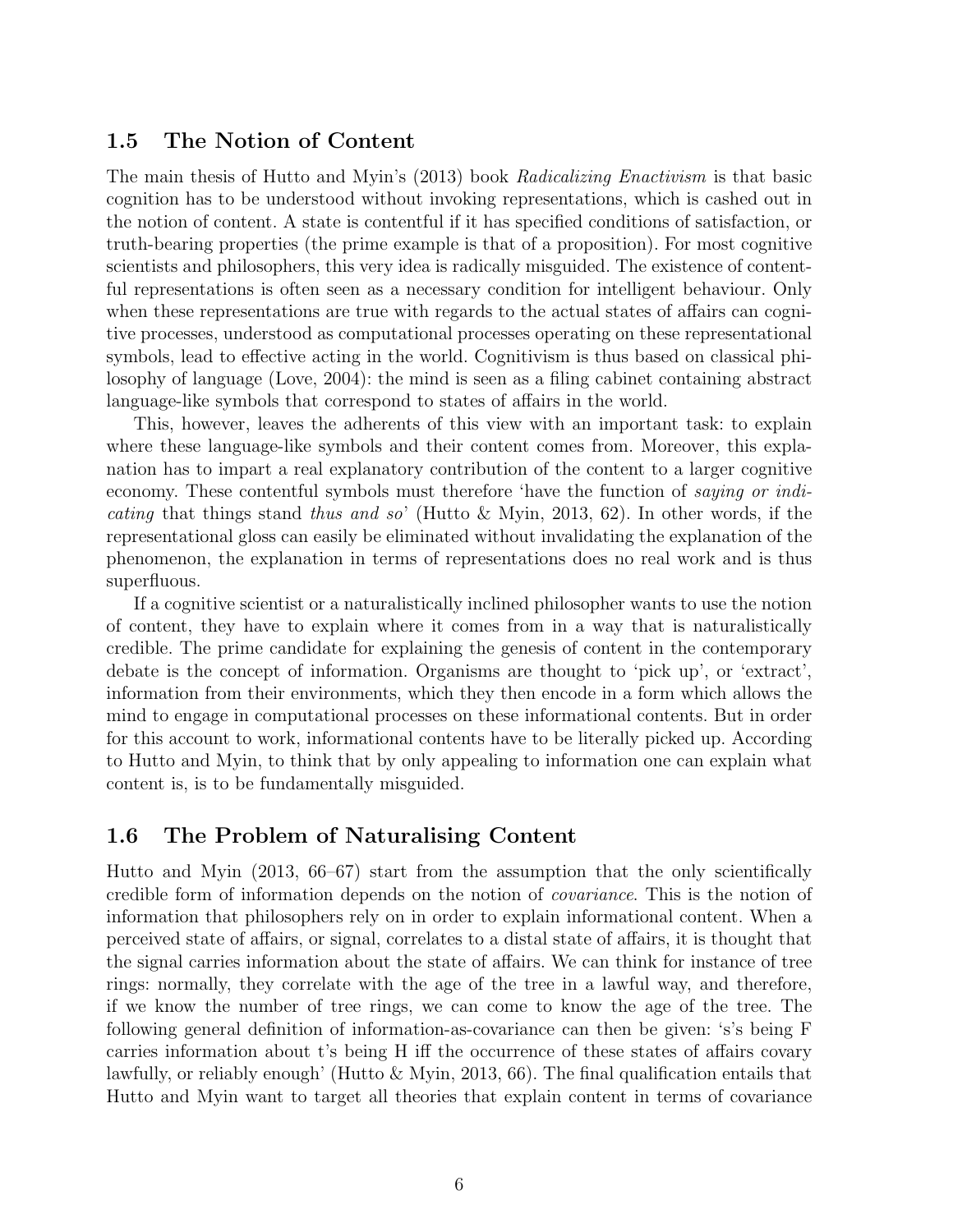relations, regardless of whether they conceive of these covariance in strong terms, e.g. lawful dependence, or in weaker terms, as indicated by 'reliable enough'.

The question is now whether this covariance relation is the right kind of relation to constitute content, that is, instantiate truth-bearing properties. Or, put another way, does the obtaining of a covariance relation entail that one state of affairs 'indicates' or 'says' anything about the state of affairs with which it correlates. An important observation here is that covariance relations are symmetric, whereas indicating relations are not (Hutto, 2008, 48). Think for instance of the tree rings. Although they covary with the age of the tree, they do not 'say' anything about the age of the tree. If, for some reason or another, we find a tree in which the tree rings did not covary with its age, we would not say that the tree rings were false. They would simply fail to correlate with the tree's age in this case.

The same line of reasoning holds if one of the correlating states of affairs is within an organism (Hutto & Myin, 2013, 67). If we were to rely solely on covariance to constitute content, the organism's mental states would not only represent the world, the world would also represent the organism's mental states. Even if no organism is involved, content would still be constituted by covariance relations, which entails that 'the world would be everywhere silently referring or marking truths about itself (a strange metaphysics indeed).' (Hutto, 2008, 49).

If this line of reasoning is sound, this entails that relying solely on the concept of information to explain the contentfulness of mental states is not enough. This is what Hutto & Myin (2013) coin the Covariance doesn't Constitute Content principle. If informational content is not to be found in the world, it cannot literally be picked up. Hutto  $\&$  Myin (2013, 73) thus adhere to the No Acquired Content Principle. To bring content into an explanation of cognition is an additional theoretical move that requires an justification (Hutto, 2008, 49).

# 1.7 The Hard Problem of Content

The Hard Problem of Content is to find a naturalistic explanation of what content is. The standard ploy of relying on information is unsuccessful: it can only account for information-as-covariance, but not for information-as-content. The Hard Problem of Content poses those who want to explain content in terms of information for a dilemma. Either one gives up on the notion of content, or one accepts that 'contentful properties exist, even if they don't reduce to, or cannot be wholly explained in terms of, covariance relations' (Hutto & Myin, 2013, 68). Taking the latter option entails that contentful properties are like qualia: they may exist alongside physical properties but cannot be reduced to them. However, this radically alters the naturalistic project: it becomes the discovering of bridging laws between physical objects and content. Alternatively, of course, one might show the falsity of the Covariance Doesn't Constitute Content Principle, or offer an alternative naturalistic explanation of content.

In this thesis, I will not further defend the Hard Problem of Content against the multitude of proposals about what content might be, and how these proposals might solve or evade The Hard Problem of Content, as Hutto and Myin (2013) spend most of their book on. I will rather accept the contentlessness of basic cognition at face value,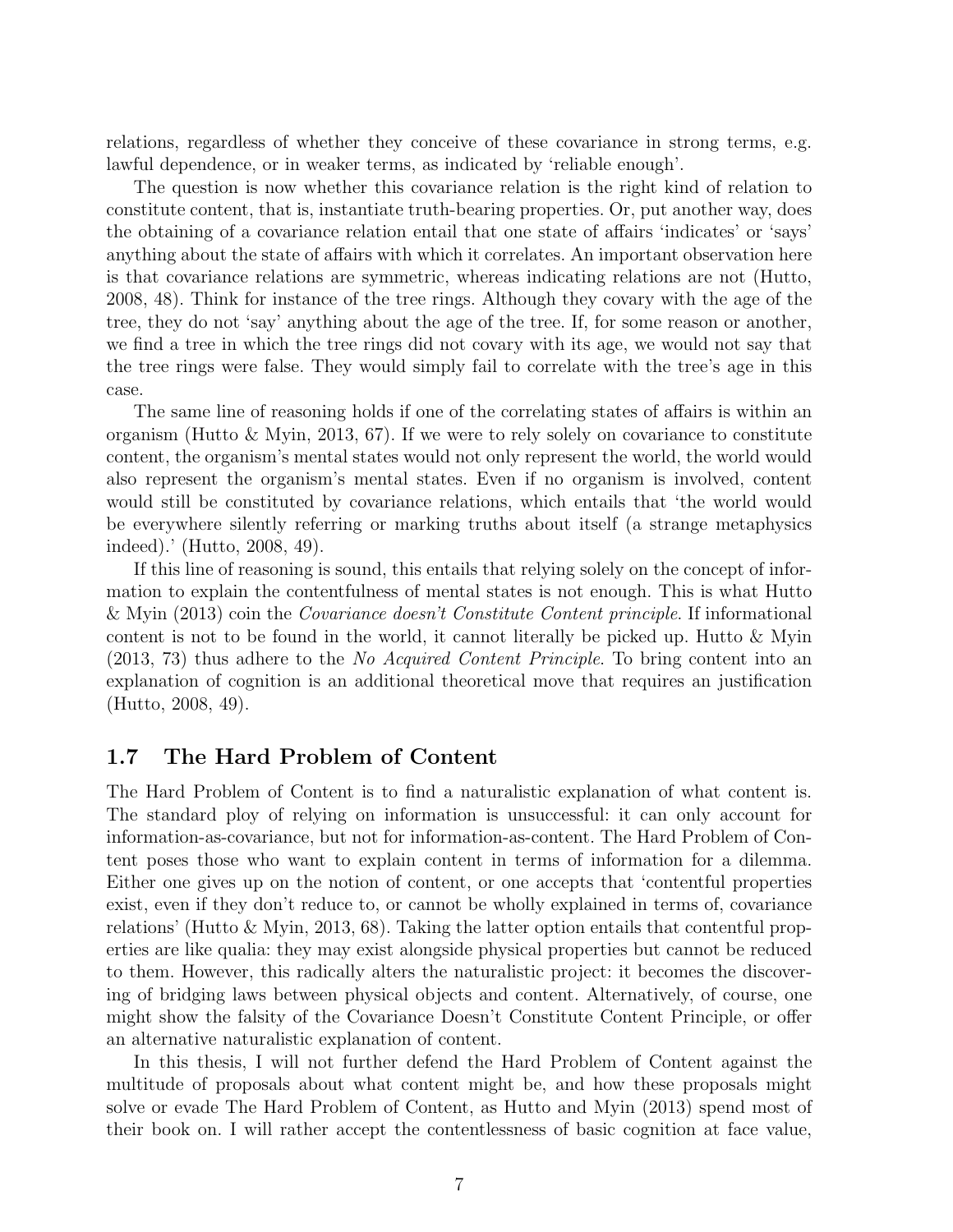that is, I accept that basic minds do not represent conditions that the world may be in. In the next Section, I look at how RadEn circumvents the Hard Problem of Content by giving a description of basic minds without content, whilst at the same time denying that linguistic thought is contentless.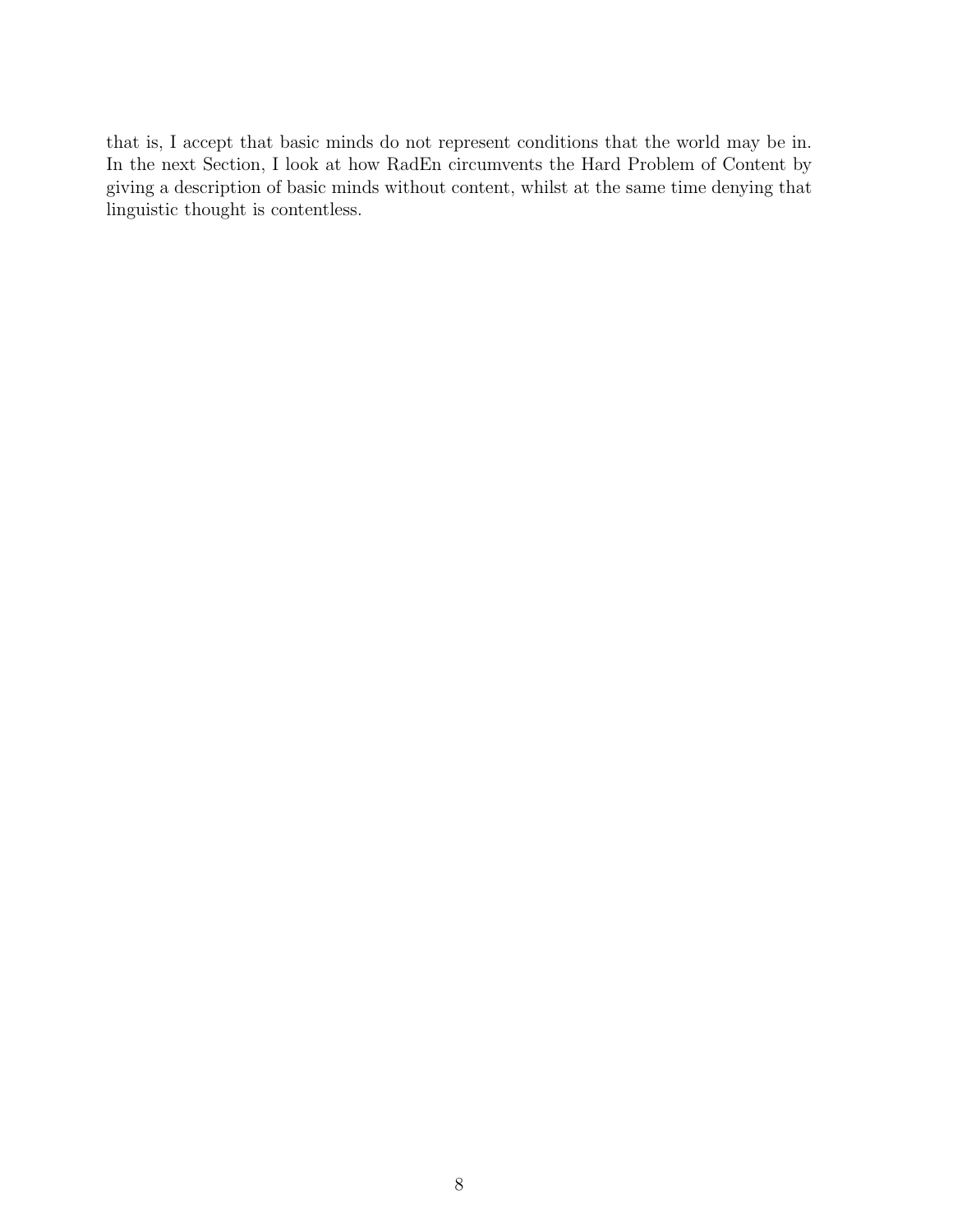# 2 Basic Minds and Superminds

Radical Enactivism makes a strict distinction between basic cognition<sup>4</sup>, or 'basic visceral responding' (Menary, 2010, 7), which is contentless, and linguistically mediated thought that is contentful and therefore representational. In this section, I expound how RadEn describes both basic cognition  $(\S2.1)$  and linguistic cognition  $(\S2.2)$ .

## 2.1 Basic Minds: From Teleosemantics to Biosemiotics

In the previous section, we have seen that content cannot be acquired. This entails that something more is needed before we can legitimately speak of contentful cognition. Teleosemantics aims to provide this extra ingredient by introducing information-exploiting organisms with proper biological functions. The basic idea is that content is fixed by the needs of the organism: 'a device will have the teleofunction of representing Xs if it is used, interpreted, or consumed by the system because it has the proper function of representing Xs' (Hutto & Myin, 2013, 76). The notion of proper function is based on the evolutionary history of an organism. Rather than asking what the organism is *disposed* to do, that is, give a purely mechanical explanation, we ask what it is supposed to do in historically normal conditions, that is, in those conditions in which the function evolved.

One of the favourite examples in the literature is a frog that snaps at black moving objects (e.g. Hutto & Myin, 2013, 117). Although it is disposed to snap at all black moving objects (e.g. shadows, experimenters waving black pieces of paper, etc.), it is supposed to snap at flies, for it is the subsequent ingestion of flies that explains its evolutionary success. The evolutionary benefits of eating flies thus explains the normativity inherent in the use of supposed: the frog is meant to be intentionally directed at flies (Hutto, 2006a, 141), as that is the reason that explains its having this particular function. In this way, the frog can be intentionally directed towards the black objects it snaps at, based on its evolutionary history. But can these teleofunctions also explain intensional, that is, contentful directedness?

#### 2.1.1 Why Teleosemantics cannot Account for Content

What would constitute content on such a teleosemantic account? Hutto and Myin point out that two-tiered teleofunctional accounts (e.g. Dretske, 1988) have trouble in specifying what the contributions are of, on the one hand, the organism's interpretative responses, and, on the other hand, the worldly offerings it is directed at, in determining the content. They therefore combine Millikan's (2005, 100) acknowledgement that 'the content is determined, in a very important part, by the systems that interpret it', with the No Acquired Content principle. The resulting Strengthened Millikan Maneuver (Hutto & Myin, 2013, 75) shifts the explanation in terms of content-consuming mechanisms to one in terms of content-creating mechanisms. In other words, if there is no content in the absence of responding organisms, then the organism has to be solely responsible for the constitution of content.

<sup>&</sup>lt;sup>4</sup>Hutto and Myin (2013, x) take *basic cognition* to be narrower than *basic mentality*. Basic cognition does not imply phenomenality, whereas basic mentality may exhibit it.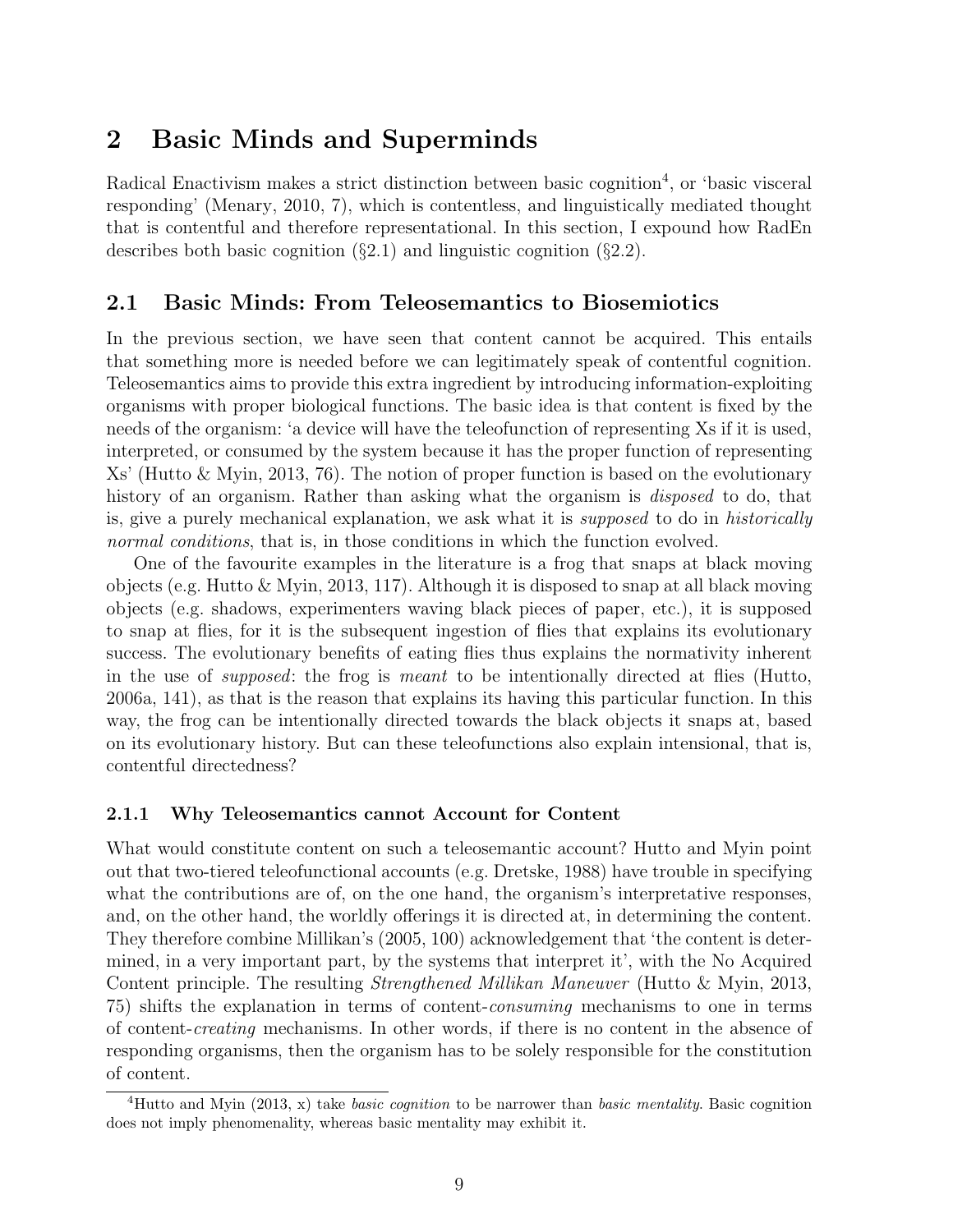But according to Hutto and Myin, these functions of creatures are also unable to constitute content. The root problem is that biology, by itself, is unable to account for intensional directedness. In order for an organism to be intensionally directed at a worldly offering, it must apprehend the worldly offering under a Mode of Presentation (MoP) (Hutto, 2008, 43), that is, it must represent it under a certain guise or description (Hutto & Myin, 2013, 79). The selectionist explanations given by teleosemanticists, however, are extensional. The reason for this is that the processes of natural selection that shaped organisms' teleofunctions do not care about truth. When appealing to evolution, the proliferation of biological functions can be explained only in terms of their contribution to reproductive success. Creatures have evolved to have particular functions that contribute to their survival in historically normal conditions, not to represent the objects of these functions in truth-evaluable ways. The success or failure of biological functions is therefore unable to constitute content (cf. Hutto, 2008, 66–71).

This does not negate the fact that an organism can be *extensionally misaligned* in conditions that are not historically normal—when a frog snaps at a black piece of paper waved around by an experimenter, for instance. Extensional misalignment, however, is not the same thing as being wrong, and it therefore, by itself, gives us no reason to describe a creature as having a mental state that is false.

#### 2.1.2 Biosemiotics: Teleosemantics Without the Semantics

The fact that the selectionist explanations are unable to provide an intensional description of organisms' cognitive antics, does not entail that they fail to describe an organism's intentional directedness. RadEn therefore talks of *biosemiotics*<sup>5</sup> instead of *teleosemantics*. This intentional directedness cannot be ascribed to to subparts of the organism in question. Take the example of the frog once more: performing the function of snapping at flies is a whole-bodied action, that relies constitutively on, *inter alia*, the frog's tongue, brain, and eyes, but also on the fly being present. Hutto (2008, 57) therefore states that the 'intentionality they exhibit is an attitude of the whole organism expressed in their behaviour; it is neither a property of the signs themselves nor of organismic inner states'. Organisms are therefore informationally sensitive to certain natural signs which directly guide their behaviour, without the need to posit mental representations.

Although the natural signs to which organisms are responsive in this way have to correlate to the distal state of affairs for which this behaviour has been selected in historically normal conditions, the organism itself need not register, or know, that these correlations hold. A direct responsiveness to these signs themselves is enough to explain the evolutionary gain, which makes a description in terms of content superfluous.

According to Hutto (2008), this biosemiotic account of basic cognition can be understood as scripted patterns of action and reaction. He coins these Action Coordination Routines (ActCRs), which can be hard-wired<sup>6</sup> as well as learned. They involve the following parts (Hutto, 2008, 51):

 ${}^{5}$ Hutto and Myin (2013) use the word teleosemiotics instead of biosemiotics (Hutto, 2006e, 2008). Both terms denote the same Enactivist makeover of teleosemantics.

 ${}^{6}$ Di Paolo, Rohde, & De Jaegher (2010) similarly express worries about the reduction of normativity to purely evolutionary mechanisms. They state that the idea of 'phylogenetic invariant yardsticks' (Di Paolo et al., 2010, 45) is at odds with the Enactivist idea of describing the emergence of cognitive structures in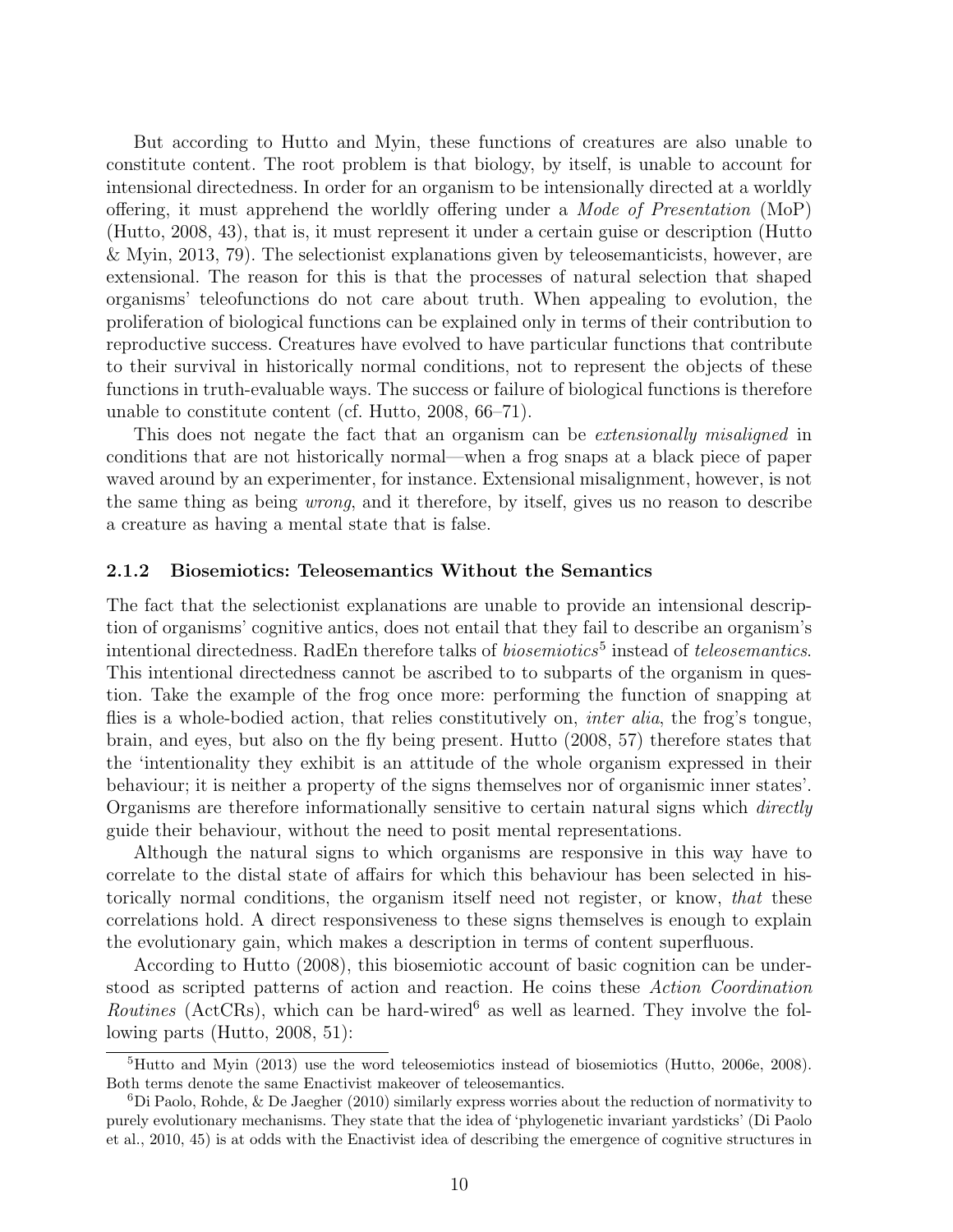- Step 1: Paradigmatic recognitional element involved in X
- Step 2: Paradigmatic outward expression of X
- Step 3: Paradigmatic bodily changes and feeling of those changes
- Step 4: Paradigmatic motivational response involved in X
- Step 5: Paradigmatic action out of X

We cannot individuate these non-verbal intentional attitudes based on their contents, but solely on what they are are directed at, that is, what class of objects, extensionally speaking, triggers the appropriate ActCR. They are 'a kind of embedded, embodied, and enactive know-how, not a form of thinking that' (Hutto, 2008, 65).

Although intentional directedness is thus conceived as being directed at an object without a Mode of Presentation, this does not entail that organisms are directed at objects 'as such'. Although objects might appear a certain way to organisms when they are directed at them, 'talk of things "appearing a certain way" needs to be unpacked in terms of actions and possible actions' (Hutto, 2006a, 140). Hutto thus denies that 'appearing a certain way' has anything to do with a description or MoP, as the former is based in responding, whereas the latter is a conceptual ability.

To quickly recap RadEn's view on basic cognition: an organism's indexical responsiveness to natural signs allow it to be directly guided by them. The selectionist explanations of teleofunctions can only account for intentional directedness, that is, not for intensional directedness. Teleosemantics thus offers no solution to the Hard Problem of Content. Fortunately, no such solution is required to explain basic cognition. As non-verbal organisms do not rely on mental states that 'say' or 'indicate' anything about the world, their interpretative responsiveness to the world cannot be true or false. They can merely be extensionally misaligned through a failure of biological proper functions. Before we direct our attention to the role of linguistically mediated thought in RadEn, I first briefly introduce RadEn's account of non-linguistic cognition that is directed at objects that are not here-and-now.

#### 2.1.3 Going Off-line: Imaginative Recreations

The account of basic cognition as described so far is severely limited. The object at which a creature is directed has to be present in order for a creature to be directed at it. This kind of cognition is called on-line cognition. To be directed at objects that are absent, as for instance in the case of remembering an object, is called off-line cognition. The indexical nature of the ActCRs entails that ActCRs can only be triggered by worldly offerings in the immediate here-and-now environment. But surely there are non-verbal creatures

terms of an organism's history. This critique seems to hold even if the selectionist explanation is merely used to ascribe intentional attitudes to organisms. Hutto (2006c, 161) talks for instance of ActCRs as being 'pre-scripted' and 'well worn hand-me-downs'. These ActCRs are therefore described as invariants being passed on from one generation to the next. But this sits uncomfortably with Hutto and Myin's Developmental-Explanatory Thesis, according to which cognition can be explained by 'nothing more, or other, than the history of an organism's previous interactions' (Hutto & Myin, 2013, 8, emphasis mine). The selectionist pressures that both shape and explain the proliferation of ActCRs surely fall outside the scope of a particular organism's history of interaction. It seems that RadEn thus still has to explain the interaction between phylogenetic and ontogenetic time-scales, that is, how are the passed-on ActCRs re-enacted in ontogenetic development.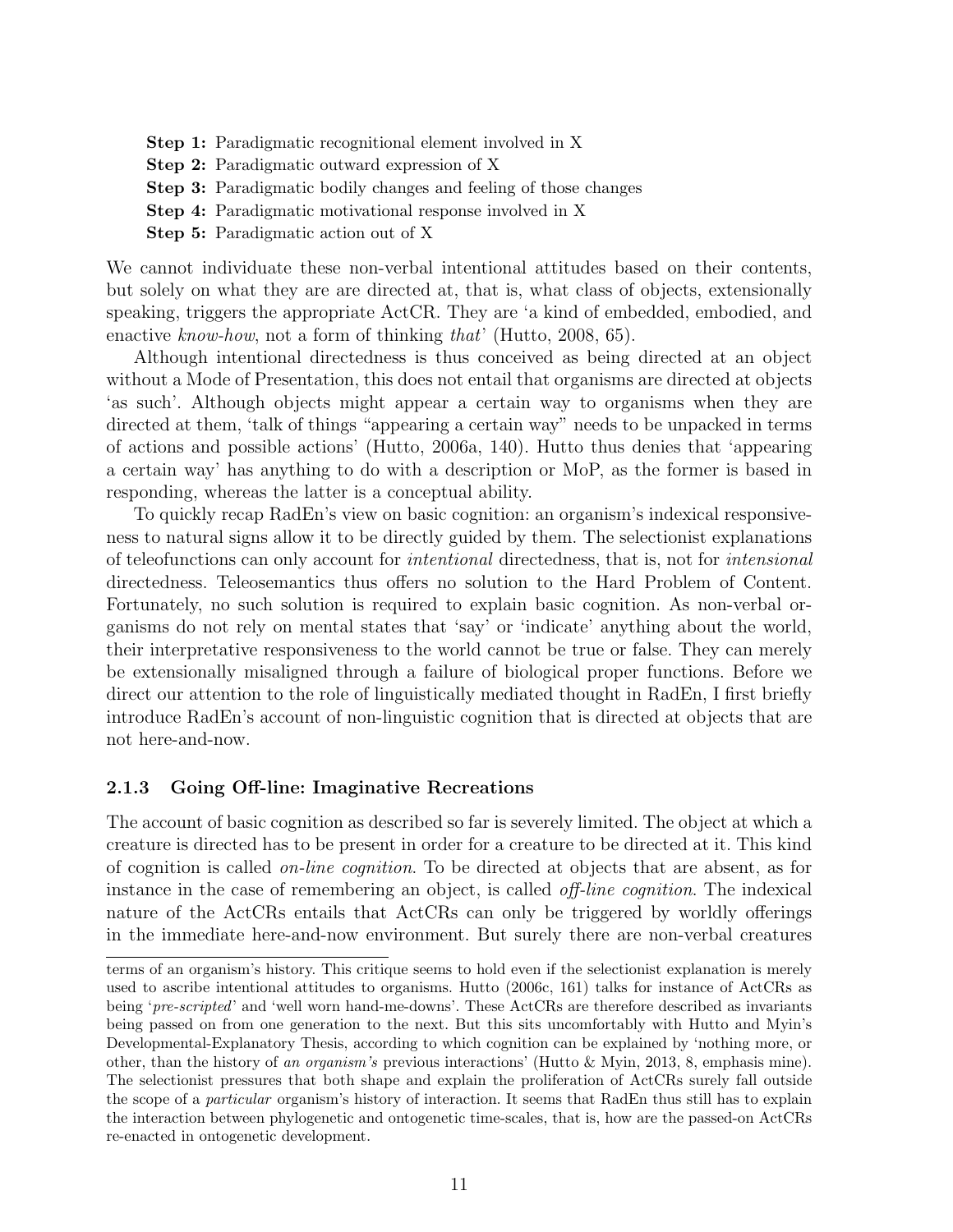that behave in ways that are more complex, and thus cannot be explained by a direct responsiveness to their current environments. Accordingly, Hutto (2008, 80) proposes an account of Recreative Imaginings (ReIms) to account for basic off-line cognition.

These ReIms are perceptual *re-enactments*, that is, the perceptual mechanisms operating in off-line mode. Hutto (2006c, 167) states that 'non-standard triggers might result in non-standard responses; images rather than actions'. We can think of these non-standard triggers as associative memories for instance. These 'images', however, are not representations. If anything, they are 'presentations' (Hutto, 2006c, 168), for they can be objects of attention.

It has to be noted that Hutto's use of the word 'image' can be misleading here. As we have seen, things appearing a certain way in on-line perception has to be unpacked in terms of (possible) actions, which is congruent with thinking of perception and action in terms of sensorimotor interaction with an environment. It is unclear, however, whether Hutto takes these 'images' as understandable in terms of actions and possible actions, or that he takes an act of perceptual re-enactment to constitute a novel type of cognition. The metaphor of the 'image' seems to indicate a presentation that is detached from possible action. This is contradictory with the Enactivist insight that perception and action cannot be separated. Hutto (2006c, 163) explicitly endorses this view: 'In all, like Hurley, I take it to be a mistake to think of basic *perceptual acts* in traditional input and output terms.' If we thus relinquish the classical sandwich view of the mind the modularity of perception, cognition, and action—we can no longer make sense of inputs or outputs in online-cognition. And if there are no perceptual inputs in cases of online perception, this makes the discussion in terms of non-standard inputs and outputs objectionable in the case of perceptual re-enactments. In other words, if we think of perceptual enactments in sensorimotor terms, then perceptual re-enactments should have the same sensorimotor nature. As Hutto explicitly acknowledges that things appearing a certain way is based, not only on occurrent actions, but also on possible actions, there seems to be no problem in taking the appearance of perceptual re-enactments in terms of possible, or suppressed, actions. For the rest of this thesis I therefore interpret ReIms to be sensorimotor in nature in this sense, and accordingly refer to them as sensorimotor re-enactments.

According to Hutto, although these images can 'resemble' worldly offerings (or, as I would say based on the considerations in the previous paragraph: recreatively imagining an object resembles actually perceiving an object), they fail to represent them. This is because the resemblance relation is not a referential one. Hutto (2008, 82) gives the example of identical twins: although they look alike, they do not stand in a referential relation to one another. ReIms further lack the appropriate compositional structure to account for logical reasoning. These off-line modes of thought can thus only sponsor 'associative and analogical modes of thought' (Hutto, 2006c, 168), or 'nonlogical instrumental thinking' (Hutto, 2008, 83), which Hutto calls protological reasoning. A defining feature is that this kind of reasoning is always tied to a particular domain, as opposed to the kinds of abstract reasoning afforded by the manipulation of symbols. Moreover, a capacity for this kind of off-line sensorimotor re-enactments does not entail that these creatures can be said to harbour beliefs about the world. They might picture the world in a certain way, that is, recreatively imagining it, but 'it makes no sense to talk of believing an image,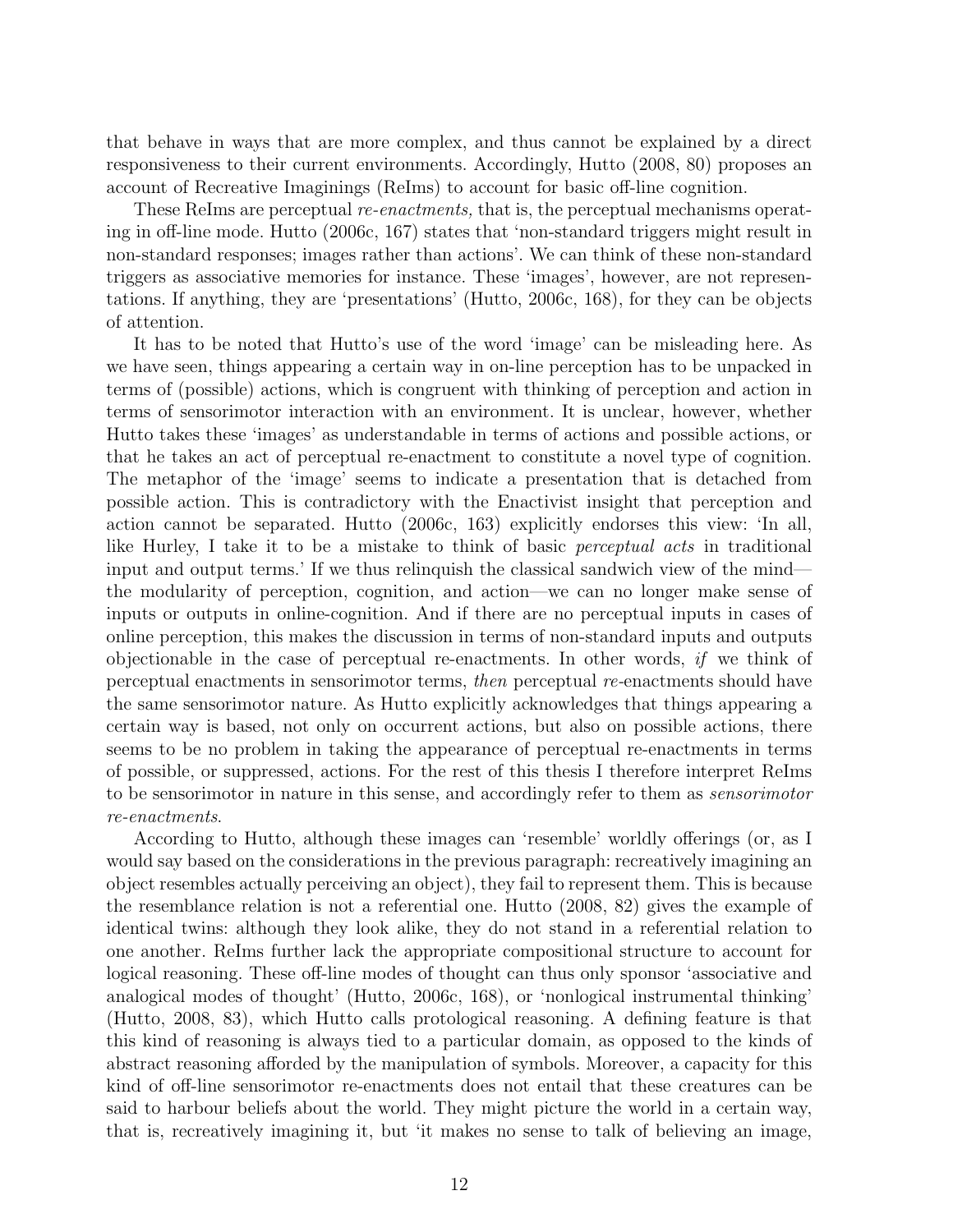only believing propositions will do.' (Hutto, 2008, 82). Although ReIms can thus explain more complex behaviour than ActCRs, they do not allow creatures to be intensionally directed at their environment.

Moreover, ReIms can explain a creature's ability to reidentify particulars (cf. Hutto, 2008, 72–3), without resorting to conceptual identification: 'Recognising berries in the sense of being able to re-identify them is one thing, recognising them as berries—i.e. conceptually identifying them and categorising them "as such" is quite another; it is something that must wait on the development of linguistic abilities.' (Hutto, 2006c, 170). I return to these re-identifying abilities in the discussion in Section 3.1.

## 2.2 Linguistic Superminds

RadEn does not want to throw out content as an explanatory device across the board. Linguistically mediated thought is obviously contentful according to Hutto and Myin (2013). Our initiation into the realm of language constitutes a novel way of responding that is wholly unlike the basic modes of interaction, even of the off-line variety:

off-line iconic thinking [based on recreative imaginings] is still embodied and visceral because of its re-enactive character, it is therefore quite unlike the kind of reflective or neutral responding afforded by the manipulation of *abstract amodal* symbols. . . . [this is] a consequence of the capacity to represent objects and situations using complex linguistic signs (Hutto, 2008, 98, emphases mine).

Using language, we can be directed at propositions (Hutto, 2008, 87), that is, certain states of affairs under a Mode of Presentation (MoP), instead of just at worldly offerings.

The main motivation for securing the special status of linguistically mediated propositional attitudes seems to be Hutto's project of giving a narrative account of our folk psychological abilities. In this thesis, I will not elaborate on the link between RadEn and Hutto's (2008) so-called Narrative Practice Hypothesis. But it is important to realise that for this project, Hutto relies on a belief-desire psychology, which allows us to act according to reasons, rather than causes. For this belief-desire psychology, it is crucial that both beliefs and desires interrelate logically. As ReIms are not composed of recurring meaningful subparts, they do not allow for this logical interrelation between desires and beliefs. This can only be the case if a compositional semantics is in place. Non-verbal creatures are thus not *true believers* according to  $Hutto^7$ . Although we can describe their behaviour in terms of beliefs and desires, by adopting Dennett's (1987) intentional stance, this does not entail that they actually have the mental states we attribute to them. For deciding whether a creature can be counted as a true believer, a more stringent test is needed: the intensionality test.

#### 2.2.1 Davidsonian Interpretationalism

To ascribe propositional attitudes, Hutto (1999, 111) relies on Davidsonian interpretationalism. If we want to know whether a creature is capable of harbouring propositional

 $^{7}$ In a recent article, Hutto (2013) does talk about contentless beliefs. Whether or not we call intentional attitudes beliefs seems to be a mere stipulation though.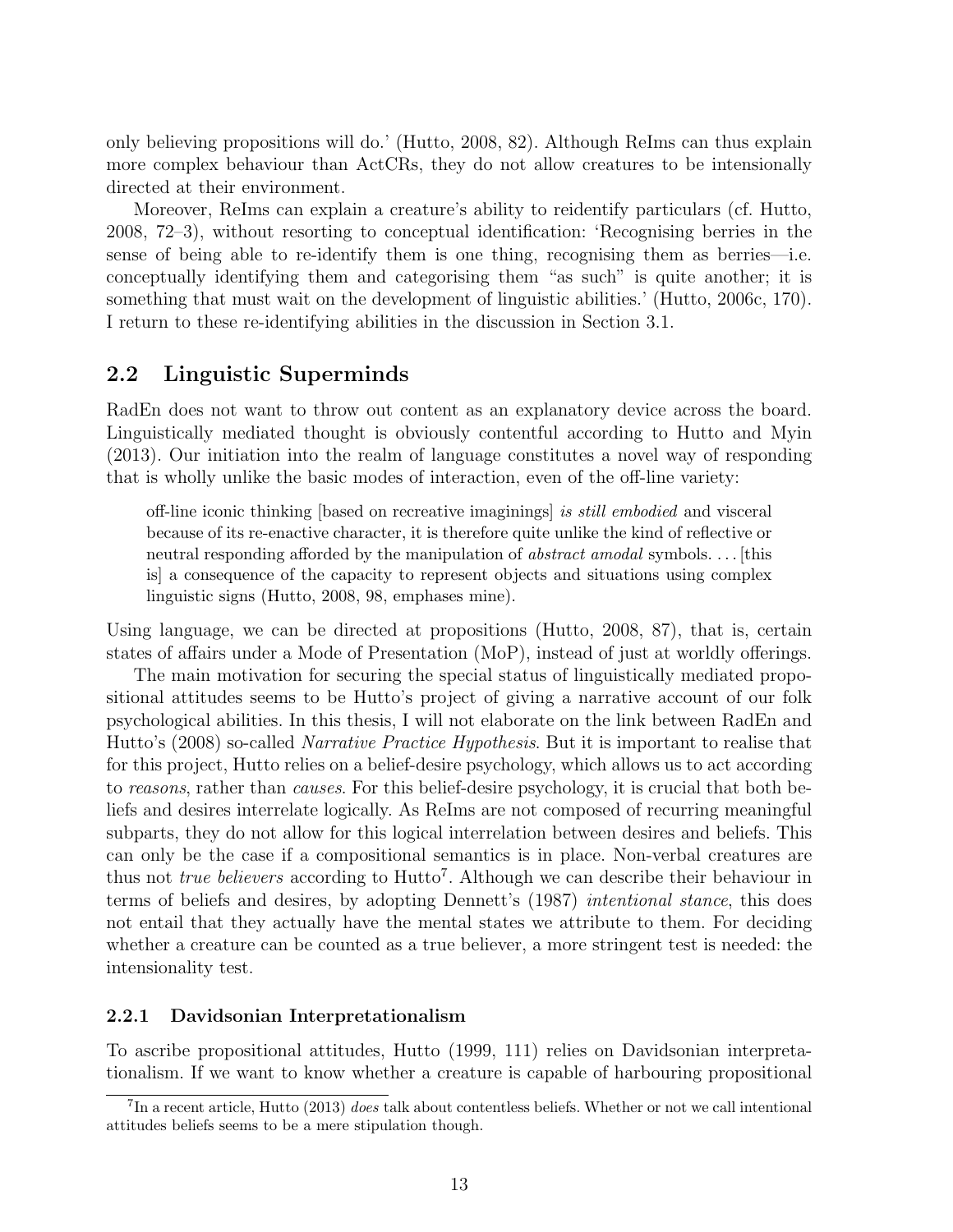attitudes, we have to administer an intensionality test, which is essentially radical interpretation. This test is based on the observation that—contrary to intentional attitudes propositional attitudes are opaque. They can be individuated not only based on their broad contents, that is, their truth conditions, but also on their narrow contents, that is, their MoPs. This entails that, in the case of linguistically mediated propositional attitudes, 'coreferential substitution . . . is not automatically permitted' (Hutto, 2008, 46). For instance, knowing that 'next Tuesday is the first day of April' does not entail knowing that 'next Tuesday is April Fools' Day', though the truth-conditions of these two propositions are the same. Only when these MoPs are in play, can we talk about thought in a content-involving way (Hutto, 2008, 43), and it is only through 'structured vehicles of thought' (Hutto, 2008, 87), as provided by natural language, that creatures can be directed at states of affairs under an MoP, that is, have propositional attitudes.

The intensionality test thus 'essentially reveals in what way, and to what degree, a subject's words or thoughts is [sic] resistant to co-referential substitution' (Hutto, 1999, 114), by prompting assent or dissent from this subject. The fact that a person might assent to 'next Tuesday is the first day of April', but not to 'next Tuesday is April Fool's Day' tells us *how*, that is, under what MoP, that person conceives of 'next Tuesday'. Moreover, it allows us to chart the pattern in a person's thought. The propositional content of a particular utterance is partially determined by the place it occupies in the 'logical geography' (Hutto, 1999, 114) or 'intensional cartography' (Hutto, 2008, 67) of that person, which is uncovered in the process of radical interpretation.

In this way, we can *prima facie* uncover what a person means by a particular utterance. However, radical interpretation by itself is not enough to accomplish this charting task, for it only allows us to specify which sentences a subject takes to be true, which is an extensional relation. The theory of truth arrived at through this process can thus only allow for uncovering 'the structure, not the content, of propositional thought' (Hutto, 1999, 129). To arrive at a theory of meaning, Hutto relies on two principles of charity as formulated by Davidson.

The first is the principle of coherence, according to which a radical interpreter has to assume that a speaker is normally correct in making assertions, and that these assertions are about features of the world. The motivation for this principle is that a subject's use of words has to be consistent in order to attribute any meaning to them. If a person was to be thoroughly inconsistent in his linguistic responses, we would be unable to interpret his words using the intensionality test. Such a person would therefore fail to say anything at all. However, no speaker will turn out to be perfectly consistent in her verbal responses.

To deal with these inevitable inconsistencies, Hutto further relies on the *principle of* correspondence, that is, an interpreter has to take 'the speaker to be responding to the same features of the world that he (the interpreter) would be responding to under similar circumstances' (Davidson, 1991, 158). We take inconsistencies to be mistakes on the part of the speaker. Moreover, this principle allows to bootstrap our radical interpretative practice. Since the propositional content of such an attitude is determined in part by its place in the logical geography, the ascription of propositional content is holistic in nature on this interpretationalist understanding. In other words, it is impossible to ascribe a single propositional attitude to a subject (Hutto, 1999, 133). It makes no sense for instance to only ascribe the belief (which is a propositional attitude) that 'the Earth is round' to a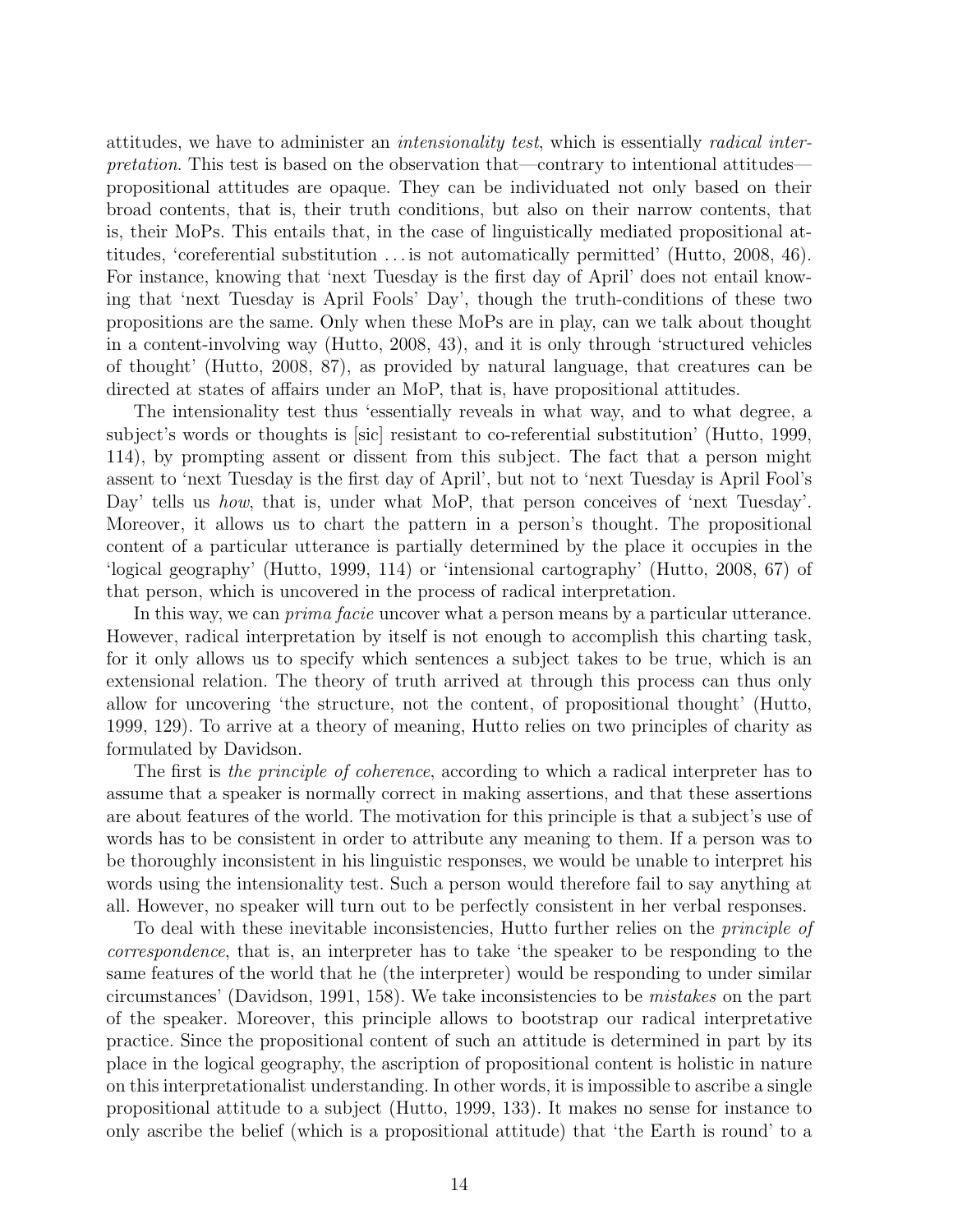person, without ascribing a host of other beliefs—such as 'the Earth is a planet', 'we live on the Earth', etc.—that together define what is meant by 'the Earth is round'.

However, using this principle of charity, we can start from the defeasible assumption that the subject we want to interpret responds to the world in similar ways as we do. We can therefore attribute content to an utterance based on what we ourselves would say in that particular situation. For example, the field-linguist would take gavagai to mean 'rabbit', and not 'detached-rabbit-part' or 'time-slice-of-rabbit' because that is how she would respond to the event of seeing a rabbit.

Apart from its position in the logical geography, content is therefore also determined by referential properties of meaningful subparts of sentences. The referential properties are also an important difference for Hutto between basic non-verbal responding and verbal responding. It is only in the latter case that signs are used to stand for something else, and thus serve as a representation. It is therefore the combination of a compositional semantics with recurring meaningful subparts that stand in logical relations to one another, and the denotational content (Hutto, 2008, 87) of these subparts, that makes a radical interpretation of a subject's speech, and thus the ascription of propositional attitudes possible.

#### 2.2.2 Thinking in Natural Language

As we have seen, propositional thought requires a creature to apprehend a state of affairs using structured vehicles of thought. Traditionally, two candidates can be identified that can account for this, either a Language of Thought (LoT) or natural languages. Hutto denies the possibility of a LoT because it entails basic cognition that is contentful (see Hutto, 2008, 88–95 for a criticism of LoT), and thus, following Davies, he promotes the Thinking in Natural Language Hypothesis (TNL). According to this hypothesis, the 'sentences of natural language are the vehicles that enable propositional thought' (Hutto, 2008, 95), that is, they are 'the required medium for thinking and speaking truths (or falsehoods for that matter)' (Hutto, 2008, 88)

The compositional semantics of natural language make propositionally based thought possible. Because sentences consist of recurring meaningful subparts, in contradistinction to the 'images' in sensorimotor re-enactments, radical interpretation is possible. Only because of this internal structure can we characterise language by a finite set of atomic sentences, which, together with compositional rules, allows for the production of an potentially infinite number of sentences by us, finite beings (Hutto, 1999, 127).

The TNL has several implications. Firstly, the linguistic symbols that enable propositional thought are not 'stored in the mind' (Hutto, 2008, 124), as follows from accepting a LoT. They are rather public items such as words. This has the added advantage that we can explain how we can be causally related to language. Unlike abstract entities, the sentences of natural language are, in Dennett's (1998) terms, manipulanda. That is, sentences made up of symbols of natural language are concrete spatio-temporally extended particulars with which we can causally interact (Hutto, 2008, 88).

Secondly, the TNL entails that we first have to learn to think outside our heads before this process can be internalised. 'Thinking in our heads' is thus an achievement that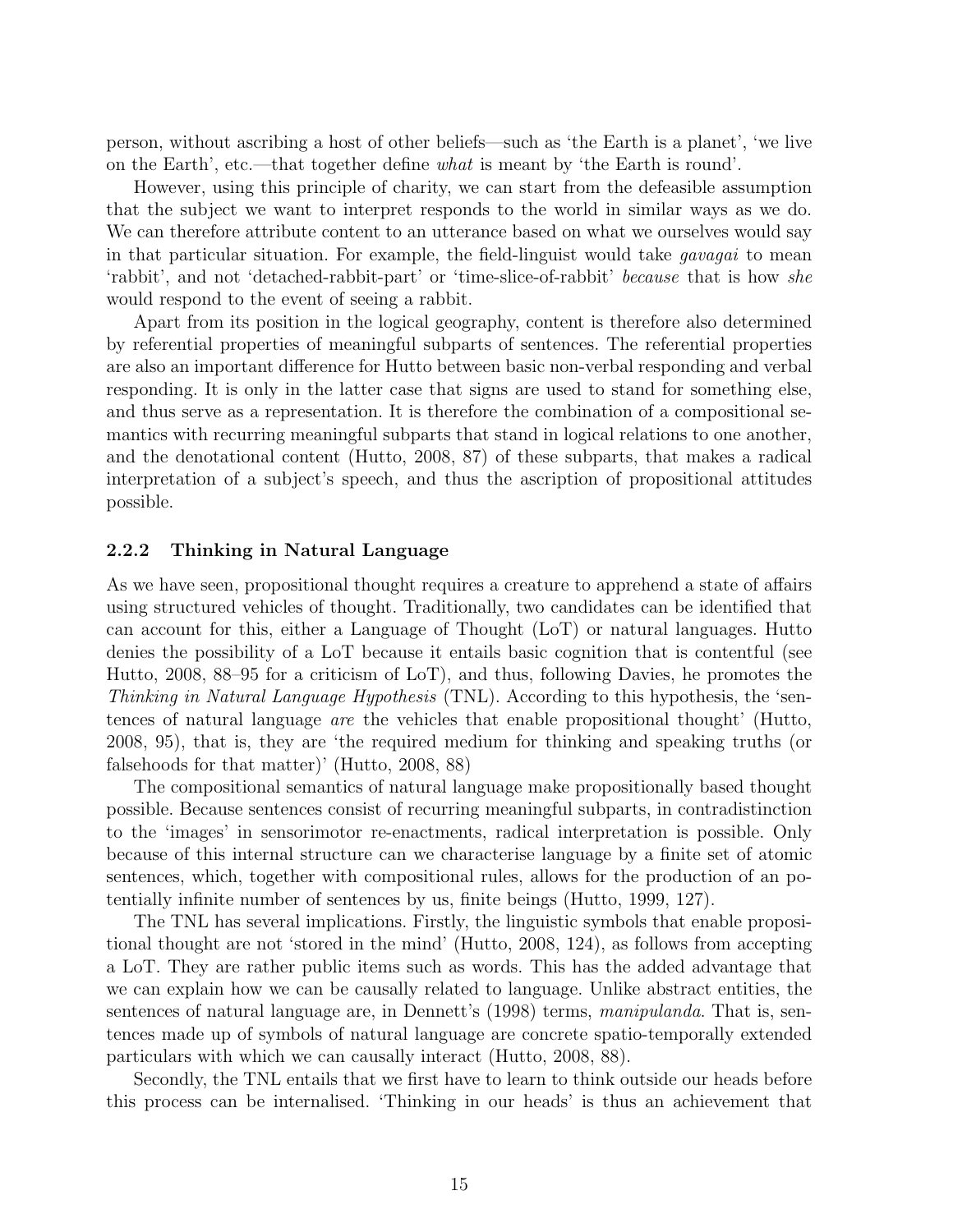depends both logically and developmentally on our ability to use the public symbols of natural language to communicate with others.

If we make a quick head-count, the TNL leaves us with three entities which are involved when a subject has a propositional attitude: (1) the subject itself, (2) the concrete symbols of natural language, and (3) the contents expressed by these symbols. Accordingly, Hutto (2008, 87) sees a propositional attitude as a three-place relation: 'thinkers stand in relation to sentences of some kind and this, in turn, is what allows them to adopt various psychological attitudes towards the complex contents that those sentences express.' Hutto calls these complex contents by their traditional name, that is, propositions. Schematically, the relation is thus as follows: subject  $\rightarrow$  sentence  $\rightarrow$  proposition. The concrete symbols of natural language act as a medium between the subject and propositions. However, Hutto (2008, 87) does not want to pass judgement on the ontological status of these propositions. I will return to status of propositions in Section 3.3.

#### 2.2.3 The Linguistic Supermind

According to Hutto, linguistically mediated thinking brings a whole new way of thinking into being. He borrows Frankish' (2004) distinction between the basic mind and the linguistic supermind. This supermind is built atop, or supervenes on, the basic mind. As it is only made possible by an initiation into public language, we have to conceive of the supermind as a 'kind of softwired virtual machine' (Hutto, 2008, 97), not unlike Dennett's (1991, 214ff.) virtual Joycean machine. However, a more dynamic role is envisaged for the supermind. Adopting a linguistically mediated attitude towards a proposition entails an active conscious commitment to take this proposition to be true, in the case of belief. Hutto, again following Frankish, takes the supermind to be a premising machine. The supermind not only allows us 'to speak as if the proposition were true but to reason as if it were—to take it as a premise' (Frankish, 2004, 91).

A combination of this idea of 'premising' with the compositional semantics of natural language is what makes possible 'deliberative acts of explicit practical or theoretical reasoning—those of the classical deductive, inductive, and abductive variety' (Hutto, 2008, 96). Hutto thus views linguistically capable creatures to be 'truth-seeking' and 'means-end reasoning'. Although this reasoning is based on basic protological reasoning using ReIms, it is the complex 'abstract amodal symbols' that 'represent objects and situations' (Hutto, 2008, 98) that make domain-general reasoning possible. For Hutto, the two main functions of the supermind, and therefore of language itself, are thus first to represent the world in linguistic terms, and second to use these representations as premises in acts of reasoning.

Moreover, the supermind is conceived of as sponsoring 'central' cognitive process: ActCRs 'operate quite independently of central cognition: in predating language-mediated forms of thinking and believing, they would have to.' (Hutto, 2008, 63, emphasis mine). As the ActCRs do not rely on content, they are 'naturally cognitively impenetrable' (Hutto, 2008, 63). Supermental thinking, on the other hand, is 'consciously accessible, indeed transparent to us' (Hutto, 2008, 97). 'Hard-wired' ActCRs therefore operate 'outside' the direct control of the soft-wired premising machine. The advent of linguistically mediated thought does not entail a complete cognitive refit, as our basic modes of responding remain largely untouched by our superminds. Hutto views the supermind as some sort of abstract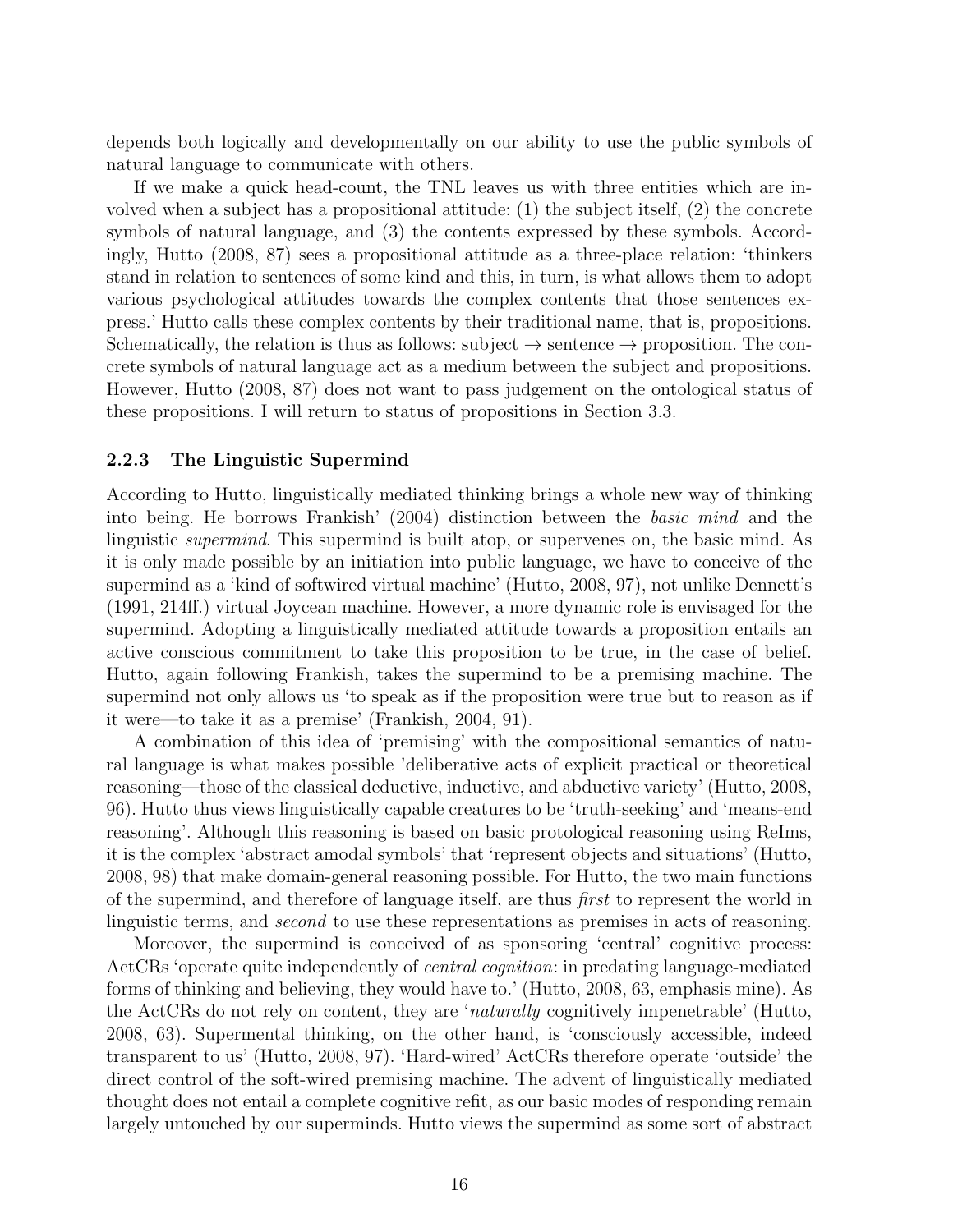problem-solver that only kicks into gear when a problem is encountered that the basic mind cannot handle:

In the human case, [basic minds] often allow us to navigate by autopilot as it were, but sometimes they are thwarted. Tackling problems that the basic mind cannot handle is a job for the supermind. However, contrary to what might be expected, going over to "manual control" is to switch into low-gear thinking. It is a shift to a slow, careful deliberative mode that is serial, sequential and fragile. (Hutto, 2008, 99)

However, superminds are not wholly powerless with regards to basic modes of thinking. In some cases they can control, override, or overcome the cognitively impenetrable ActCRs. We can, for instance, use propositional knowledge of our basic modes of responding to consciously try to overcome them (Hutto, 2008, 63, 123).

It is important to notice that this definition of linguistically mediated thought in terms of the manipulation of abstract amodal symbols entails that the supermind is no longer embodied according to Hutto. If we conceive of the linguistic mind as a virtual machine, we can abstract away from the embodied processes from which this kind of thinking emerged. *Prima facie*, the idea of the supermind thus conflicts with the Embodiment Thesis, one of the basic assumptions of RadEn (Hutto & Myin, 2013, 5). In the rest of this thesis I therefore take a closer look at our linguistic abilities to see whether this disembodied view of them can be upheld.

In the following two Sections, I critically examine the distinction RadEn draws between basic contentless mind and contentful linguistically mediated superminds, and argue that it is implausible. In particular, I focus on the following two assumptions that underlie the distinction between the two types of mind:

- The Necessity of Linguistic Mediation. Only through linguistic mediation, that is, using the structured vehicles of natural language as a medium of thought, can a creature adopt propositional attitudes.
- Language Consists of Abstract Amodal Symbols. Linguistic cognition takes place in a softwired virtual machine that operates on abstract amodal symbols, which, because of their place in a logical geography combined with referential properties, allow for the fixation of their meaning through the process of radical interpretation.

In Section 3, I look at the first of these assumptions, that is, the role of the metaphor of linguistic mediation in relation to propositional attitudes. In Section 4, I look into the alleged properties of these linguistic symbols.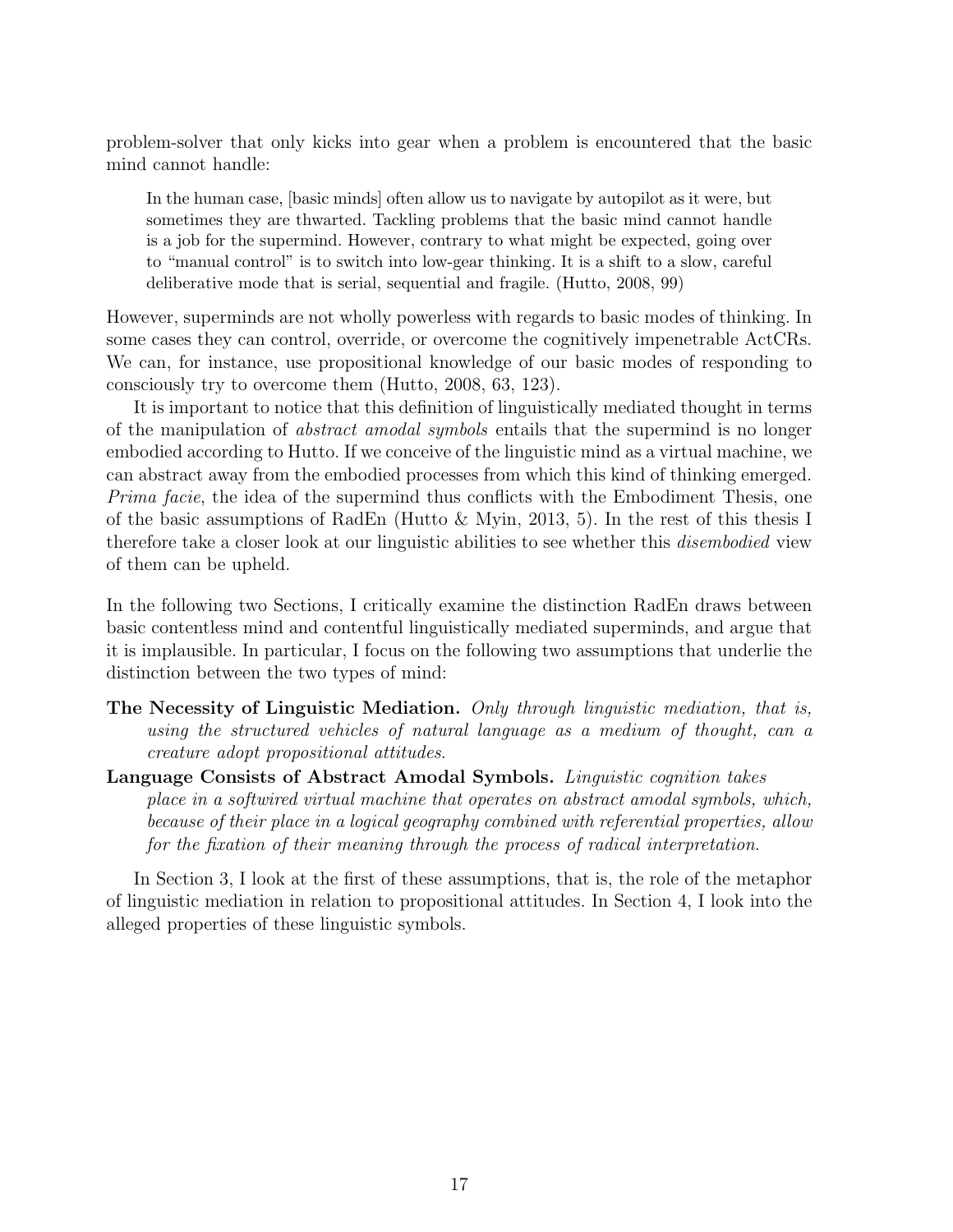# 3 Linguistic mediation, propositional attitudes, and propositions

The three-place relation Hutto envisages a propositional attitude to be (subject  $\rightarrow$  natural language sentence  $\rightarrow$  proposition), entails that linguistic mediation is a necessary condition for the adoption of propositional attitudes. It is unclear, however, exactly how Hutto envisages this mediating role of language. One would suppose that a creature that has a propositional attitude is directed at a proposition that is expressed by the symbols of natural language. Hutto, however, sometimes seems to take the symbols of natural language themselves as the intentional object: 'Mastery of language reveals the existence of, what we might for convenience call, linguistic objects of attention and co-attention.' (Hutto, 2006d, 200, emphasis mine).

This conception of propositional attitudes raises three questions:

- 1. Is linguistic mediation necessary for adopting a propositional attitude  $if$  we take the intensionality test as a criterion?
- 2. In what way, if any, are linguistic symbols objects of attention in adopting propositional attitudes?
- 3. What is a proposition if we take the structured vehicles of intensional thought to be the symbols of natural language?

In what follows I focus on these questions in turn. I argue that linguistic mediation is not necessary for adopting a propositional attitude *if* we accept the intensionality test as a criterion (§3.1). Thereafter, I argue that even if we take the metaphor of language as a medium seriously, we have to accept that, in most linguistic communication, it is not the medium at which we are directed (§3.2). Finally, I argue that, using the the resources available to Radical Enactivism it will be impossible to make sense of the notion of a proposition (§3.3).

# 3.1 The Necessity of Linguistic Mediation for Propositional Attitudes

In looking into the necessity of linguistic mediation for adopting propositional attitudes, it is crucial to see that there are two ways of interpreting what it is to have a propositional attitude: (1) 'taking a sentence to be true' (call this a sentential attitude); and (2) 'taking things to be the case' (Ratcliffe, 2009). Prima facie, it seems perfectly reasonable to state that we can 'take things to be the case' without 'taking a sentence to be true'. Ratcliffe (2009, 389–390, first emphasis mine) gives the following example:

When I see my young son crawling towards me, my belief that 'Thomas is in front of me' does not first of all take the form of recognising that the sentence 'Thomas is in front of me' is true. Rather, I take it to be the case that Thomas is in front of me. Regardless of whether and to what extent the formation of this conviction requires linguistic ability, the object of the conviction is not first and foremost a sentence.

Here Ratcliffe describes himself as having a non-linguistically mediated conviction, or belief, with the content 'Thomas is in front of me'. It seems that if we are to rely on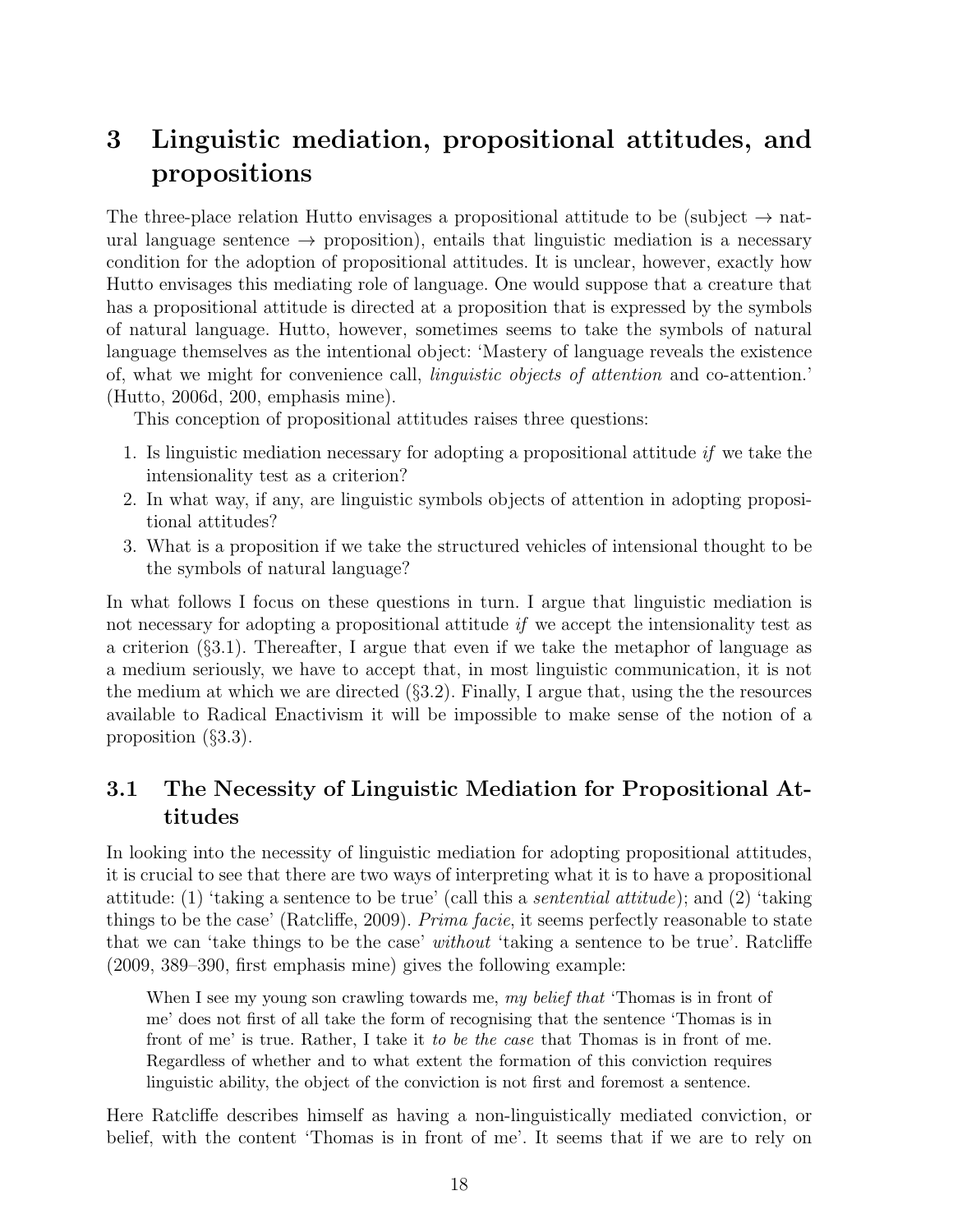the intensionality test this pre-verbal conviction has content. A radical interpreter could for instance ask Ratcliffe a number of questions, like, 'is your son in front of you?', 'is a member of the species *homo sapiens sapiens* in front of you?' etc. In this way, we could find out under what Mode of Presentation he conceives of the current states of affairs. It might be objected that this process of radical interpretation brings language into play, thereby vindicating the idea that content does rely on linguistic mediation. It is certainly true that we could not administer the intensionality test without relying on linguistic means. But what we are trying to do in this case, is to 'fix the content' of Ratcliffe's pre-verbal attitude, not of the words he uses to describe this. In other words, we are not positioning a particular linguistic unit in his logical geography, but rather, we are inquiring under what guise, or description, Ratcliffe conceived of the state of affairs before he made any explicit linguistic judgements

The following dilemma can now be formulated for Hutto's position. This belief can either be a function of the basic mind—in which case the description of this conviction in linguistic terms is unwarranted because basic cognition is contentless—or it can be a function of the supermind. The latter option can be dismissed instantly. As supermental thinking is cognitively transparent according to Hutto, we would know if we were to make a linguistic judgement. The former option, however, is also unappealing. It entails that if Ratcliffe were to utter the sentence 'Thomas is in front of me', this linguistic act would change his cognitive take on the current state of affairs. The supermind would take over from the basic mind, thereby transforming his contentless intentional attitude into a contentful intensional attitude. But this conclusion is phenomenologically implausible: uttering the sentence 'Thomas is in front of me' is not an additional judgement.

This does not entail that making explicit judgements never changes a subject's cognitive take on a situation. However, the fact that we sometimes reason about a state of affairs to arrive at a novel way of takings things to be the case does not imply that we always have to change our cognitive take of a states of affairs when we say something about it. Moreover, I need not claim that adopting such a non-linguistically mediated attitude towards a state of affairs is thoroughly detached from linguistic abilities. For one can still hold that the ability to adopt these attitudes that can pass the intentionality test is developmentally dependent on linguistic abilities, without making the stronger claim that each attitude is dependent on linguistic mediation.

The alternative I shall be proposing in the next Section is that the distinction between basic responding and linguistic responding cannot be drawn as Hutto wants to. The ascription of content by a radical interpreter does not illuminate how linguistic cognition works. Before I sketch this alternative, I first further investigate Hutto's idea of linguistic mediation as a necessary condition for adopting propositional attitudes.

Let us take a look at how Hutto deals with examples like these. He follows Millikan in claiming that re-identification abilities do not rely on identify judgements, that is, on classifying or categorising objects (Hutto, 2006b, 84). I ignore the technicalities of how Hutto takes such an account of re-identification to function, for I need not, and do not wish to challenge it: we can accept that *basic* re-identification abilities—that is, those of non-verbal creatures—do not rely on conceptual judgements, whilst still allowing that these re-identification abilities can be conceptual in the case of linguistically competent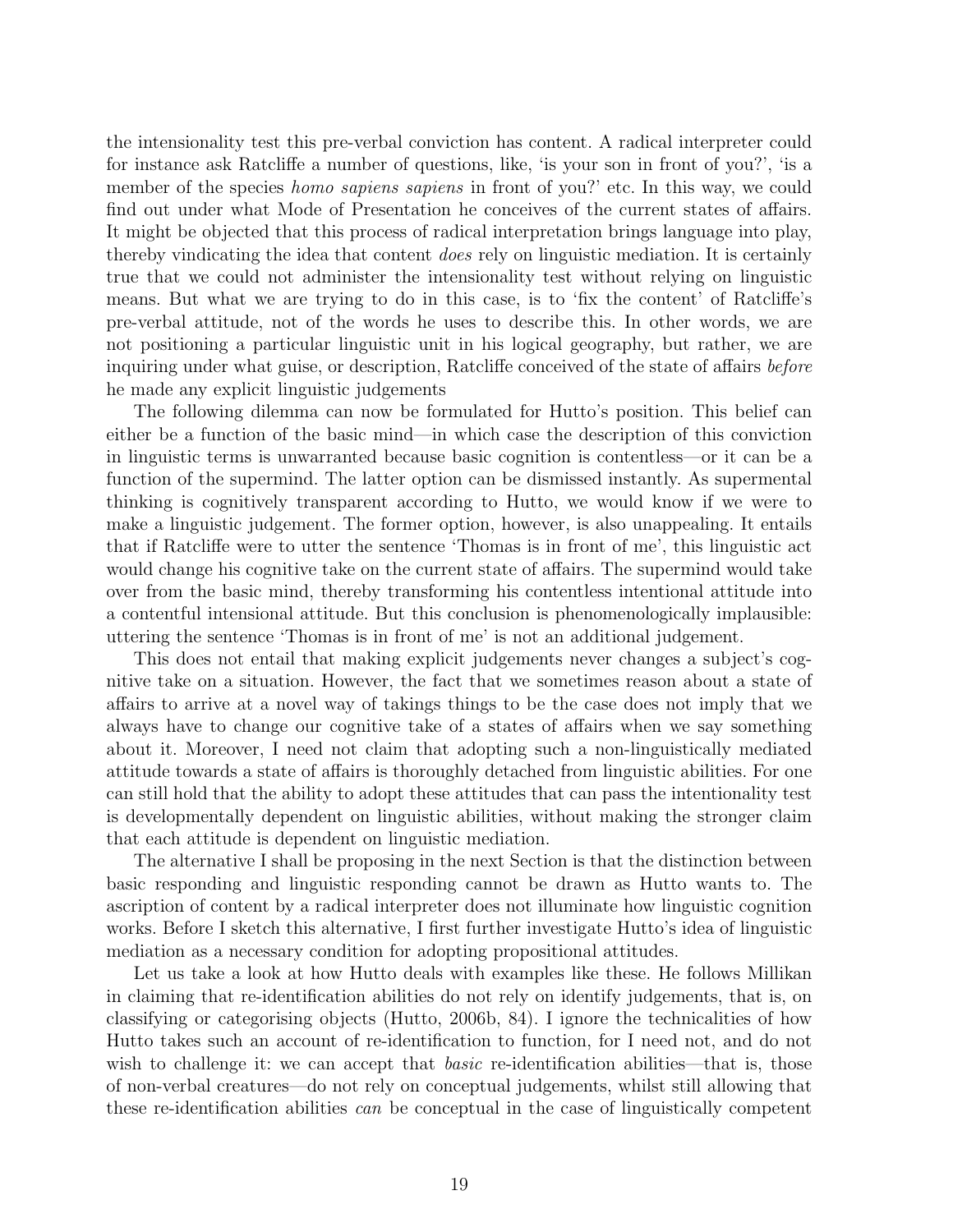human beings. To understand the distinction, let us look at the example Hutto (2006b, 84–5) gives here, and what conclusions he draws from this:

Or consider the way in which I re-identify the milkman, again fallibly, by hearing the distinctive sounds he makes when opening the gate and clinking the milk bottles at a particular time each morning. . . . My point is that my ability to re-identify substances in this way is the basis for, not the product of, judgements of the sort "There's the milkman", or "It's the milkman again" (or 'More milkman!'). In my own case and that of other linguistically competent humans, but not that of non-verbals, I can use concepts to make and express judgements about the very same situation. . . .We can form judgements, but our basic perceptual responses, like those of other animals, do not involve them—I do not form content-involving 'thoughts' about the milkman in order to re-identify him by sensory means.

The following distinction between the re-identification abilities of non-verbals and our re-identification abilities can thus be made: a non-verbal creature, on the account of Hutto, can only re-identify a particular, whilst we can use these re-identification abilities to form conceptual judgements<sup>8</sup>. The question now is whether we can, in our case, make this distinction. It seems at least very plausible that when I re-identify the milkman as such, I do not *first* re-identify him in an indexical contentless way, *before* judging that what I re-identified is the milkman. However, Hutto's strict distinction between the two kinds of cognition seems to entail just this implausible two-step process.

We could imagine for instance that, upon hearing the characteristic sounds of the milkman, I go outside to pay my milk bill, only to discover that the postman was tripping over the milk bottles. My consequent utterance 'I thought you were the milkman' does not entail that I previously said to myself 'There's the milkman', that is, that I explicitly formed a linguistic judgement. One way out would be to say that my belief was implicit. But this is incompatible with how Hutto conceives of the supermind. For we would then have to assume that the supermind was forming linguistic judgements outside of our awareness, which conflicts with the transparency Hutto imparts on the supermind.

My taking it to be the case that the milkman was at my door thus need not be linguistically mediated. Moreover, this example shows that my non-linguistically mediated conviction that the milkman was at my doorstep is truth-evaluable: I was wrong in taking it to be the case that the milkman was at my door. Even if we accept that re-identification abilities are non-conceptual in their basic mode, it thus does not follow that they are always non-conceptual in the case of linguistically competent human beings. The basic idea is this: once the relevant conceptual abilities are in place, some re-identification abilities are altered, changing from non-conceptual to conceptual.

In §4.3.2 I propose a general approach to conceptual abilities that allows for these non-linguistically mediated attitudes. If we accept this possibility, the relation between the basic mind and the supermind is significantly altered. The linguistically grounded conceptual abilities 'spill over' into basic modes of interacting with the world. This idea is expressed by Rudd (2006, 70) in his reply to Hutto (2006e):

<sup>8</sup>Hutto (1999, Chap. 5) describes how our non-conceptual re-identification abilities, when combined with joint attention mechanisms, can explain how non-conceptual basic responding can lead to conceptual thinking. He relies there on the Davidsonian idea of social triangulation. I return to this account in Section 4.2.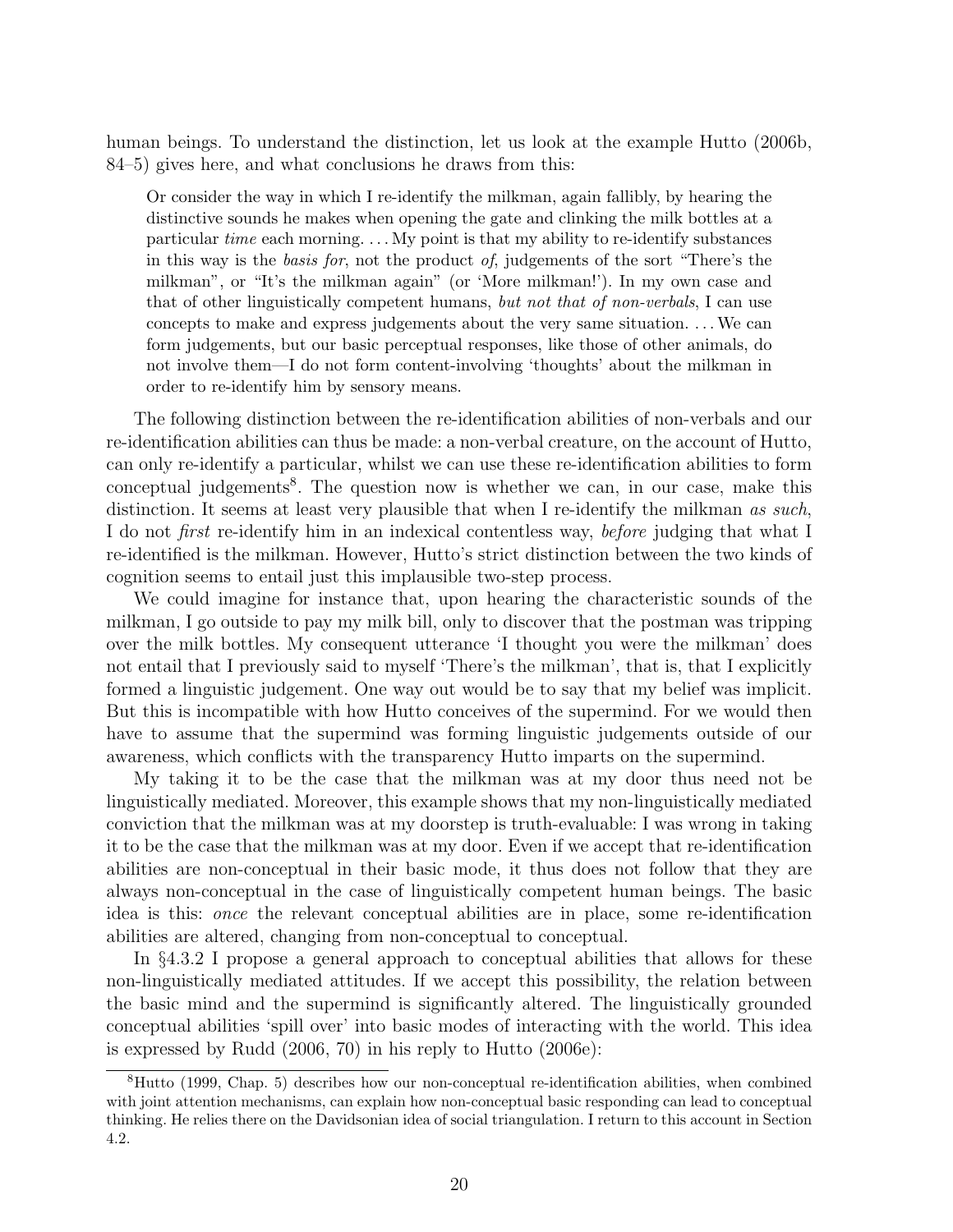So the contribution of conceptuality (language, culture etc.) to the animal level of sensibility is not like placing a layer of icing on a cake; it is more like adding a coloured dye to water, which then becomes permeated through and through by the added element.

Hutto resists this conclusion, because he fears that if we deny that, even in the case of linguistically capable humans, basic responding is non-conceptual, 'we will be unable to make best sense of such phenomena as perceptual illusions, aspect-dawning, mental imagery and the fine-grainedness of experience.' (Hutto, 2006b, 86). He gives the following argument based on our colour perception: we can visually discriminate between millions of colours, but we are unable to re-identify all these particular colours. Our discriminatory abilities thus far outweigh our re-identification abilities. However, so the argument goes, if perception was conceptual, we would think that this re-identification would be relatively straight-forward, as the discrimination abilities would be sponsored by concepts. Therefore, colour perception is not conceptual. So it seems that for Hutto there are only two options: either perception is thoroughly conceptual from the start, or we accept Hutto's story on how conceptual abilities arise from non-conceptual abilities and adhere to the strict distinction between them (Hutto, 2006b, 86).

However, there seems to be a middle way, the one I've been arguing for. It is crucial to see that this line of reasoning does neither lead to the conclusion that all of our basic cognition is always contentful, that is, that concepts are necessary for perceiving, nor does it imply that we can put all of what it is like to experience the world into words. The acceptance of the fact that once we have conceptual abilities, we can wield these without explicitly using the word associated with this concept, that is, without linguistic mediation, does not imply that all of our perception is conceptual. For example, I can see that a particular thing is green. However, my seeing that something is green does not entail that I can re-identify that particular shade of green reliably. It only entails that I perceive of it as being green, and that, were a situation to arise in which this would be appropriate, I could linguistically express that I take it to be green.

To sum up: I take it that for linguistically competent creatures, it is possible to have an intentional attitude that *can* pass Hutto's intensionality test *without* being linguistically mediated. This makes the strict distinction between basic contentless responding and contentful supercognition implausible. 'Taking things to be the case' does not reduce to 'taking a sentence to be true', and can be achieved without linguistic mediation. In what follows I argue that even linguistically mediated propositional attitudes need not be sentential attitudes.

## 3.2 Language as a Medium and as an Intentional Object

As we have seen, Hutto takes a creature that has a propositional attitude to be directed at a proposition expressed by natural language, which in turn represents a particular states of affairs. However, to further complicate things, Hutto sometimes seems to take the symbols of natural language as intentional objects:

Mastery of language reveals the existence of, what we might for convenience call, linguistic objects of attention and co-attention. Children powerfully augment and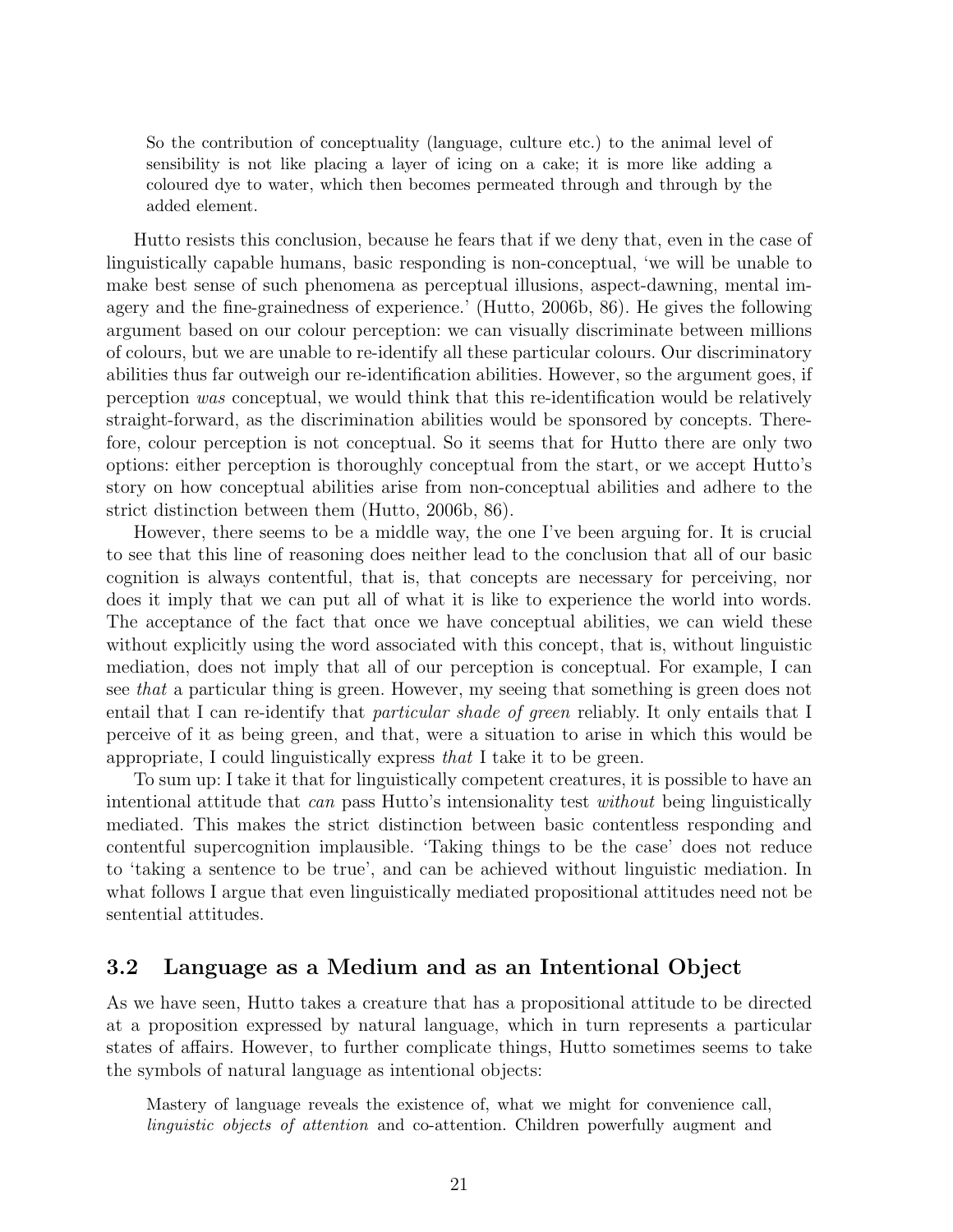extend their possibilities for engaging with others when they learn how linguistic signs can serve both to designate other objects and states of affairs as well as being the focus of attention' (Hutto, 2006d, 200, first and third emphasis mine).

The question now is whether the symbols of natural language are *objects of attention* in acts of using and understanding language. Remember that we distinguished between two interpretations of a propositional attitude, firstly, 'taking a sentence to be true', and secondly, 'taking things to be the case'. If we conceive of natural language as a medium, as Hutto does, the first interpretation is unwarranted. When we make a linguistic statement about a particular state of affairs, the intentional object of our attitude is mostly not the sentence we utter. When I for instance tell someone that 'The Erasmus University is in Rotterdam', the focus of my attention is not that sentence. Rather, I intend to say something *about* the Erasmus University *using* words.

If natural language is indeed a medium, this entails that in normal conditions it does not show up in our awareness as something we are directed at, that is, it is *phenomeno*logically transparent. It is important to note that this is a different kind of transparency than Hutto attributes to supermental thinking. For him, transparency means that our linguistic thought is consciously accessible to us. The phenomenological transparency I am referring to here entails that, although our linguistic thought is consciously accessible, the focus of our attention is most of the time not directed at our utterances whilst we utter them.

This point is comparable to Heidegger's distinction between readiness-to-hand (Zuhanden) and presence-at-hand (Vorhanden). His example is that of a hammer:

The less we just stare at the hammer-thing, and the more we seize hold of it and use it, the more primordial does our relationship to it become, and the more unveiledly is it encountered as that which it is—as equipment. The hammering itself uncovers the specific 'manipulability' of the hammer. The kind of Being which equipment possesses—in which it manifests itself in its own right—we call 'readiness-to-hand'. (Heidegger, 1927, 15: 98)

In hammering, the hammer is not encountered as an object, but as something with which one can do something. It is a medium, something that one uses to engage in the act of hammering. The same point can be made with regards to language. A linguistically competent human being does not usually encounter her own or her conversation partner's words as objects of attention, that is, as being present at hand. When talking, we encounter language as ready-to-hand, that is, we are not directed at it as a concrete object with specifiable and objective properties, but as something we can use to communicate.

It helps here to think of the act of speaking as vocal gesturing. Just as in regular gesturing, it is 'the process of doing the gesture, the actual motion, that is thinking' (Steffensen, 2011, 192). Take the example of ostensive gesturing: when I point at an object, I am directed at that object, and wish to direct someone else's attention towards that object. My hand with which I do the pointing is not the intentional object of the pointing gesture, nor does someone else who just looks at my hand 'gets' what the pointing is supposed to do. Similarly, when I talk about something, the focus of my attention is at that which I talk about, rather than at the words I use to talk about it.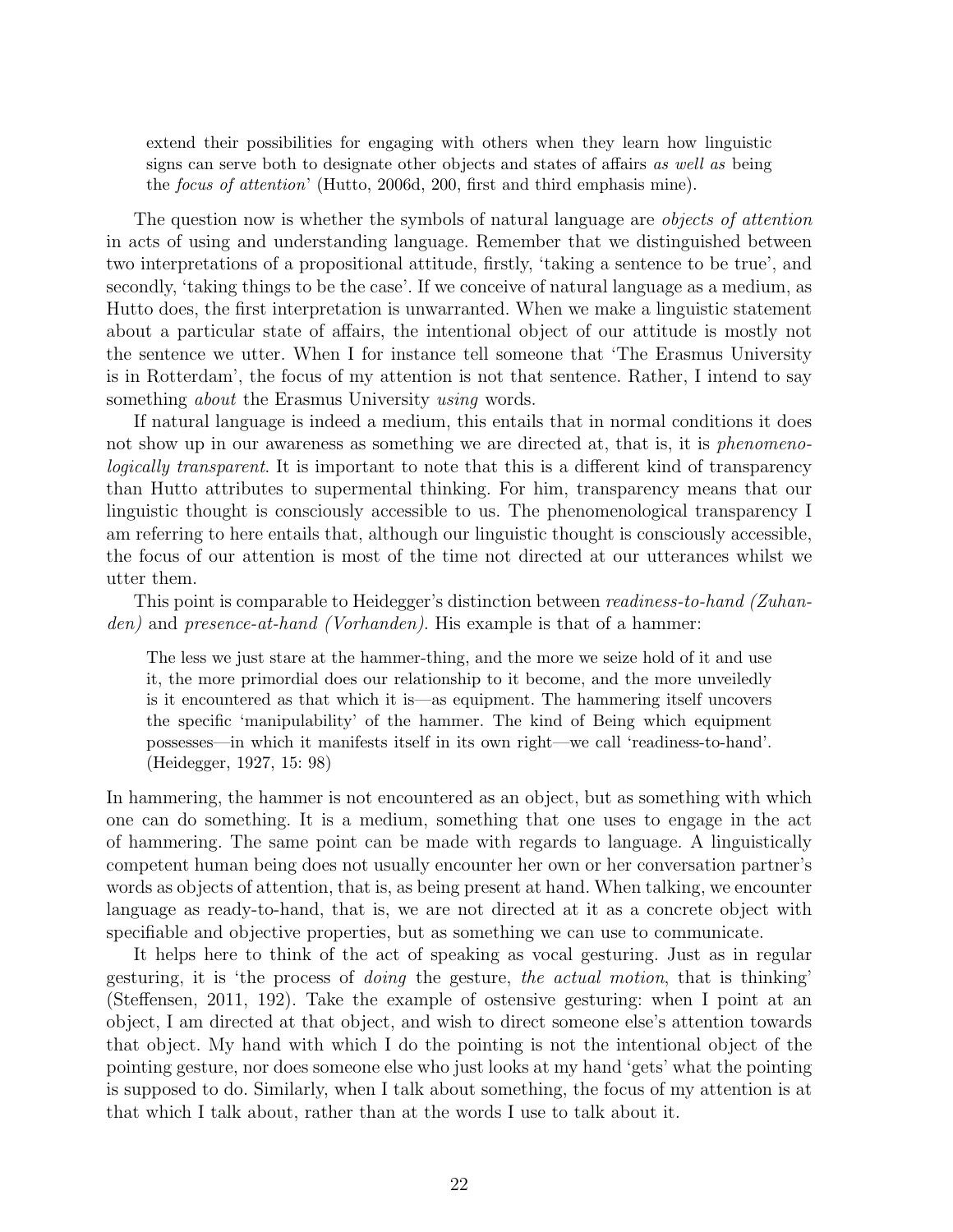And just as when our relation to the hammer is significantly altered when it breaks, as it suddenly appears present-at-hand as an object, the same shift in attention can occur in our relation to language. This happens for instance when communication breaks down, that is, if we do not know what a speaker means by a particular word. We can then ask the speaker what he means, by quoting his original words, treating them in an object-like fashion ('what do you mean by " $X$ "'). This is in line with the distinction Tarski proposed between object-language and metalanguage: it is only when we direct our attention at pieces of language, that language itself becomes the object (object-language) we are directed at, and about which we can then talk (in a meta-language). Of course there are plenty of other examples of language showing up as the intentional object, including inter alia writing poetry, exegesis of texts, and, notably, doing philosophy of language.

When we communicate linguistically in normal circumstances, language is used as a medium, that is, we are not intentionally directed at utterances. Once we can speak, we can also shift our attention toward the medium, and speak about language. It thus seems wrong to think of 'linguistic objects of attention' in describing what subjects are directed at in a normal conversation. Uttering a sentence is not the same thing as taking a sentence to be true, just as knowing how to use language is not to know things about language. In other words, linguistic competence is a form of know-how, not a form of knowing that (Van Elk, Slors, & Bekkering, 2010). The former ability must come first, for it is only when we can talk at all that we can talk about language.

Before I discuss the implication of this distinction between the two relations we can have towards language in the next Section, I first look at the possibility of making sense of the notion of a proposition on Hutto's account in the rest of this Section.

## 3.3 The Nature of Propositions

As we have seen, Hutto (2008, 87) does not want to pass judgement of the ontological status of propositions. However, whilst introducing the notion of content as relying on a Mode of Presentation in the context of basic cognition, Hutto (2008, 44) states that 'Fregean thoughts, "senses" ( $Sinn$ ) or their equivalent—that is, contents—' can be either 'intellectually "graspable" objective entities existing in public space', or 'private, inner mental representations' (c.f. Hutto, 2006d, 210n3). We have already seen that the latter option, which is essentially a Language of Thought, is explicitly denied by Hutto (2008, 88–95) as it entails contentful basic cognition.

The former option, however, also seems to be incompatible with Hutto's proposal. Remember that the process of radical interpretation—together with the coherence and correspondence principles of charity  $(\S2.2.1)$ —aims to fix propositional contents with regard to (1) their place in a subject's logical geography, and (2) the referential properties of the meaningful subparts of a sentence (their denotational content). This does not sit well with thinking of communication as involving the mutual grasping of the same thought content by several individuals, which the graspable abstract object-view of propositions entails. Moreover, the idea that having a contentful thought essentially involves the 'grasping' of an such an abstract entity—that is, one that exists before it is grasped—seems to be incongruent with the Developmental-Explanatory Thesis (p. 5), which entails that cognitive structures emerge from a history of recurrent interaction.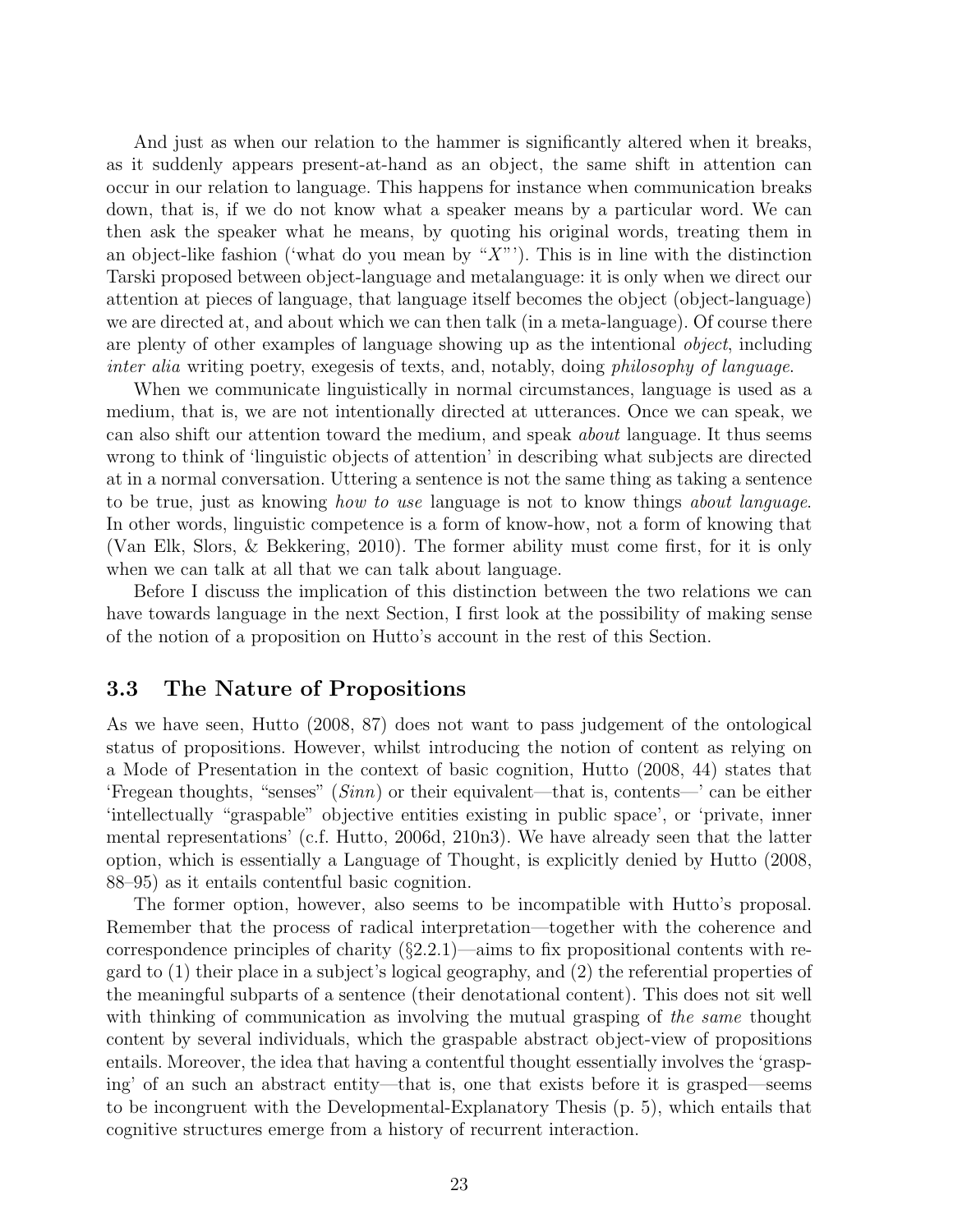Both traditional approaches to understanding propositions are thus unavailable to the Radical Enactivist. Note that on these traditional accounts, it makes sense to say that one is directed at a proposition, as these are objects (either public and abstract, or private and mental) and can thus be intentional objects. But what then would be an alternative conception of a proposition, such that it is both congruent with Radical Enactivism and can be the intentional object of an attitude? Can we even make sense of the notion of a proposition in this context?

Just after his refusal to pass judgement on the ontological status of propositions, Hutto (2008, 87) says that 'my interest is only in the idea that in order to have a content-involving propositional attitude one must have facility with complex linguistic forms—sentences of some kind or other.' Being directed at a proposition thus is nothing more than being able to use language (Hutto, 2008, 96). However, it now seems unclear what the proposition, as an additional entity besides the symbols of natural language, is supposed to be. If we exclude both public abstract objects and private mental objects, the only alternative seems to be the public concrete objects. But obviously, in linguistic communication there are no other kinds of concrete object besides the linguistic symbols themselves and the objects to which they allegedly refer.

We have to realise that these traditional interpretations of propositions rely on a codemetaphor of linguistic symbols (Love, 2004). Traditionally, these symbols are thought of as meaningless by themselves. It is only because they are translated to private mental objects (or public abstract ones) that are intrinsically meaningful and representational, that they acquire meaning. On these accounts, meaning thus properly exists on a level that is distinct from the symbols we use to refer to these meanings. If we, however, take the language of thought to be natural language, as Hutto does, the code-metaphor becomes ill-fitting. As we thus lose the ability to specify 'meaning' in terms of mental objects that are intrinsically meaningful, it becomes unclear what the proposition expressed by these concrete linguistic symbols is supposed to be.

The notion of a proposition thus becomes unintelligible. The meaning of linguistic symbols are not additional objects that exists over and above them at which we can be directed. However, as we have seen, in linguistic communication we are also not intentionally directed at the symbols themselves. Something has got to give if we want to get out of this predicament. In the next Section, I therefore look at how we have ended up here, and how we should reconceptualise language to be congruent with Enactivism.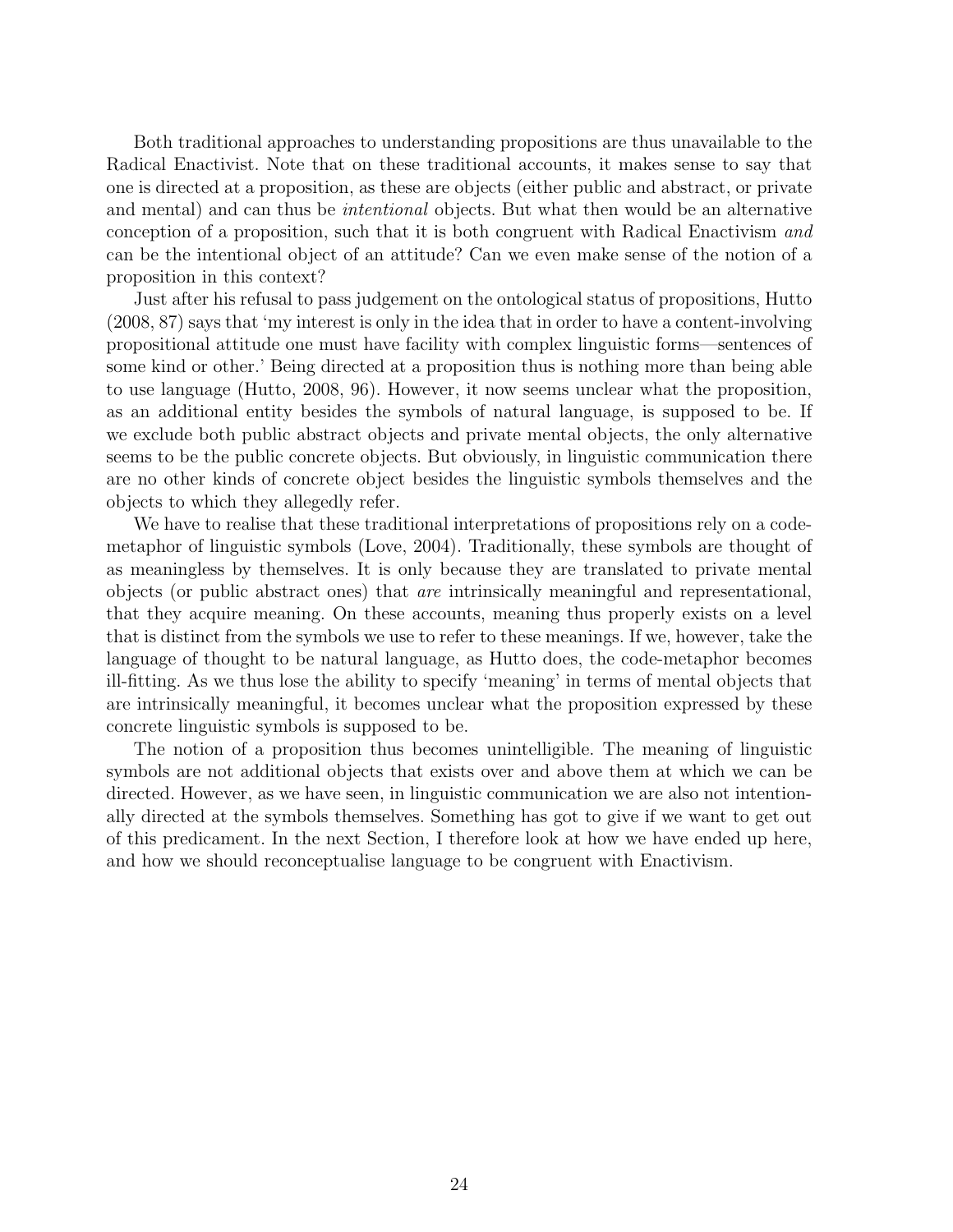# 4 Why Language is not an Abstract Symbol System

In this Section, I look into how we arrived at the problems we faced in the previous Section. I argue that the root problem is that Hutto conceives of our linguistic competence as being made possible by an abstract system of symbols, and that conceiving of language in this way robs us of the possibility to explain how language works. If we disregard the cognitive and interpersonal dynamics from which our symbolic capabilities arose, we make 'language into a medium that renders understanding, speech, and thought independent of living human beings' (Cowley, 2011b, 2): it becomes disembodied. I therefore first argue that Hutto does conceive of language in this fashion  $(\S 4.1)$ . Thereafter, I show that Davidson, who is the main source of inspiration for Hutto's account of language, never meant his theory of meaning as a theory that could also explain our linguistic abilities (§4.2). After that I give some general objections to thinking of language in terms of an abstract symbol system  $(§4.3)$ . I then introduce a novel conception of a symbol, according to which first-order dynamic unfolding of communication situations is constrained by second-order constructs, which consist of socio-culturally selected verbal patterns (§4.4). These considerations will provide the basis for showing the implications of relinquishing an abstract symbol system view of language for the notion of content, and the alleged distinction between the basic and supermind which I consider in the final Section of this thesis.

## 4.1 Language as an Abstract Symbol System

First of all, it has to be noted that accepting both the Thinking in Natural Language hypothesis (TNL) and the idea that the supermind manipulates abstract amodal symbols is *prima facie* inconsistent. In order to see why, we have to remember that the TNL entails that the structured vehicles of linguistic thought are those of natural languages. If one speaks, one produces sound waves. These symbols are thus first and foremost concrete and spatio-temporally extended phenomena that are used as symbols. This was also one of the main reasons why Hutto opted for the TNL over the LoT (Hutto, 2008, 88).

Note that shifting attention from overt speech acts to intraverted speech acts does nothing to change the concrete nature of the linguistic symbols. In line with the discussion of recreative imaginings  $(\S2.1.3)$ , these re-enactments of linguistic symbols are sensorimotor in nature. The difference between speaking and thinking in one's head, or intraverted speech, then boils down to the suppression of outward responses<sup>9</sup> (Bottineau, 2010).

The crucial part in Hutto's idea that linguistic symbols become abstract seems to be that they stand for something else, that is, that they refer to, or denote a certain state of affairs or object. This is apparent from how he describes the origin of content by example

<sup>9</sup>One can convince oneself of this by a little experiment: first say a sentence out loud. Then 'say' the same sentence, still moving one's lips, but suppress the vocalisation. Finally, suppress even the moving of the lips. One can still 'hear' one's voice in one's head. When intravertedly speaking to oneself, one can for instance change one's tone of voice (try saying the sentence, while suppressing outward vocalisation and movement of the lips, first in an angry tone of voice, and then in a friendly tone of voice.), 'speak' faster or slower, 'speak' in a particular dialect etc.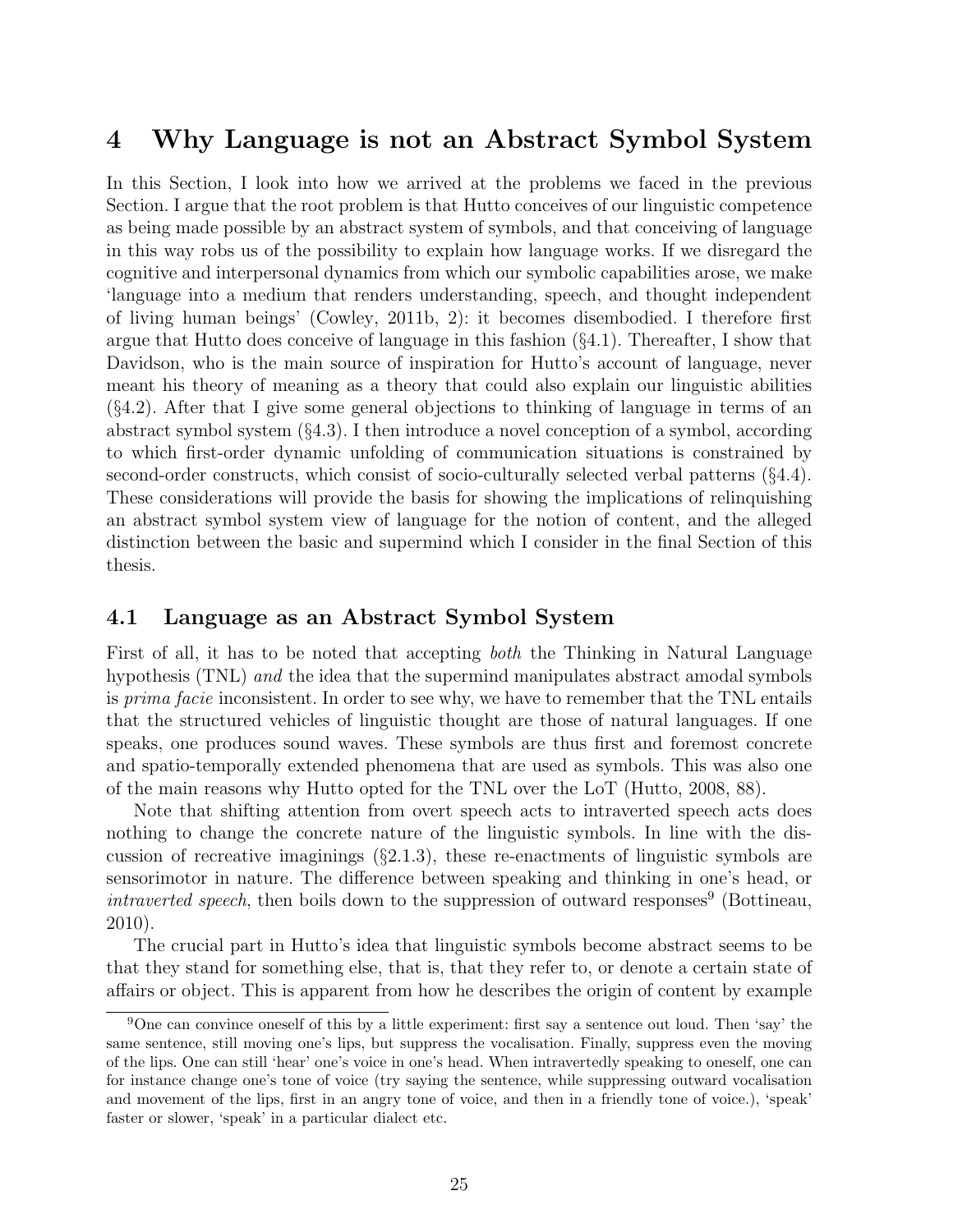of the symbolic antics of a chimpanzee named Sheba. The task that experimenters put to Sheba was to select between two piles of candies, one bigger than the other. The twist is that when she chose the bigger pile, she would get the smaller one, and vice versa. When confronted with this choice, Sheba would always select the larger pile. Hutto (2008, 98) describes that 'much to her manifest frustration, Sheba could not overcome this tendency even after she apparently grasped the experimenter's rule.' However, through years of intensive training, Sheba managed to form a link between numerals and the quantities of candy. When confronted with the numerals, she was able to select the smaller numeral, which led to her receiving the larger pile of candy. Now Hutto (2008, 265n14, emphasis mine) concludes that:

Unlike cases of purely indexically or iconically based responding, this really is a situation in which a simple public sign is being used to stand for something, denotationally and referentially. Here we might begin to talk of content legitimately.

Although Hutto makes it clear that learning a handful of symbols is a far cry from actual linguistic abilities, this quote makes the reliance of Hutto's account on denotational properties clear. As Sheba only has very primitive symbolic abilities, we can conclude that for Hutto denotation is the most primitive symbolic operation, for it is this standing for something else which marks the boundary between basic iconic modes of responding and symbolic abilities. The problematic move here is that Hutto seems to imbue linguistic symbols themselves with these referential properties. This is apparent from the fact that the difference between basic and linguistic cognition is described as being able 'to think using detached representations' (Hutto, 2008, 60) that, crucially, are context-invariant (Hutto, 1999, 124).

The referential properties of linguistic symbols are described as being conventional in nature. Whilst discussing the origins of language, Hutto (2008, 237, emphases mine) describes this processes as follows:

it was the combining of a generative capacity with lexical abilities that would have been the eventual basis for the emergence of a symbolic protospeech—a protospeech of a kind that would have required forging of conventional links between vocal gestures and their referents, converting the former into conventionalized symbols; these would have been the ultimate basis on which the language makers developed *stable symbol* systems.

It can now be made clear what Hutto means by abstract symbols: the concrete symbols of natural language are thought to be tokens of an abstract type. That Hutto essentially thinks of language as such a stable system of abstract symbols is further apparent from his use of the intensionality test. As we have seen, the intensionality test positions particular words in a logical geography. The relations between words we thus discover are not relations between concrete linguistic symbols (tokens), but between words abstracted from their context of utterance: the words, as types, are positioned, not particular utterances of words. The intensionality test is thus conceived of as some sort of measurement process, leading to an explicit theory of meaning for a particular person's language. The metaphor of intensional cartography therefore expresses the following picture: we survey a person's linguistic-cognitive landscape, and draw a logical chart of the relations we encounter in doing so.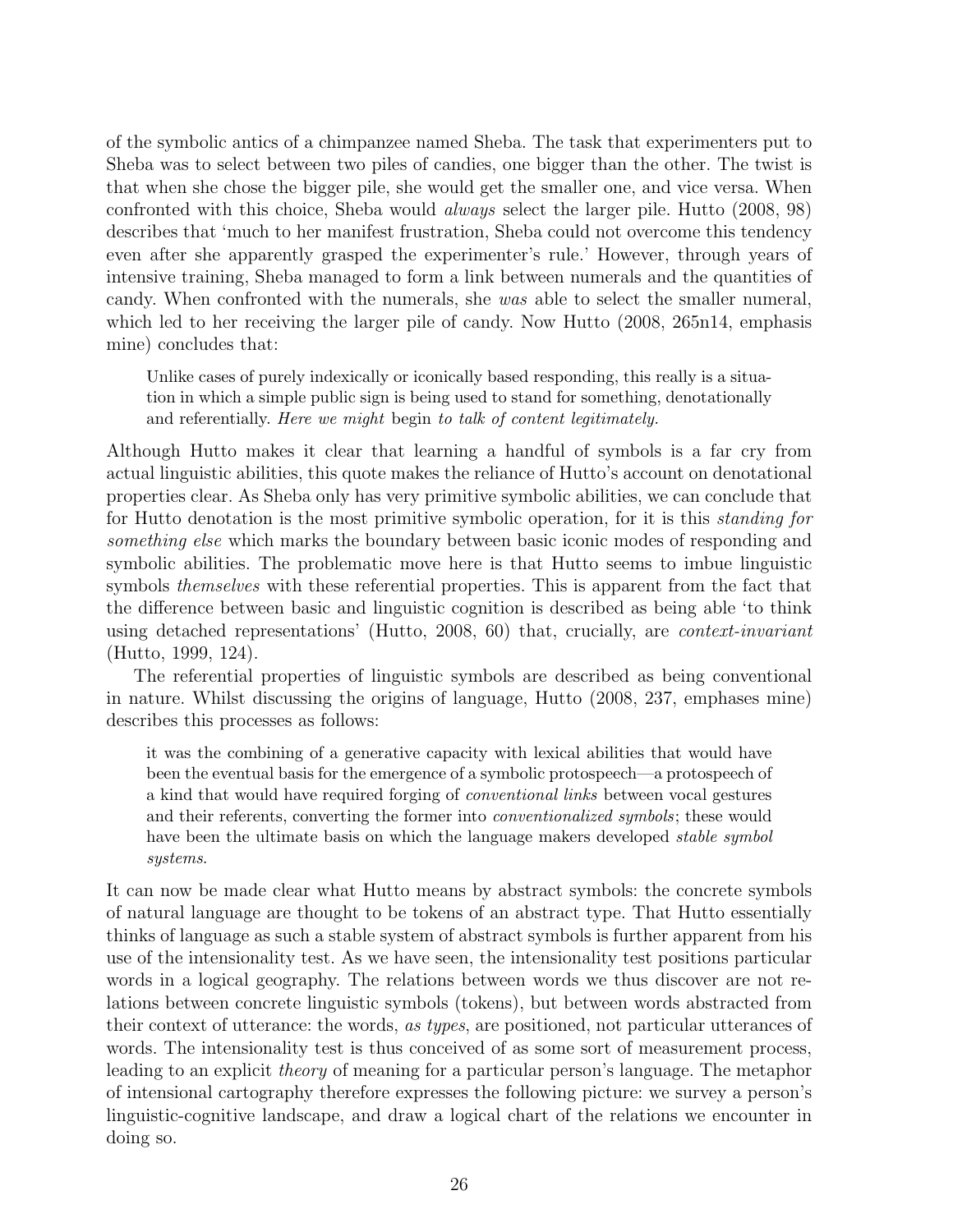As we have seen, this logical geography can 'only lay the ground for understanding the structure, not the content, of propositional thought' (Hutto, 2008, 129). By using principles of charity  $(\S2.2.1)$  we assume that the speaker whose words we are trying to interpret responds to the same worldly offerings as we would, and can thus come to know how the logical structure of one's thought relates to the world, that is, what the referential relations are between certain words and worldly objects. This turns the logical chart into an intensional chart.

By treating language in this way we thus abstract away from the context of utterance and treat the concrete symbols of natural language as if they were something in themselves. The following quote of Hutto (2008, 87, emphases mine) further confirms this interpretation:

Sentences have the right form and content to be truth-evaluable; they are true or false depending on how things stand with the world. If the world obliges, if the relevant state of affairs obtains, then the proposition expressed by a given sentence will be true. If not, the believed proposition is false. It is no accident that the relevant state of affairs must be picked out disquotationally.

Here we see that the sentence itself, rather than the utterance of a sentence, is taking to be the bearer of truth. Sentences themselves are the things that are true or false. We have to realise that this theory of meaning is given, following Davidson, in Tarski T-sentences of the form ""p" is true in  $\mathcal L$  iff p' (Hutto, 1999, 127–8). That is, the relevant state of affairs is picked out disquotationally. In the process of radical interpretation, we take our interpretee to be speaking this language  $\mathcal{L}$ , and, together with the principles of charity, this T-sentence therefore implies that 'whenever a person utters " $p$ ", he means  $p$ ". Prior to a person uttering a particular sentence, given that we have a T-theory for his language, we thus already know what the sentence means, and to what worldly objects its meaningful subparts refer.

The general picture is thus as follows: when we learn a language, we learn that a particular word stands for a particular worldly object. The most primitive linguistic operation is therefore denotation. A word is conceived of as an abstract type, for we not just learn that this particular word, understood as a concrete token, refers to a worldly offering, but than any instantiation of this word will have this property in virtue of being the same word. Because other people similarly know that this word stands for this object, we can use it to communicate. How we conceive of the denoted object can be ascertained by radical interpretation.

However, if we want to explain how creatures can understand these abstract symbols as denoting, we need an account of how a creature understands this denotational relation and instantiates it in speaking and understanding a language. That is, we need an account of how this denotational relation between an abstract linguistic symbol and its referent class is cognitively realised in a creature. In other words, we want to know how the supermind works.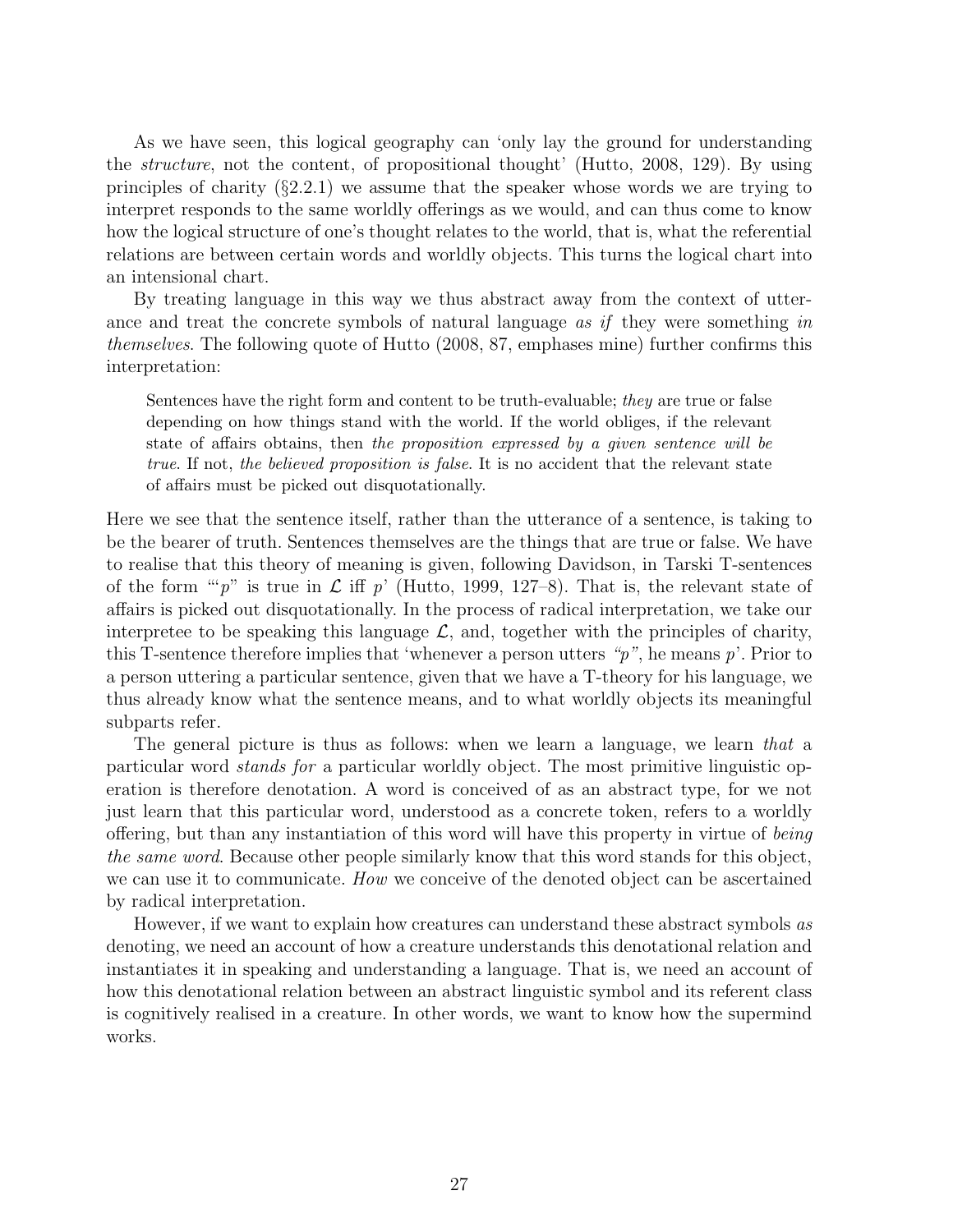## 4.2 Davidsonian Interpretationalism and 'How it Works'

Hutto (1999, 123) is surely aware of the tension that exists between an interpretationalist account of meaning and an explanation of our linguistic competence, as is apparent from his quoting Davidson (1990, 325):

The approach to the problems of meaning, belief, and desire which I have outlined is not, I am sure it is clear, meant to throw any direct light on how in real life we come to understand each other, nor how we master our first concepts and our first language.

Hutto (1999, 115–119) claims to advance on Davidson by being able to show how the acquisition of words works, and therefore, what the origins of our conceptual abilities are. Following Davidson, he explains this in terms of social triangulation: a teacher and a child respond similarly to worldly objects, the teacher recognises that the child's responses are similar to his own, and the child in its turn recognises that its responses are similar to the teacher's. Based on this referential triangle (see Figure 2), the child can learn a word for this worldly object. Of course, this requires a host of abilities, like the ability for nonlinguistic joint attention for instance (Hutto, 2008, 137). I shall not go into how exactly this functions, as a detailed description of the foundations of this referential triangle falls outside the scope of the current discussion.



Figure 2: The referential triangle, in which both the child and the teacher respond similarly to a worldly object (solid lines), the teacher recognises that the child's responses are similar to his own, and the child in its turn recognises that its responses are similar to the teacher's (dashed lines). Based on Hutto (1999, Figure 17, 118).

The only point I want to make here is that Hutto (1999) supplements the idea of triangulation with an account of contentless basic cognition. In this way, he claims to be able to explain why our responses would be similar to one another's: we have the same inherited biosemiotic<sup>10</sup> directedness to the world. Our non-conceptual abilities thus allow us to bootstrap this process of triangulation by which a child can learn that a word stands

 $10$ Hutto (1999) talks of a 'modest biosemantics'. His later renouncement of the semantic aspects these basic modes of responding, leading him to his biosemiotic account, does not have an impact on this line of argument. I therefore gloss over this distinction.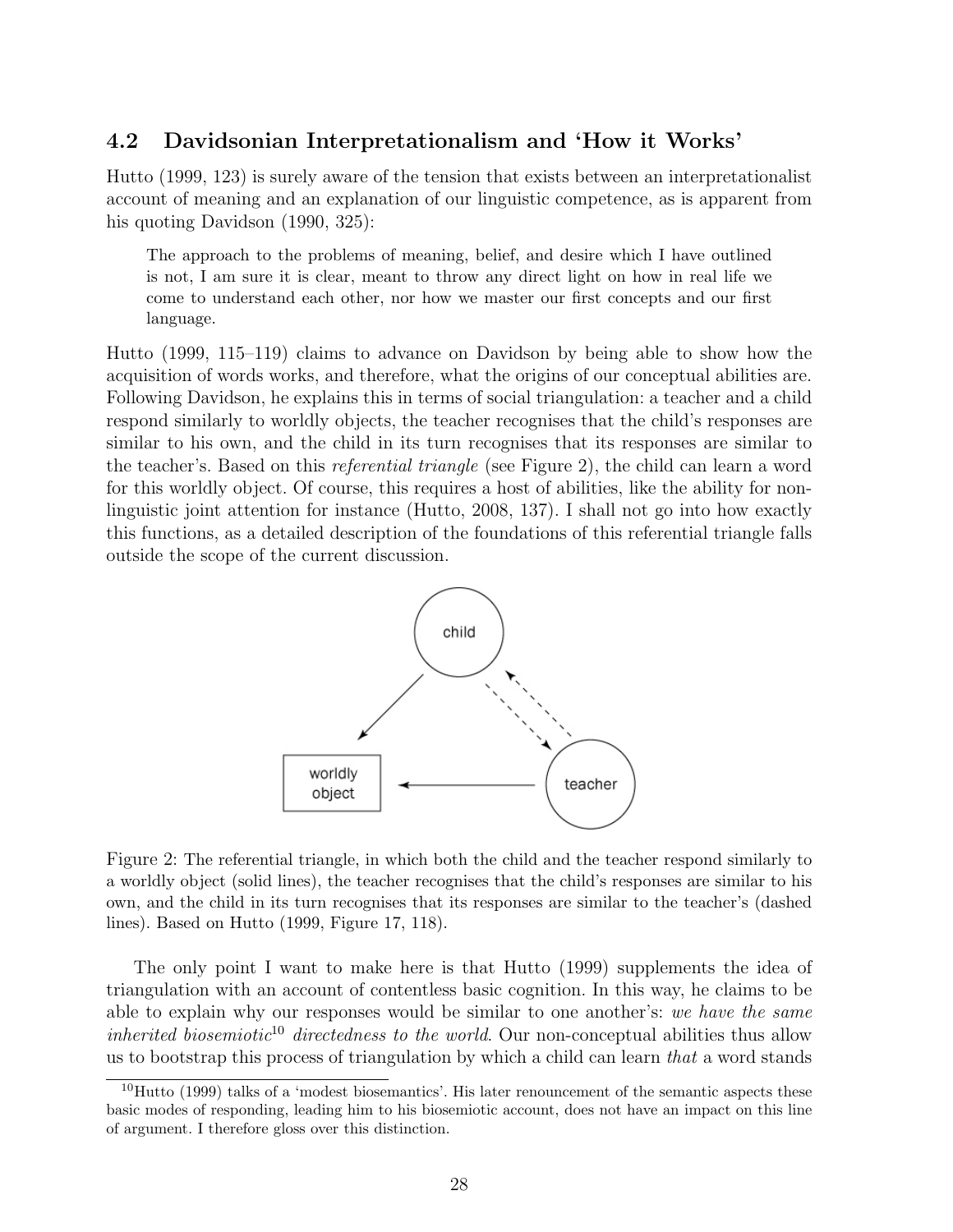for a worldly object. I return to this idea of social triangulation, and why it is unable to account for referential properties of symbols in §4.3.2.

For it is not just the acquisition of words that Davidson thought was not explained by his theory of meaning. The trouble runs deeper: the enterprise of giving an explicit theory of truth—or meaning, when augmented with principles of charity—was not meant to throw light on how a person's linguistic competence works. It is rather a tool that we, as interpreters interested in the meaning of utterances of a person, have to employ. It is a description, rather than an explanation of how linguistic competence works (Davidson, 1986, 438). In Hutto's account of language, however, these two projects—giving an explicit theory of meaning through radical interpretation on the one hand, and explaining our linguistic competence on the other hand—are conflated. As we have seen, this is apparent from the metaphor of intensional cartography: the logical relations between words are uncovered, that is, not constructed, in the process of radical interpretation. However, the question how this intensional chart is realised in a particular person is left unanswered.

This leads us to the question whether the Davidsonian interpretationalist framework Hutto adheres to can explain how our linguistic competence works, as Hutto surely wants to do with his account of the supermind. In the next subsection, I argue that it is not only left unanswered, but that we will be unable to answer it within an interpretationalist framework because this framework itself rests on problematic assumptions about language.

## 4.3 Objections to an Abstract Symbol System-View

Why can a theory as proposed by Hutto not explain how our linguistic competence works in concrete linguistic communication? As we have seen in this Section so far, the crucial point is that Hutto treats the symbols of natural language as if they themselves have specific properties which allow for communication: words denote worldly objects and sentences express propositions which are true or false. This is made possible by conceiving of concrete linguistic tokens as instantiations of abstract types. Hutto's picture of language is thus representational: sentences re-present certain states of affairs in truth-evaluable ways. Here I focus on two arguments against this view on language. Firstly, I show that we are unable to decide what the criteria are to decide whether two tokens of a word fall under the same type  $(\S 4.3.1)$ . Secondly, I argue that language is not denotational, but connotational in nature, by closely looking into what a child can learn in the social triangulation in terms of which Hutto conceives the ontogenesis of symbolic activities (§4.3.2). Thereafter, I show how language relies on our basic modes of interacting with each other, that is, on the dynamic unfolding of a communication situation. I give an example of how voice dynamics contribute non-trivially to the sense invested in a linguistic symbol (§4.3.3). Finally, I argue that the primary function of language is not to represent the world, but to coordinate our behaviour (§4.3.4).

#### 4.3.1 Repetition and Reification

First, let us look into the alleged abstract nature of linguistic signs. Love (2004, 539) states that this idea 'ultimately derives from the ease with which the possibility of repetition conduces to reifying a repetitium'. When we hear someone say a word, we can repeat this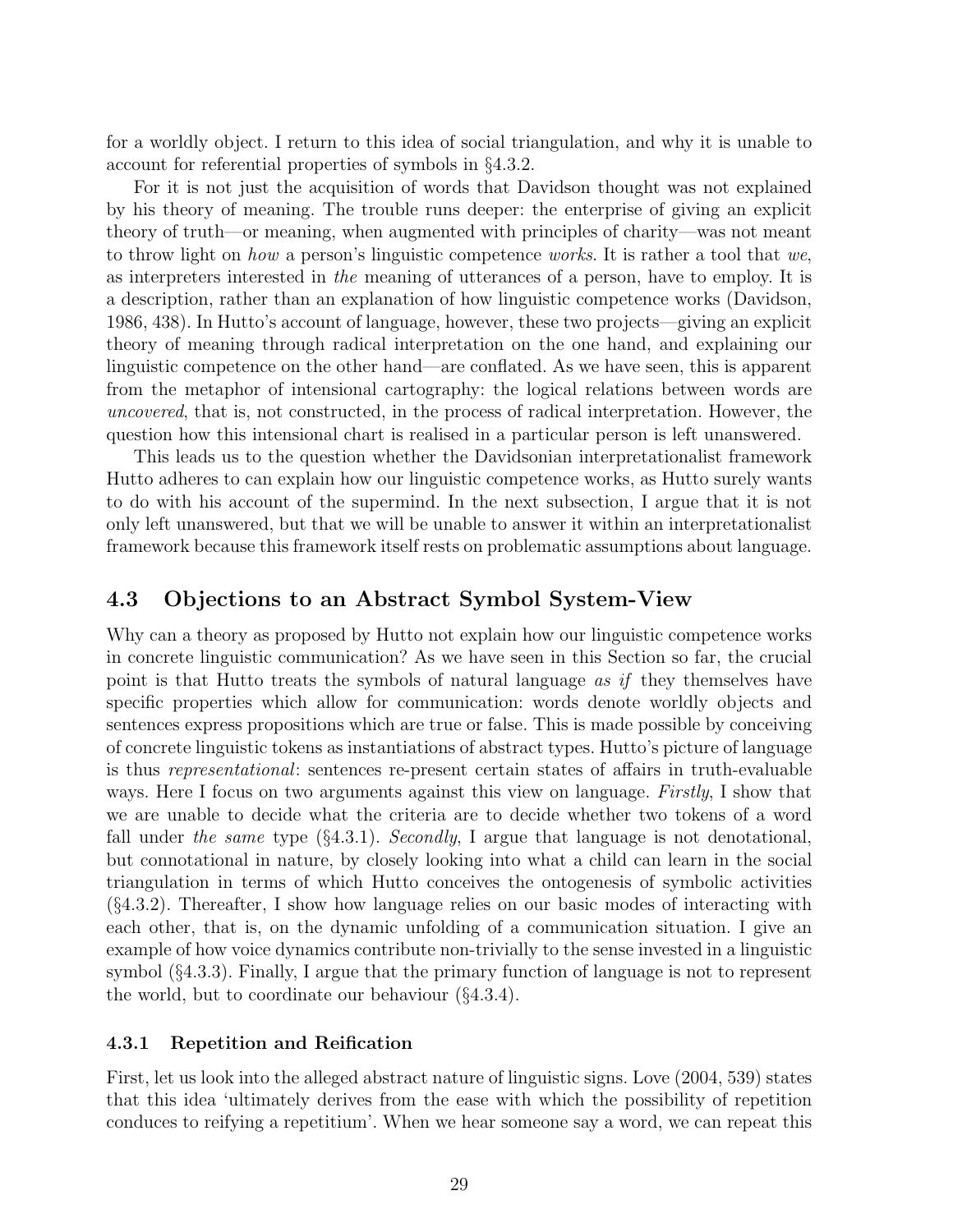word. The first and second utterances of this word now seem to be two tokens of the *same* word, leading to the conclusion that there must be some third thing, the abstract type.<sup>11</sup>

However, deciding sameness of concrete linguistic symbols is not a straightforward matter. Take the word 'bank' for instance, which could mean either a financial institution or a side of a river.<sup>12</sup> This places the radical interpreter for a choice: do we treat 'bank' as one word in the logical geography we are constructing, or as two distinct words, say  $\mathit{bank}_1$ for the financial institution and  $\delta a n k_2$  for the riverside? In this instance, opting for the latter seems the best option as the two words are clearly distinguishable in their meaning. In other words, the same form 'bank' stands for two distinct words.<sup>13</sup>

The process of radical interpretation continues, and our interpretee utters the sentence 'she banked a cheque'. Similar problems arise: do we introduce a novel word into our logical geography (e.g.  $bank_{verb}$ ), or do we take this to be an instantiation of  $bank_1$ ? Once again, if we opt for the former, where do we position the verb bank as used in 'I banked the eight ball off two cushions'? Perhaps we should introduce a new word once again. As the process of radical interpretation continues, there will be more and more of these decisions to be made. The Oxford Dictionary<sup>14</sup> lists four main definitions of 'bank' (the two nouns and two verbs we already encountered), which are further subdivided into twelve definitions, some of which are again subdivided leading to a total of twenty-six definitions of the word 'bank'. Does this entail the existence of the words  $bank_1$  all the way to  $bank_{26}$ ? Or do we want to count the definitions 'A transverse slope given to a road, railway, or sports track' and 'The land alongside or sloping down to a river or lake' as the same? It seems that no non-arbitrary criteria can be formulated to decide these matters. As this example shows, simply relying on the formal properties of the allegedly repeated sign is unsatisfactory.

It is important to realise that this example generalises to all instances we might classify as a recurrence of the same bit of language. One can ask the question for instance, whether the sentence 'It's nice weather today' is the same sentence when uttered sincerely on a sunny day, or with a sarcastic tone of voice during a hurricane; or whether  $It's$  nice weather today' is the same sentence as  $It$  is nice weather today'. The mere fact that the form is the same gives us no reason to assume that the alleged contents expressed will be the same.

Although we might thus have the intuitive idea that our language consists of readily reidentifiable and separable units called words—each of which is coupled to a meaning that is, in principle, specifiable—, deciding exactly when a word is repeated will be impossible

<sup>&</sup>lt;sup>11</sup>This reification of linguistic symbols is greatly facilitated by the fact that we can write our utterances down. Looking at written language can, however, be misleading. To see why this is the case, it is important to realise that written language postdates spoken language, both ontogenetically and socioculturally. Although the invention of the text might have had transformative effects on language, we can only understand written language relative to spoken language. This is still apparent from how we read. We do not look at the written forms and instantly determine their 'meaning', but rather recreatively imagine the phonological experience. For a discussion of distorting effects of the written language bias see Linell (2005).

 $12$ This example is based on an example by Love (2004).

<sup>&</sup>lt;sup>13</sup>Alternatively, we could say that the form 'bank' expresses two distinct contents. The word 'bank' would then express the contents  $bank_1$  in the case of a financial institution, and  $bank_2$  in the case of the riverside. This alternative formulation will however procure the same difficulties for the radical interpreter, for in either way, the same form 'bank' must take up two positions in the logical geography.

<sup>14</sup>Consulted through http://www.oxforddictionaries.com/.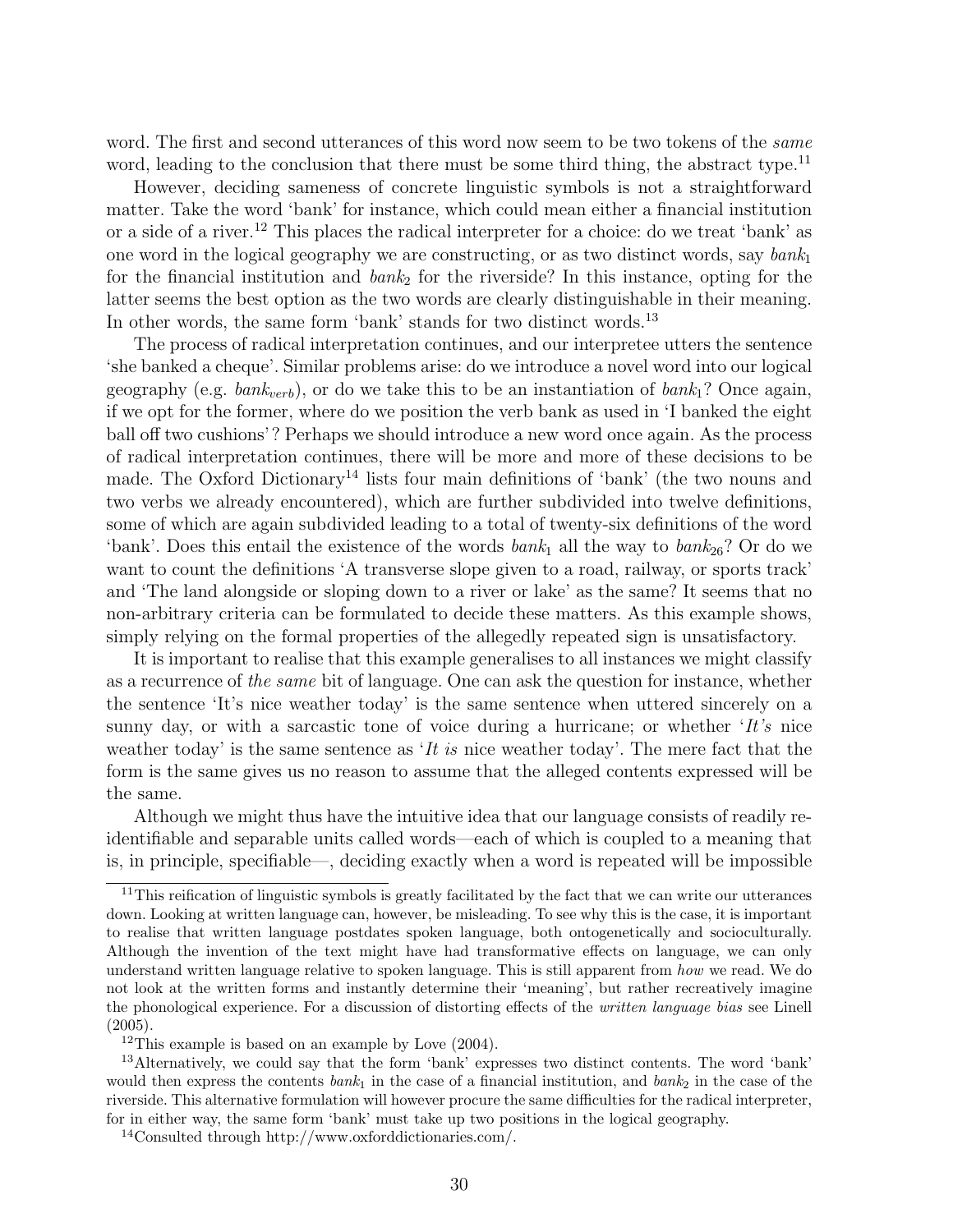in real-life linguistic encounters. In Love's (2004, 540) words: 'We may be inclined vaguely to conceive of our language as made up of determinately reified linguistic entities, but this conception happily co-exists in our minds with any amount of banal evidence to the contrary.' The reification of words thus consists on a *naïve realism* with regards to linguistic forms (Cowley, 2011a).

Relinquishing this naïve realism has profound effects on the enterprise of radical interpretation. If we are unable to specify what the relata are to be in the alleged logical geography, that is, if we are unable to identify the linguistic units we are supposed to be locating, the process of radical interpretation grinds to a halt. In other words, if the decision about how many words we take 'bank' to stand for is arbitrary, then the logical geography based on these decisions will be as well. And if the logical geography is arbitrary, it will not be able to perform its function of 'fixing' the contents of an utterance. At the same time, we cannot deny that language consists of these recurring forms. In our example, 'bank' is surely a recurrent form. What I deny here is that we can extract a determinate amount of distinct uses for a particular form, that is, we cannot ascertain 'the meaning' of distinct uses of the form 'bank' by abstracting away from concrete utterances. In other words, there is no content to be 'fixed' through a process of radical interpretation.

In terms of the previous discussion, it is the act of directing our attention to language as opposed to using a word, that leads to the illusion that there must be an abstract entity of which a concrete utterance is an instantiation. It is only when we conceive of linguistic symbols as if they are something in themselves, that is, independent of them being used in concrete acts of linguistic communication, that the view arises that our language consists of readily re-identifiable forms that each have a specifiable meaning, or a set of specifiable meanings.

#### 4.3.2 From Denotation to Connotation

Let us now turn our attention to the alleged determinate referential or denotational properties of linguistic symbols. As we have seen, Hutto wishes to distinguish between indexical basic cognition and intensional linguistic cognition, where reference is supposed to be fixed and context-invariant (Hutto, 1999, 124). The following question however is left unanswered: in what way does a person know *that* a certain word stands for—denotes, refers to—a (set of) worldly offerings?

The traditional way of spelling this out would be to rely on a LoT which is thought to be intrinsically representational. Communication is made possible because a speaker encodes her mental representation into a linguistic form, and the hearer subsequently decodes this form into the same mental representation. Symbols thus denote worldly objects because they are encodings for mental representations that are thought to have intrinsic referential properties (see figure 3). On these traditional accounts, words only get their referential properties in virtue of the intrinsic referential properties of mental representations. If we now cut out the middle man in this picture, that is, the mental representations, the relation between the symbols of natural language and their referents becomes questionable (Kravchenko, 2007).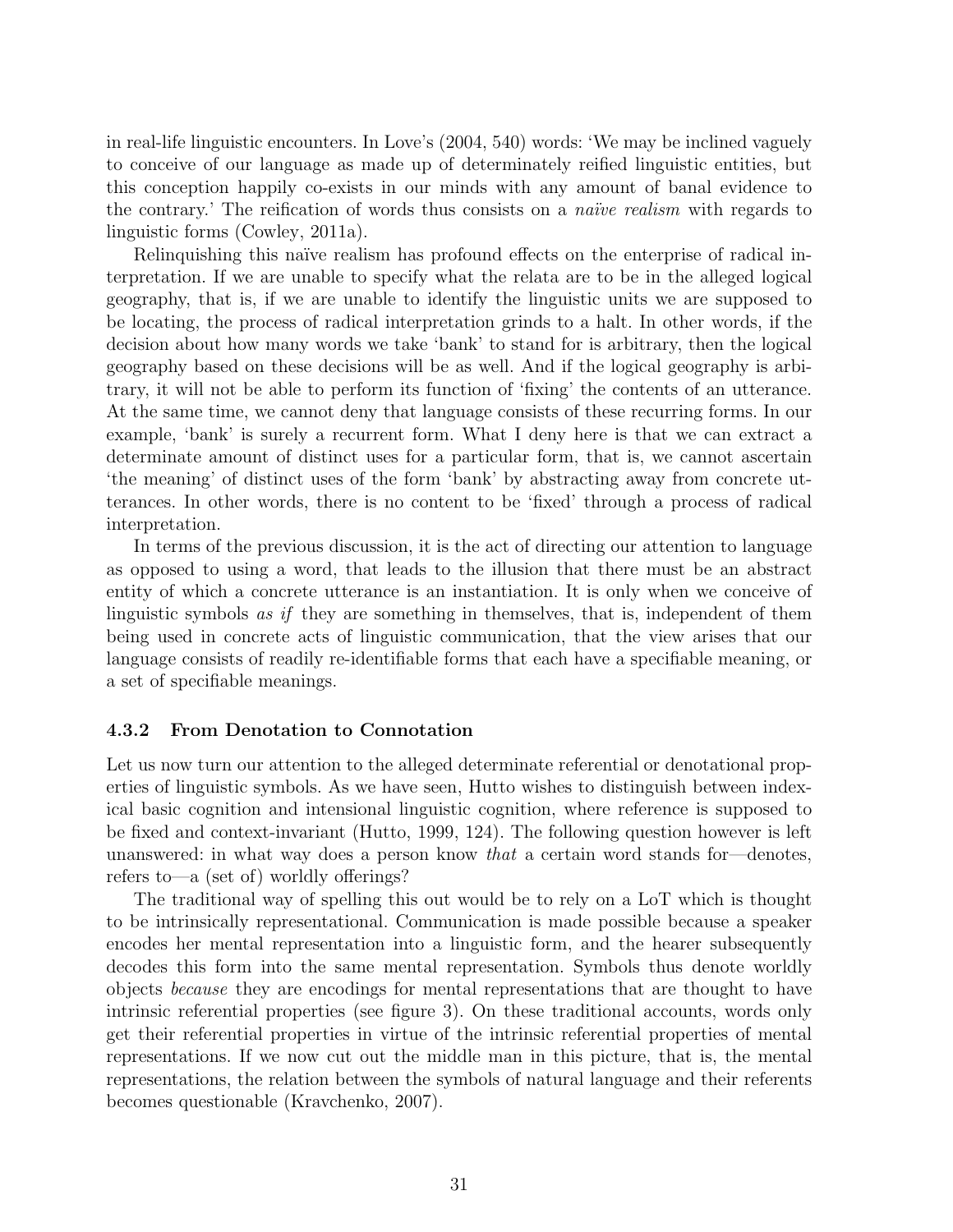

Figure 3: Semantic triangle. Adapted from Kravchenko (2007, Fig. 1, 656).

Supermental thinking by itself can offer no explanation, as its medium consists only of the concrete symbols of natural language, either in the world, that is, as sound waves, or as sensorimotor re-enactments of these concrete symbols in the case of 'thinking in one's head'. As supermental thinking is supposed to be transparent, we would know if additional entities were involved. Knowledge of the conventionalised referent of linguistic symbols is therefore not to be found 'in the supermind'. By relinquishing the idea of an LoT we are thus unable to understand *how* linguistically capable creatures can know *that* a certain words stand for (a class of) worldly offerings.

To get us out of this predicament, let us look at the process of social triangulation as Hutto envisages it in detail. I use the same example as earlier, that is, a child learning the word for table. Once the referential triangle is set up (the teacher responds to the table, the child responds similarly to the table, and they both recognise that they respond similarly to the table), the teacher can start teaching the child the word. To do so, she directs its attention at the table, and utters the word 'table'. By doing this for some time, whilst rewarding the child when it tries to mimic her utterance, the child starts to associate the table, as it conceives of it, with the word. Once the association is formed, the child can begin to use its newly-acquired word.

However, the way the child makes use of the word might be surprising. For we have to remember that one of the assumptions of Hutto was that the teacher conceives of the table similarly as the child does. But this by itself is not obvious. We might for instance imagine that the child is always fed whilst sitting at the table, and it only sits at the table to be fed. Like Pavlov's dogs, the child's mouth might water when it is seated at the table. Based on this previously formed association, which surely is a part of how the child conceives of the table, it might use the word 'table' to indicate that it is hungry.

From this example, three things might be learned, which I discuss in what follows. Firstly, based on this social triangulation, a child can only associate a linguistic symbol with how it already conceives of the worldly offering, that is, not with the worldly offering as such, or as it is conceived by the teacher. Secondly, the linguistic communication takes place against a backdrop of cognitive and interpersonal dynamics which contribute in non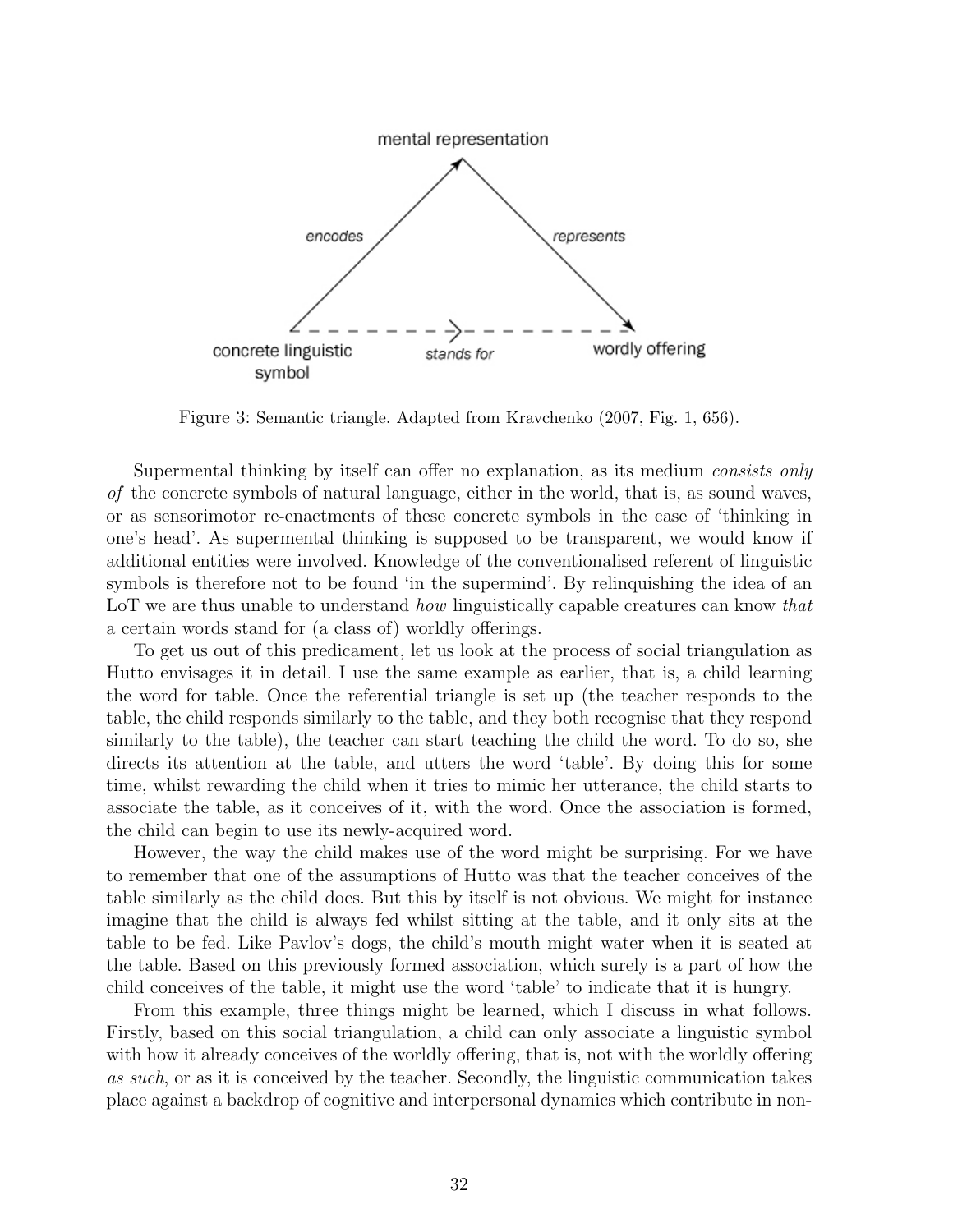trivial ways to the meaning of utterances (§4.3.3). Thirdly, children start out by doing things with words, rather than by representing the world linguistically (§4.3.4).

Firstly, the process of social triangulation only allows the child to associate words with what it can already re-identify or recreatively imagine, that is, not with objects as such. As we have seen, these re-identification abilities form the basis for conceptual, linguistic abilities. However, this implies that denotation cannot be a primitive linguistic operation, for this would require a consensus both on denotant and the denoted (Maturana, 1978, 50). It is the consensus on the denoted which is problematic. In our example, both child and teacher would have to conceive of the table similarly. But this is an impossible condition, since how they conceive of the table is determined by their respective histories of dynamic interaction, which are never equal, as is made clear by the Developmental-Explanatory hypothesis (p. 5).

It is important to realise that how pre-verbal infants conceive of worldly offerings, that is, how they actively engage with and recreatively imagine them, is not unstructured before they are initiated into the realm of language. Non-verbals surely have complex associations between Recreative Imaginings  $(Refms)^{15}$ . Through the recurrent simultaneous occurrence of different perceivable events, the ReIms of these events form a multi-modal associative network<sup>16</sup>. As these ReIms are sensorimotor re-enactments, they are not merely images. Pavlov's dogs, for instance, did not just form an 'image' of food in their minds when they heard the bell ring, if at all. Their reaction through association was fully embodied. The triggering of one ActCR can thus trigger a cascade of associated recreative imaginings. I shall call such conceptual nodes in a network of associations a Complex Recreative Imagining (CReIm). In such a CReIm, no ReIm 'originally took precedence or acquired unique significance as compared with others' (Kravchenko, 2007, 653). That is, any ReIm which forms a part of the CReIm can trigger it. There is thus no single ReIm that acts as a 'label' for a CReIm.

We should be careful not to reify either ReIms or CReIms, by reminding ourselves of their nature: as sensorimotor re-enactments, they are, just as on-line sensorimotor loops, spatio-temporally extended dynamic processes. Recreatively imagining a table is thus not calling an image of a table before one's mind, but rather, to re-enact the embodied

<sup>&</sup>lt;sup>15</sup>This account of association between ReIms is based on Kravchenko (2007), which I translated into the conceptual framework we have been using so far. Kravchenko (2007) uses the term *elementary repre*sentation (ER), which he defines as 'relative neuronal activities', which are 'determined by the structure of the nervous system at the moment at which the behaviour is enacted and, therefore, is circumstantial by nature. It follows that adequate behaviour is necessarily only the result of structural matching between an organism as a dynamic system and its medium (which compromises other organisms structurally matched to their medium).' (Kravchenko, 2007, 653). We can think of these ERs essentially in terms of ActCRs and their ReIms—understood as sensorimotor re-enactment. This is because the Developmental-Explanatory hypothesis, when combined with the extensive nature of basic cognition—as we have seen, two assumptions of RadEn—, entails that according to RadEn a creature's cognitive structures are shaped by a history of structural coupling with the environment. I therefore take ERs to be similar to ReIms. Accordingly, I shall call Kravchenko's 'Complex Representations' Complex Recreative Imaginings (CReIms).

<sup>&</sup>lt;sup>16</sup>Recreative Imaginings are of course not limited to the visual modality. We can also recreatively imagine the sensorimotor experience of smells, sounds, etc. These networks can include ReIms from all these modalities.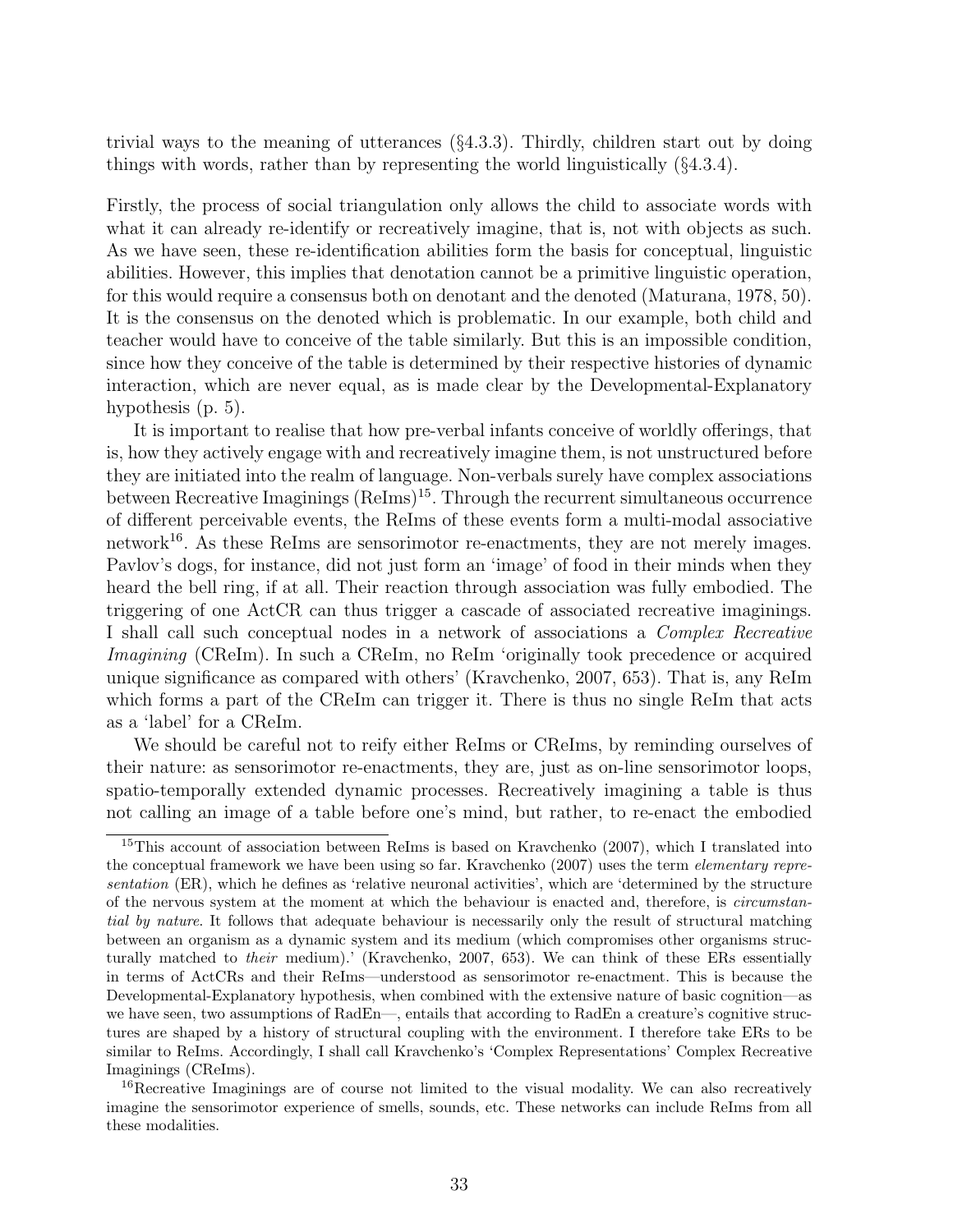experience of seeing a table, that is, to actively engage with an imagined table (Myin & Zahidi,  $2012$ ). In other words, as sensorimotor re-enactments, ReIms rely on the same cognitive structures that sensorimotor loops rely on.

Words, understood as concrete entities, are in essence not different from other stimuli. When we say that the word 'table' is associated to tables for the child, we can therefore not understand this as a process of labelling Just as the sight of a table might trigger the ReIm of the word 'table', perhaps leading to an utterance of the word, hearing the word 'table' triggers an CReIm of tables. The word therefore does not denote a concept, it rather becomes part of a network of structured CReIms that is already present. Hearing a word activates a network of memories (Thibault, 2011), which are sensorimotor in nature. We thus conceive of linguistic symbols as 'operators of reminiscence' (Bottineau, 2010, 283). Our conceptual abilities are thus connotational rather than denotational in nature (Kravchenko, 2007).

Words, as readily re-identifiable signs, allow us to organise our experience of the world. Because they are easily perceivable as being the same in varying contexts, they function as excellent reminiscence operators. They therefore allow for a much stronger associative bond then other worldly offerings. The fact however, that the word is easily perceived as similar also brings forth 'the nominalistic illusion that any word does revolve around a firm conceptual core' (Bottineau, 2010, 283).

We are now in a position to understand the idea of a non-linguistically mediated propositional attitudes we encountered earlier. Let us return to the example of re-identifying the milkman. Any worldly offering, whether online perceived or off-line recreatively imagined, that is associated with the concept (the CReIm) of the milkman can activate this CReIm. This CReIm includes, inter alia, the word 'milkman'. We thus always re-identify the milkman 'as such' once our conceptual abilities are in place, even if we do not say so, either out loud or to ourselves. And although it is only because we can re-identify particulars in similar ways to one another—that allows for the bootstrapping of the process of social triangulation—this does not entail that we conceive of these particulars exactly the same. The word thus does not come to *stand for* the object; it is rather *associated* with the ReIm's that pertain to the object, that is, it is associated with the object as we already conceive of it on a pre-verbal level, which is based solely on our history of interaction—understood as structural coupling—with the object.

#### 4.3.3 Language and Dynamics

The second lesson to be learned from the example of social triangulation is that linguistic communication always takes place against a background of dynamics that are already present. Besides the cognitive dynamics just discussed, there are also interpersonal dynamics, that is, dynamics that only emerge in the unfolding of an—at least dyadic—communication situation. One can think for instance of synchronising of bodily movements (Thibault, 2011), voice dynamics, gaze and task-oriented modes of action (Steffensen, 2011, 191) and emotional coordination (Raczaszek-Leonardi, 2009, 162). Just as linguistic communication relies on the presence of cognitive dynamics, it also relies on the presence of these interpersonal dynamics. Moreover, these interpersonal dynamics contribute non-trivially to the sense of verbal patterns.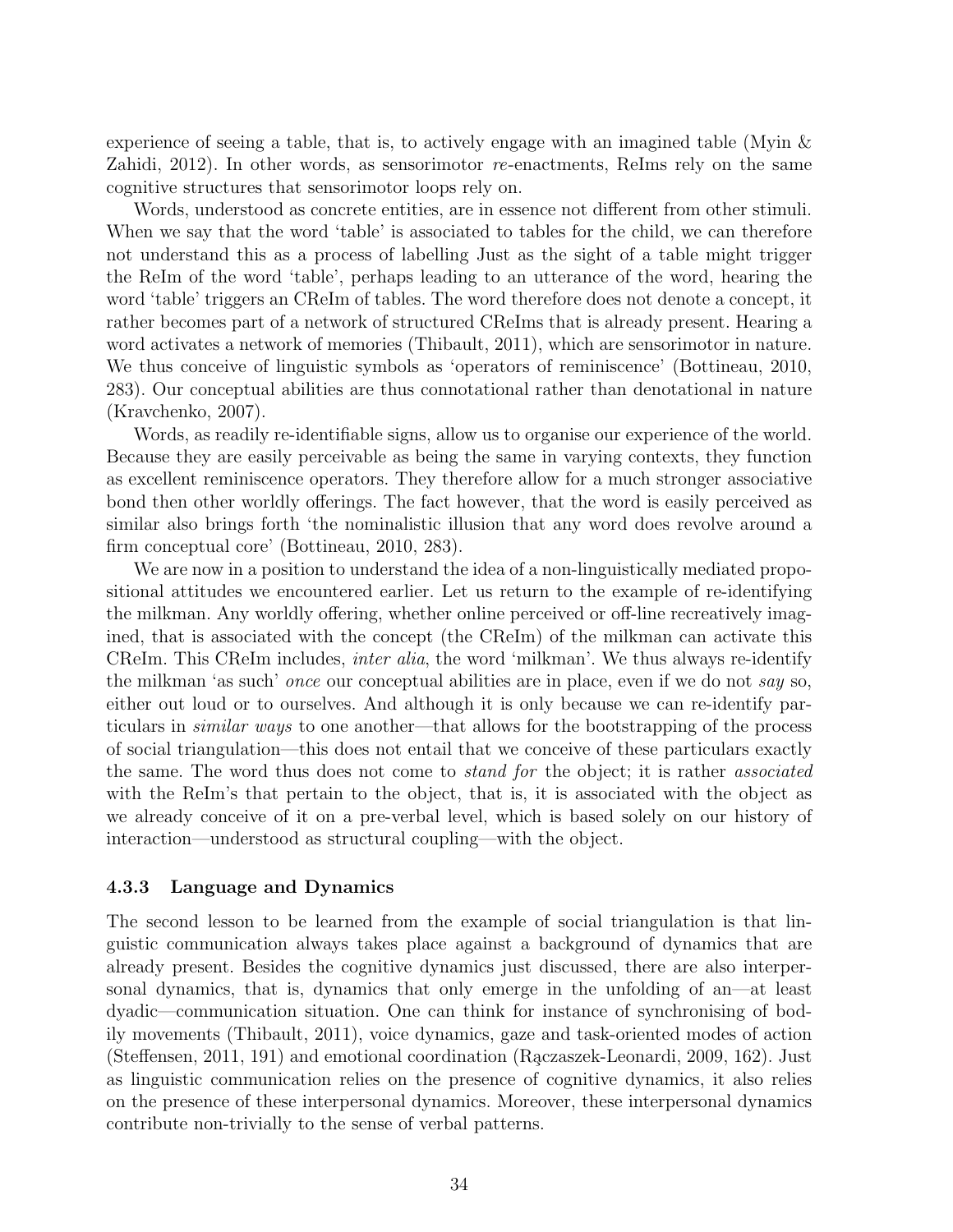One example of the reliance on interpersonal dynamics in the case of spoken linguistic communication is given by Cowley (2009, 70), who describes the social interaction between an Italian father, daughter and mother:

Briefly, while at dinner, the conversation turns to the peas they are eating. The daughter asks if they were grown in the garden which, for her mother, is unfortunate. She points out, emphatically, a 'certain person' did not cut pea-poles (by implication, she could not grow peas). Evidently, she is 'getting at' her husband. Having held his counsel for a long conversational time, he then reminds her that he did cut pea-poles. Instead of falling silent (or apologising), she mounts a new attack. Yes, he did cut pea-poles but, she claims, they were longer than the room in which they are sitting (later said to be more than two metres). At this point, father and daughter ridicule her, good naturedly and in harmony. Why ascribe this sense?

Father and daughter do so by using the Italian word *oeu*, a response cry. What is interesting is how father and daughter use their voice dynamics to enact this sense. To understand how these voice dynamics contribute to the sense of what is being said, we have to 'turn up the microscope' (Thibault, 2011, 18), that is, look at how events unfold at the picoscale, which compromises events ranging from milliseconds to fractions of seconds. Cowley (2009, 71) describes the dynamic unfolding of the voice dynamics as follows:

First, the father, whose mean utterance-initial pitch is 127 Hz interjects in his wife's pitch range. His utterance starts at 180 Hz half an octave up and, in 400 milliseconds, has reaches so sicker is same pitch (to within 4.5 Hz) at which his wife ceased speaking (220 Hz). By 'using' a rise-fall tone (conventional in such settings) he directs ridicule not at what she says—but (as we say) at her person. Then, 300 milliseconds after her father starts speaking, their daughter joins in (with an audible smile). She too matches the final pitch of her mother's utterance and, so, harmonises with her father (on the same pitch contour). Their vocal chords vibrate at the same rate for about 500 milliseconds. When the father stops, his daughter's pitch drops slightly and she gives a little laugh (at lower volume). Manifestly she has enjoyed the events.

In this communication situation, a lot is going on that is not captured when we direct our attention merely to the verbal patterns. To a person who is unable to attune to the dynamic unfolding of voice dynamics, the whole sense of the encounter would be lost. Simply knowing the meaning of the words that the participants use in this situation does not allow one to know what is happening. What is important in this encounter is not so much what is said, that is, the alleged content of the words used, but the subtle interbodily dynamics that unfold in real-time (Steffensen, 2011, 193). It is the attunement to the dynamic unfolding of voice dynamics in a triadic communication situation that determines the sense invested in the word 'oeu'.

To further illuminate this point, remember the trivial example we mentioned earlier, when we asked the question whether the sentence 'It's nice weather today' is the same sentence when uttered sincerely on a sunny day, or with a sarcastic *tone of voice* during a hurricane. If a person were to answer to the sarcastic utterance by stating that the other person is surely wrong, that it is not nice weather at all, we would have to conclude that he did not understand what the other person way saying. His failure to understand, once again, lies not in his ignorance of the meaning of the words; rather, it lies in him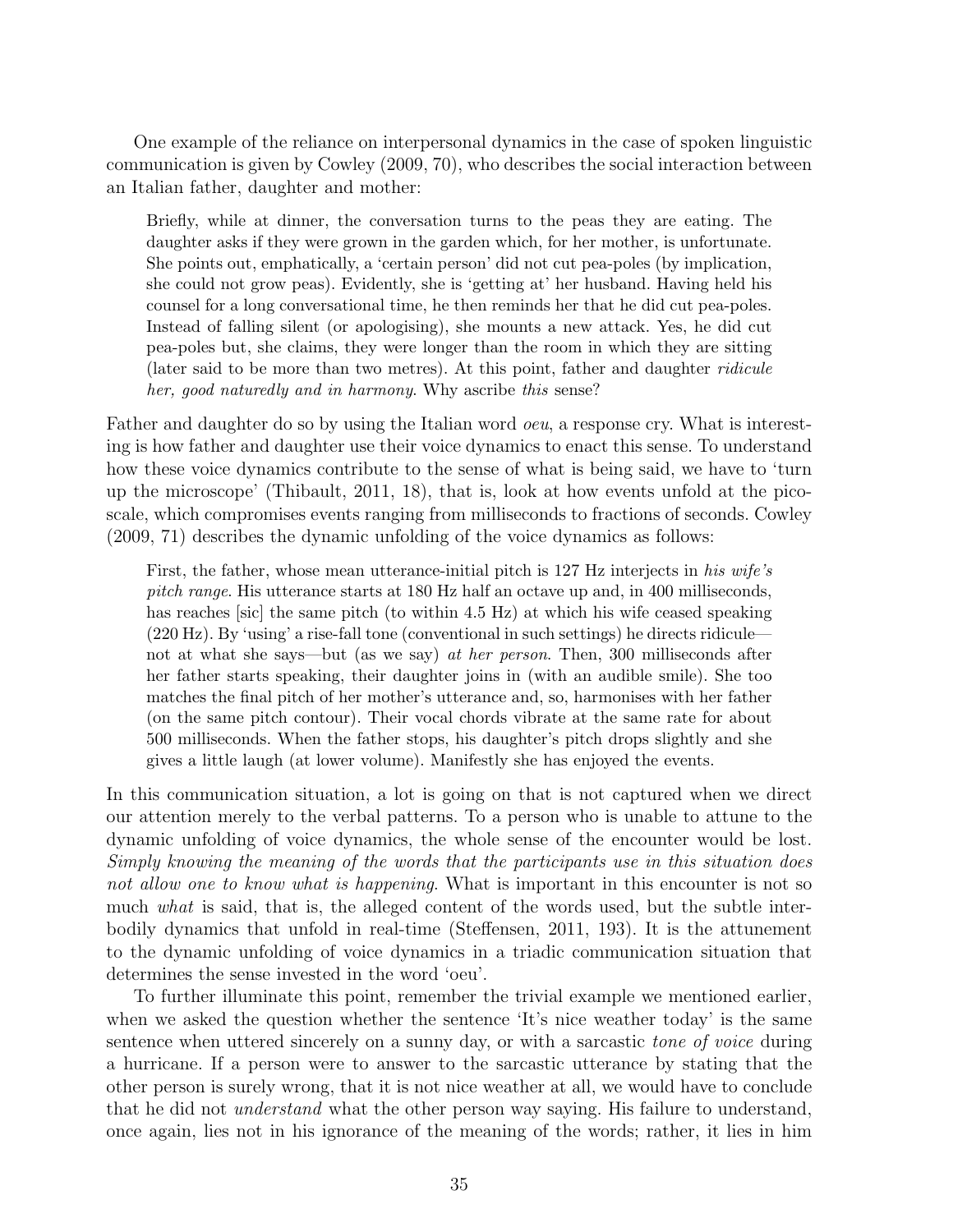missing an attunement to both the context and the dynamic unfolding of voice dynamics, that is, to how people use words to communicate by relying on dynamic aspects of the communication situation.

In the referential triangle from which symbolic capabilities emerge, a host of dynamic phenomena are thus unfolding. Here I looked into the role of voice dynamics, but similar arguments can be mounted for other dynamic phenomena such as gaze dynamics and (facial) gestures. The symbols of natural language rely on these interpersonal as well as cognitive dynamics. Therefore, verbal patterns radically underdetermine the sense of a particular utterance (Cowley, 2011a). Before I turn our attention to how symbols are related to the real-time dynamic aspects of linguistic communication, there is one final lesson to be learned from our example.

#### 4.3.4 Language as an Extension of Social Behaviour

The third lesson that can be learned from the example of social triangulation is that 'children start off by *doing* things with words' (Rączaszek-Leonardi, 2009, 170). Once the child has associated the word 'table' with tables as it conceives of them, the child can use the word to indicate to others that it is hungry. When we are talking, we are thus 'doing something' rather than merely representing some state of affairs (Raczaszek-Leonardi & Kelso, 2008). Language allows us to coordinate our behaviour in ways that are not available to non-verbals (e.g. Cowley, 2011b; Raczaszek-Leonardi, 2009). Thibault (2011, 2) stresses this 'centrality of coacting agents who extend their worlds and their own agency through embodied, embedded processes of languaging behaviour.' Learning to talk is thus not an individual achievement, that is, a creature learning to use a language system by coming to know that symbols stand for worldly offerings. Language 'must be based on social coordination' (Cowley, 2011b, 11), that is, on dynamic coordination processes interpersonal dynamics—that are already present.

To see how this distinction between language as an extension of social behaviour and language as representation changes the ways we perceive of what language is, let us return to the example of Sheba. For it is telling how Hutto conceives of the symbolic abilities of this chimpanzee. Remember that Sheba was able to select the smaller pile of candies if she had to choose between numerals, while she always selected the larger pile when confronted with actual candies. According to Hutto (2008, 98) 'representing the object of her desire in a more abstract way gave her a new means of achieving an old end. She was able to use the symbol as a go-between—as a detached representation of the food quantity—and this freed her from her "more natural," nonsymbolic embodied mode of responding.' Hutto (2008, 99) describes her acquisition of this ability as follows: 'Her training required an extremely long regime in order to establish the relatively simple associative link between different quantities of food and symbols for these quantities.'

Hutto thus conceives of Sheba's accomplishment as an individual achievement. It was because she managed to 'get' that symbols stand for food quantities that she was able to curb her natural responses. Steffensen (2011), however, notes that the two experimental situations have very different interactional dynamics. In the case when Sheba had to select between two piles of candies, a chimp-candy relation unfolds. However, the introduction of numerals, as the alleged neutral go-between, brings a host of interactional dynamics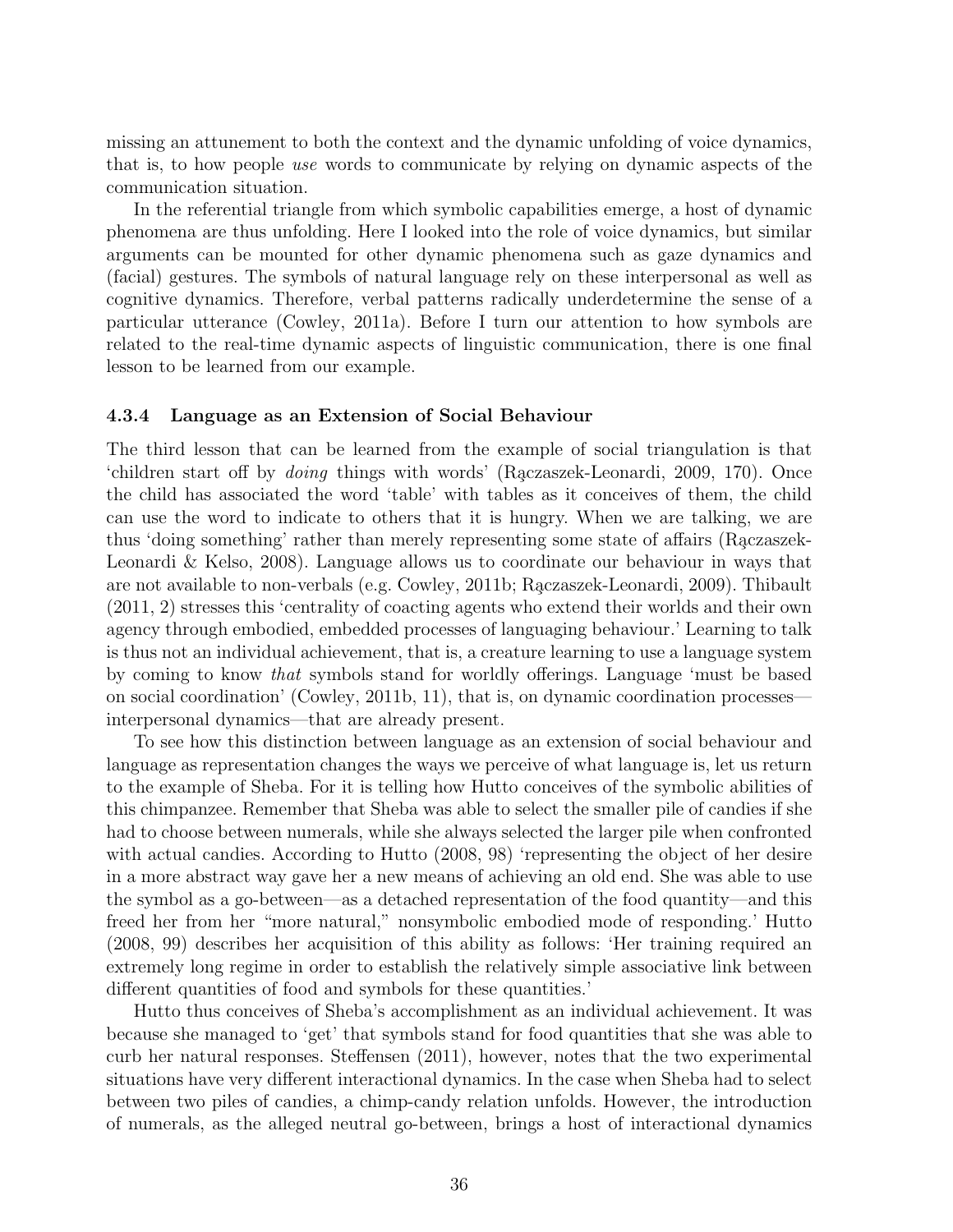into play. Even in the absence of the experimenters, the 'numeral marks a history of human-chimp coupling' (Steffensen, 2011, 196–197). Interaction with symbols thus evokes a history of complex social coupling from which these symbolic capabilities emerged. Accordingly, 'the candy problem is solved, not by Sheba alone, but cooperatively by Sheba and the human experimenter, drawing on a history of training' (Steffensen, 2011, 197).

Shanker and King (2002) describe how incorporating this idea of language as an extension of social behaviour into the 'training regimes' of apes can lead to remarkable improvements in linguistic abilities. Traditionally, ape language research was based on techniques that are used in behavioural modification therapy. As was the case with Sheba, apes were trained to associate a certain sign with a worldly offering by rewarding them with food. Ape language researcher Sue Savage-Rumbaugh however, decided to move away from this behaviour modification paradigm, in which apes are taught arbitrary symbol object-pairings, to the use of linguistic symbols in ordinary social circumstances. Rather than focussing on what went on in the apes heads, Savage-Rumbaugh shifted attention to what apes could do with words (Savage-Rumbaugh & Lewin, 1994, 49).

By making use of a *lexigram* board<sup>17</sup> that feature symbols that are useful in day to day interaction, Savage-Rumbaugh was able to teach apes linguistic abilities that were previously deemed impossible for apes to achieve (see figure 4). The most remarkable fruit of Savage-Rumbaugh's work with apes are the linguistic abilities of the bonobo Kanzi. He mastered the use of over 250 symbols on a lexigram board, which he used 'purposefully, without cuing or imitation, to do such things as refer to objects and locations in the immediate, present surroundings, as well as to other that are "absent," and even, to comment on events that occurred in the past, ask questions, play games, or simply provide information (both requested and unsolicited)' (Shanker & King, 2002, 614). Moreover, he could comprehend spoken English sentences, recognising at least 650 words, showing comprehension levels similar to a two year old human child.

What is interesting is how Kanzi acquired these linguistic abilities. Originally, his adopted mother Matata was the object of study, and Kanzi merely tagged along. He saw how Savage-Rumbaugh was trying to get his mother to use the lexigram board. Around the age of six months, Kanzi 'became mesmerized by the keyboard' (Savage-Rumbaugh & Lewin, 1994, 129). Around the age of two, Kanzi started to use lexigrams to request and name worldly offerings. Crucially, he learned all of this 'without any direct instruction' (Shanker & King, 2002, 616). Accordingly, Savage-Rumbaugh and her team decided to 'abandon any and all plans of [formally] teaching Kanzi and simply to offer him an environment that maximized the opportunity for him to learn as much as possible' (Savage-Rumbaugh & Lewin, 1994, 137). The lexigram board was redesigned to incorporate only symbols that would be useful in day-to-day activities, such as 'the names of foods, caregivers, other apes, locations in the forest, toys and games' (Shanker & King, 2002, 616). Rather than submitting Kanzi to a painstaking 'training regime', he was thus able to

<sup>&</sup>lt;sup>17</sup>A lexigram board is a portable interface that features buttons marked by symbolic inscriptions (lexigrams), that, when pressed produce audible wordings. As chimpanzees are unable to control their vocalisations to produce vocal gestures as humans can, they have to rely on such a device to produce utterances. For an interactive virtual reproduction of such a lexigram board, as used by Savage-Rumbaugh, see http://www.iowaprimatelearning.org/interactive-lexigram/interactive-lexigram/index.html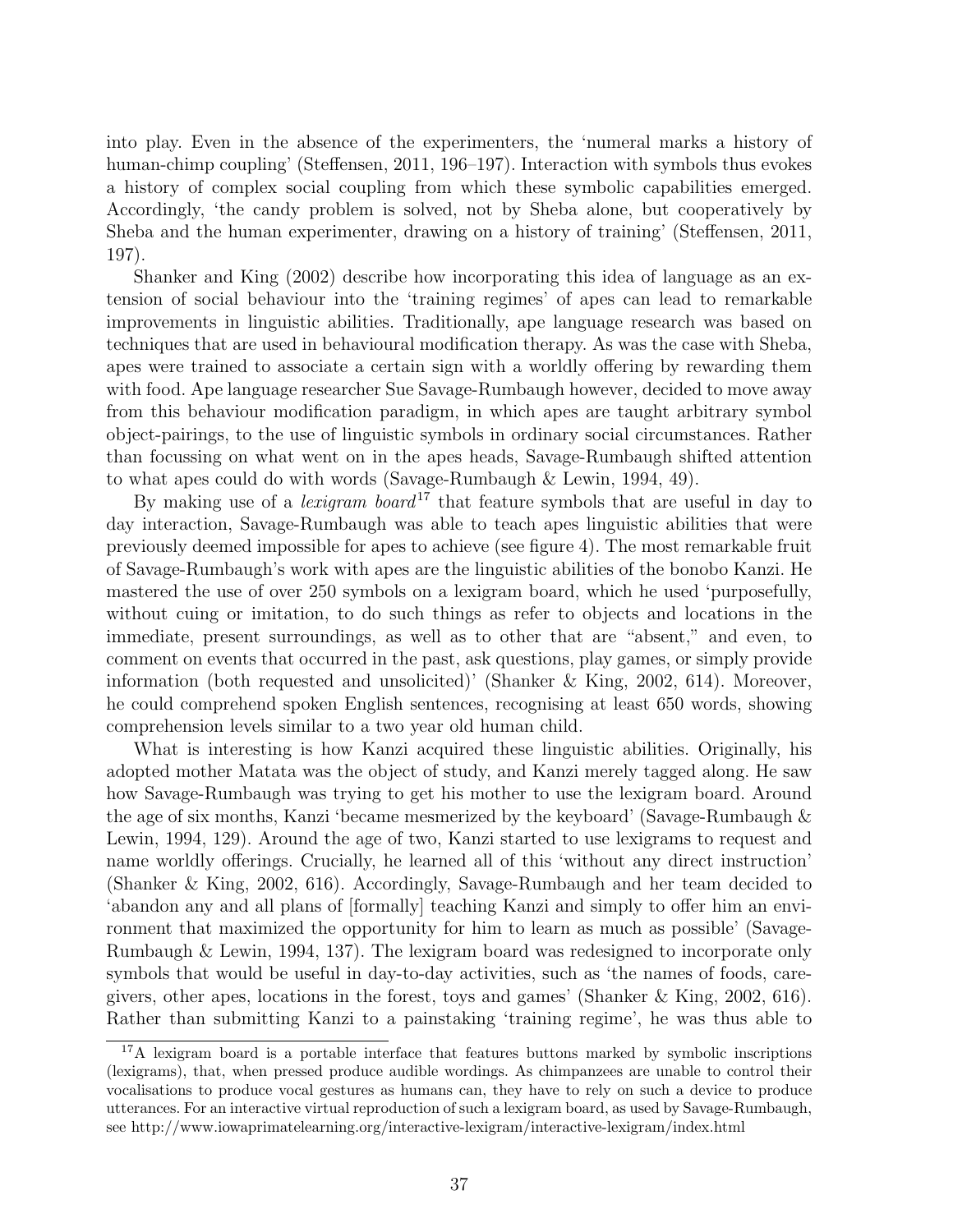

Figure 4: Kanzi using the lexigram board to communicate with Sue Savage-Rumbaugh. Photo: greatapetrust.org.

acquire language in pretty much the same way as human children normally do. That is, in a dyadic relation with a caregiver, in which the focus is laid on what one can do with language<sup>18</sup>, rather than on how symbols represent the world. One of the key factors in this process of language acquisition was that Kanzi 'was aware that we employed the keyboard as a means of communication and apparently felt keenly motivated to do so as well' (Savage-Rumbaugh & Lewin, 1994, 139).

The role of the experimenters in this developmental process is crucial. Kanzi's linguistic abilities emerged from a history of social dyadic interaction with his caregivers. These encounters were structured by the caregivers, for instance by the use of the lexigram board. Kanzi's abilities therefore rely on the interpersonal (or inter-hominid) dynamics that were at play in this history of social interaction. In Shanker and King's (2002, 612) words: 'what Savage-Rumbaugh was doing was a crucial factor in what [the ape] was doing, just as what he was doing was a crucial factor in what she was doing. The manner in which each of them was acting was part of their shared history together and the evolving dynamics of their co-regulated interactions.' It is thus not merely tasks and tools that 'made this cognitive and communicative development possible; the presence of an unusually responsive and emotionally attuned caregiver was absolutely crucial' (Shanker & King, 2002, 613). Moreover, what licenses us to attribute linguistic skills to Kanzi is how he interacts with his caregivers by responding to their linguistic acts and uttering sentences through manipulating the lexigram board, that is, not by an alleged mental transformation (such as the construction of a linguistic supermind).

<sup>&</sup>lt;sup>18</sup>For instance, one of the first things Kanzi did with the lexigram board initiating a game, by selecting the 'apple' lexigram followed by the 'chase' lexigram before running of with the apple with a play-grin on his face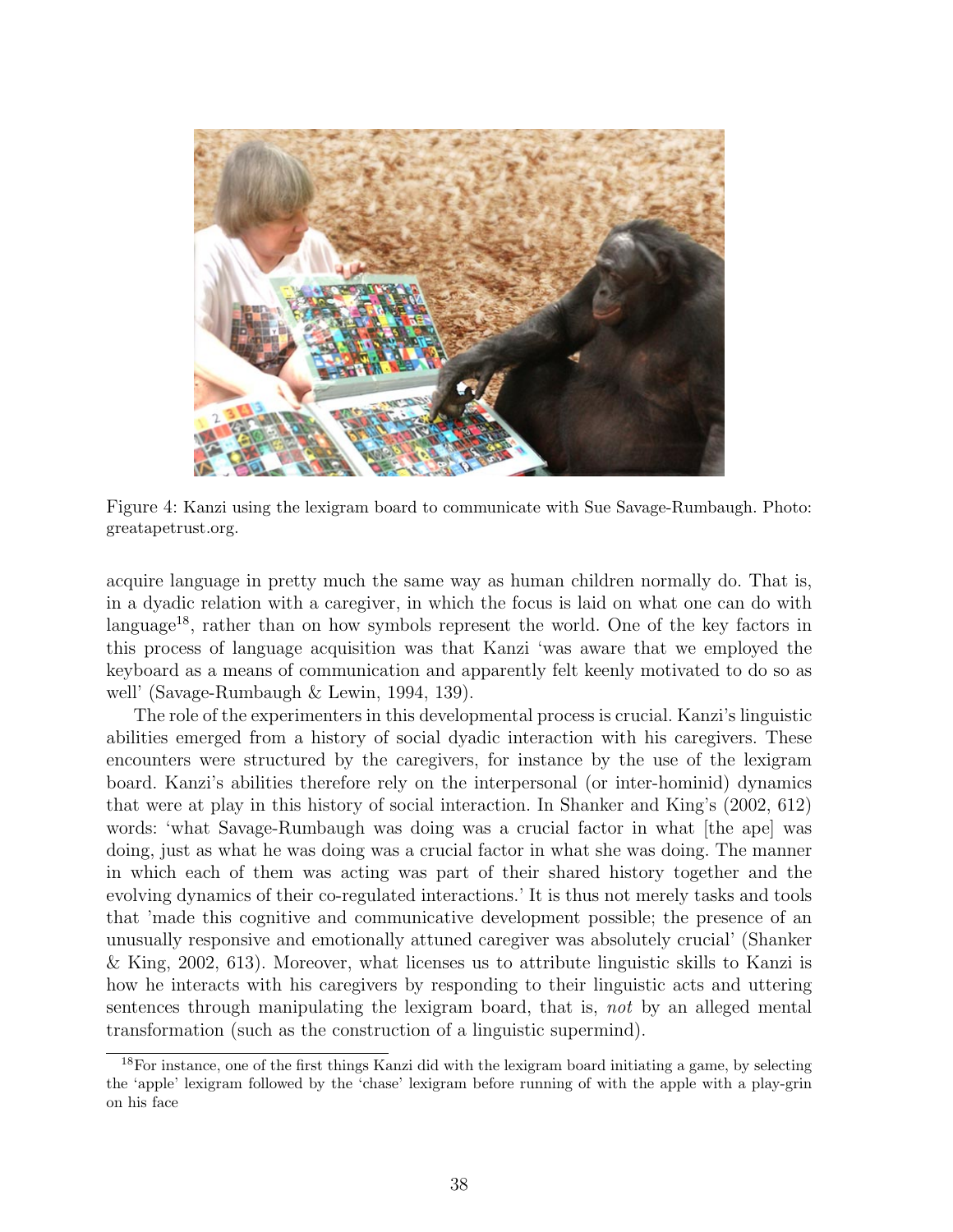It is therefore by replacing the behaviour modification paradigm with a dyadic communication situation, that Savage-Rumbaugh was able to achieve these remarkable results. Rather than being explicitly taught *that* certain symbols stand for certain worldly object, Kanzi learned how to use language by Savage-Rumbaugh encouraging him, and, crucially, herself, to co-regulate their activities through language. Linguistic abilities are thus not adequately captured when we describe them as knowing that a symbol stands for a worldly offering, which is how Hutto envisages the role of the supermind. It is an extension of social behaviour, and thus remains reliant on our already present social coordination of activity and basic modes of interacting with the world.

## 4.4 The Complex Interplay of Symbols and Dynamics

In this section I have shown that if we conceive of language merely as a collection of abstract symbols, the logical relations between them, and their conventionally determined denotational properties, we cannot understand how linguistic activity is possible. We should therefore shift emphasis from how philosophers and linguists have described language to how linguistic communication is possible, whilst realising that 'the focus on forms blinds us to how language is anchored in human life' (Cowley, 2011b, 5). Hutto's insistence that there is a clear-cut distinction between linguistic cognition and basic cognition entails that there is a clear-cut distinction between aspects of one's behaviour that are linguistic and aspects of it that are not. However, in practice, this distinction between linguistic and non-linguistic behaviour is impossible to make. The example we have seen of the father and daughter ridiculing their wife/mother, shows that by abstracting away from the dynamics of a communication situation, in this case the voice dynamics, we are unable to determine the sense invested in the verbal patterns in the concrete act of linguistic communication. So the dynamics of a communication situation, which are deemed non-linguistic on the abstract symbol-view, matter to the sense of what is communicated.

Moreover, as we have seen, learning how to speak is not an individual achievement. As the example of Kanzi makes strikingly clear, linguistic behaviour emerges in social coordination and should be seen as building on already present interpersonal and cognitive dynamics, that is, as a way of co-regulating action. Language is thus dialogical in nature (Cowley, 2011a), and therefore cannot be explained solely in how individuals engage in languaging events. However, a description of language purely in terms dynamics terms seems a step too far. Language is unmistakeably symbolic in nature. In the rest of this section I look at how we should reconceptualise language in such a way that we can do reconcile both dynamic as well as symbolic aspects of linguistic communication.

#### 4.4.1 First-Order Languaging and Second-Order Language

In order to get to grips with the complex interplay of symbolic and dynamic aspects of language, Love (2004, 530) proposes the following distinction:

a language is a second-order cultural construct, perpetually open-ended and incomplete, arising out of the first-order activity of making and interpreting linguistic signs, which in turn is a real-time, contextually determined process of investing behaviour or the products of behaviour (vocal, gestural or other) with semiotic significance.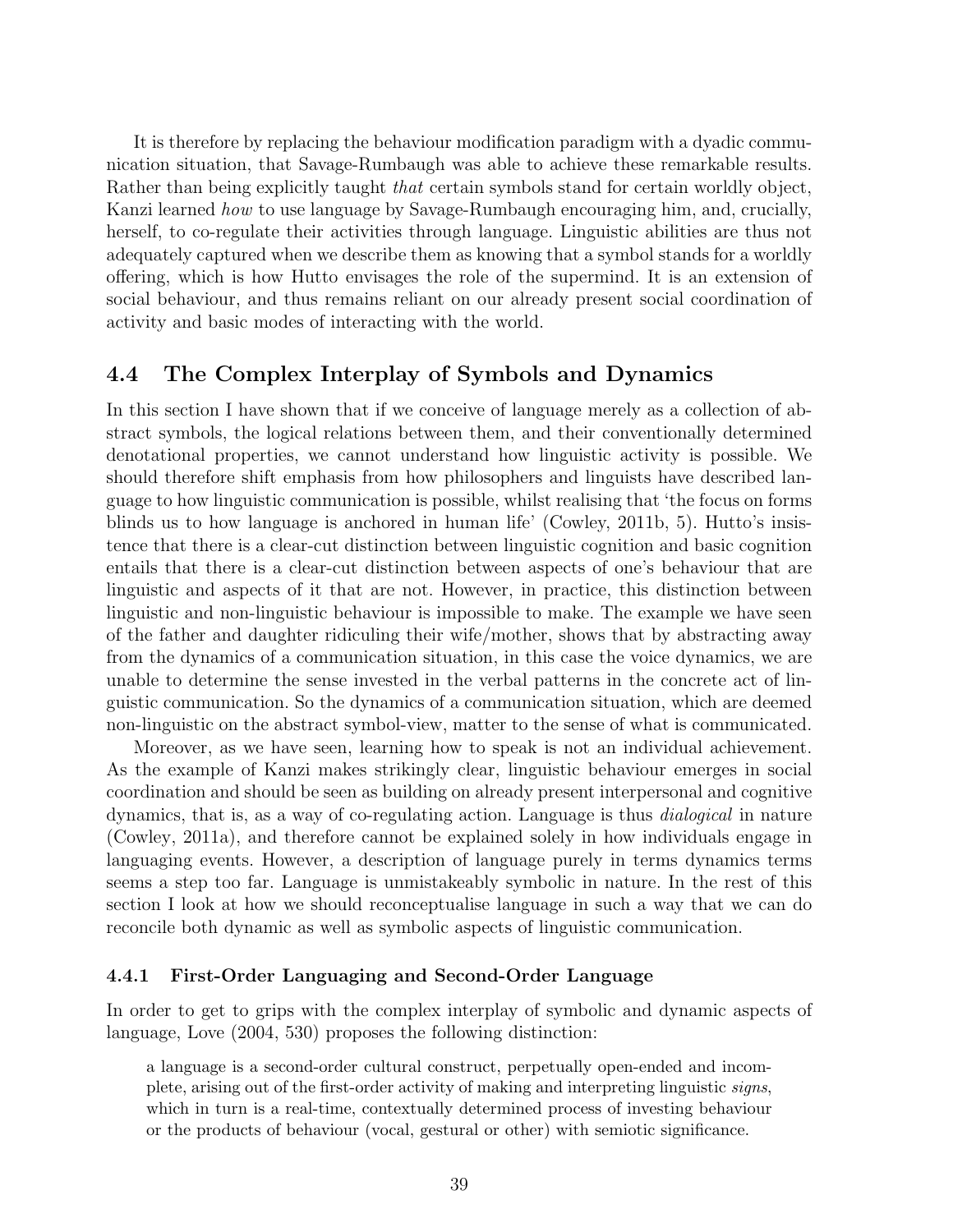First-order languaging—a neologism coined by Maturana (1970)—is, in the words of Thibault (2011, 7) 'whole-body sense-making activity that enables persons to engage with each other in forms of coaction and to integrate themselves with and to take part in social activities that may be performed either solo or together.' This first-order languaging relies, as we have seen, not only on symbolic vocalisations, but also on interpersonal and cognitive dynamics. Language is therefore a 'heterogeneous set of physical, cognitive and social activities that unfold in real-time' (Steffensen, 2011, 193).

At the same time, our linguistic abilities are only possible because we can draw on a rich sociocultural history. As we have seen, Kanzi only acquired his linguistic abilities because his environment was structured—in this case wilfully by his caregivers/experimenters—in ways as to promote his linguistic skills. For human language acquisition, the same principle holds. In human communities, the linguistic behaviours of others structure the environments in which infants develop. Language is thus a crucial part of the ecological niche of developing humans, which makes a description of linguistic capabilities in individualist terms highly suspect. In the words of Steffensen (2011, 195) 'the "individual cognizer" is a contradictio in adiecto when it comes to linguistic cognition.' Once we accept that minds are extensive and rely, at least in the case of linguistic cognition, on the active engagement with symbols refined through selection pressures operating on the time-scale of sociocultural evolution, we cannot help but conclude that our thinking is shaped by language, just as language is shaped by our thinking. Our thinking is therefore never purely or own, but determined, in part, by the structure of the linguistic communities in which we find ourselves. This conclusion is in line with the concept of structural coupling that we encountered in explaining basic cognition.

Accordingly, Steffensen (2011) makes the analogy between language and beaver dams: just as the beaver dam outlives the beavers that contribute in its construction, the evolution of human language occurs at time-scales that transcend individual life-spans. Those phenomenologically stabilised patterns that we find no use for will get selected out, whereas new patterns emerge to solve novel coordination problems. Crucially, this evolutionary process of selection occurs 'not blindly, but as a result of behaviour that emerges from doing things with other people' (Steffensen, 2011, 194). Second-order symbolic that is, lexicogrammatic—patterns thus emerge from first-order languaging events and are shaped by sociocultural evolutionary processes. Based on the interactional needs and motives of a population, first-order languaging dynamics such as vocal tract gestures are selected on and, in turn, come to serve as symbolic constraints on first-order languaging (Thibault, 2011).

First-order languaging events thus take place within a wider context of language evolution. Cowley (2011a) states that this entails that linguistic events cannot be traced to a localised cause, that is, to an individual's knowledge of a language system (knowing-that certain words stand for certain worldly offerings). Our linguistic capabilities cannot be explained solely in terms of the here-and-now-environment, but depend on the history of previous interaction, both socioculturally as well as ontogenetically. For just as first-order languaging depends on the slower time-scale of language evolution, language evolution itself depends on, or consists of nothing more than, recurrent events of first-order languaging. Language therefore cannot be explained, in Whitehead's (1926) terms, on the assumption of simple location (Cowley, 2011a). Language is non-local, and, accordingly,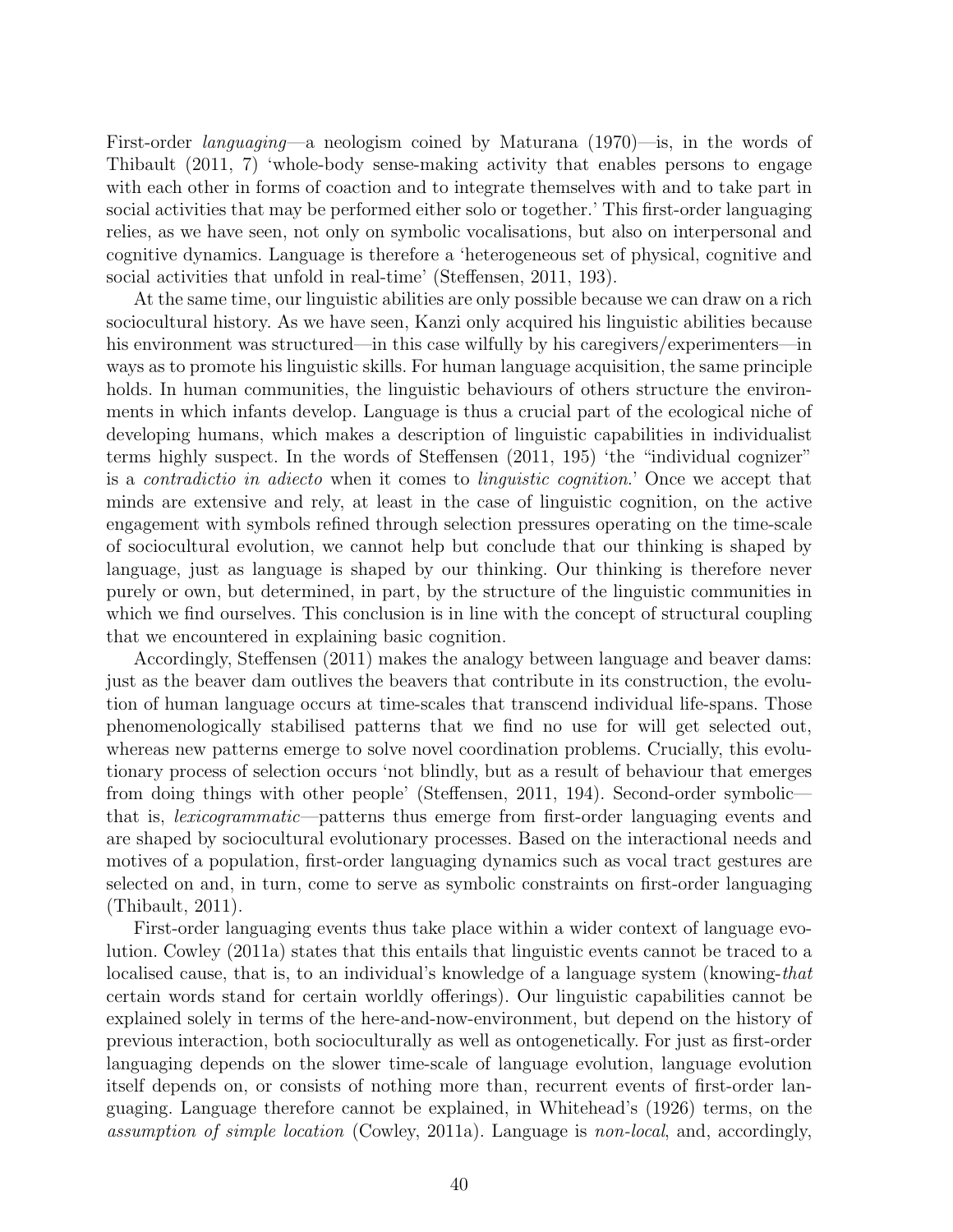cannot be localised in the linguistic supermind of an individual 'language user'. A synchronic description of an alleged language system is thus always insufficient. In the words of Rączaszek-Leonardi  $\&$  Kelso (2008, 6):

Instead, therefore, of searching for "essences" of symbols at [one] time scale one might rather ask: Which variables were important enough in the relation between the environment of an individual or in the relations between individuals such that they were encompassed by symbols?

Moreover, we should be careful not to conceive of second-order language, that is, the selection on verbal patterns on the time-scale of sociocultural evolution, as a monolithic structure. We should rather conceive of it as a meshwork of bio-socio-ecological relations (Steffensen, 2011, 203). To give an obvious example, architects do not talk in the same way as structural engineers do. This can be explained by the different coordination problems that these ways of talking evolved to deal with, roughly, to design aesthetic and functional buildings on the one hand and making sure that these do not collapse on the other hand. But to flesh out the concept of a meshwork, one can also think of the rapid evolution of slang, of inside jokes that only make sense to a group of friends, or of the often highly idiosyncratic ways of talking that evolve in a romantic relation.

### 4.4.2 Linguistic Symbols as Replicable Constraints

How should we understand symbols once we realise that linguistic communication is aimed at the coregulation of action, emerges from the complex cognitive and interpersonal dynamics of first-order languaging events, and relies on physical symbols—sound waves in talk? Building on the biosemiotic work of Howard Pattee, Raczaszek-Leonardi (2011) conceives of linguistic symbols as replicable constraints. To understand what this constraining relation entails, Raczaszek-Leonardi & Kelso  $(2008, 194)$  give the example of grasping a mug:

To picture arising of coordinated action in a somewhat simplified fashion, look at your hand, wave it, wave your fingers: it is a system with many degrees of freedom, constrained by the physical structure of your bones, joints, and muscles (this constraining is probably also 'carefully' shaped by evolution, which happens on a different time scale). When unconstrained, it can move freely in many directions limited only by its physical structure. However, when an action is performed, such as grasping a mug, some movements of some parts of this multielement system have to act together in a spatially and temporally organised fashion. It is important to realise that the limitations imposed on the hand's degrees of freedom are not specified once and forever. One does not just switch on some automatic function called 'grasp a mug'. The action, and therefore the binding together of the degrees of freedom, has to be adapted, on-line, to the actual demands of the environment, such as the actual dimensions and shape of the mug, temperature of the liquid inside, etc. Still another important fact is that the specification of action to fit different situations has to be incomplete: one can grab a mug, even a specific mug at a specific distance, in many different ways: e.g., with a palm turned outside, with a hand holding a pen, etc. Therefore, flexibility of action depends on leaving some degrees of freedom unbound.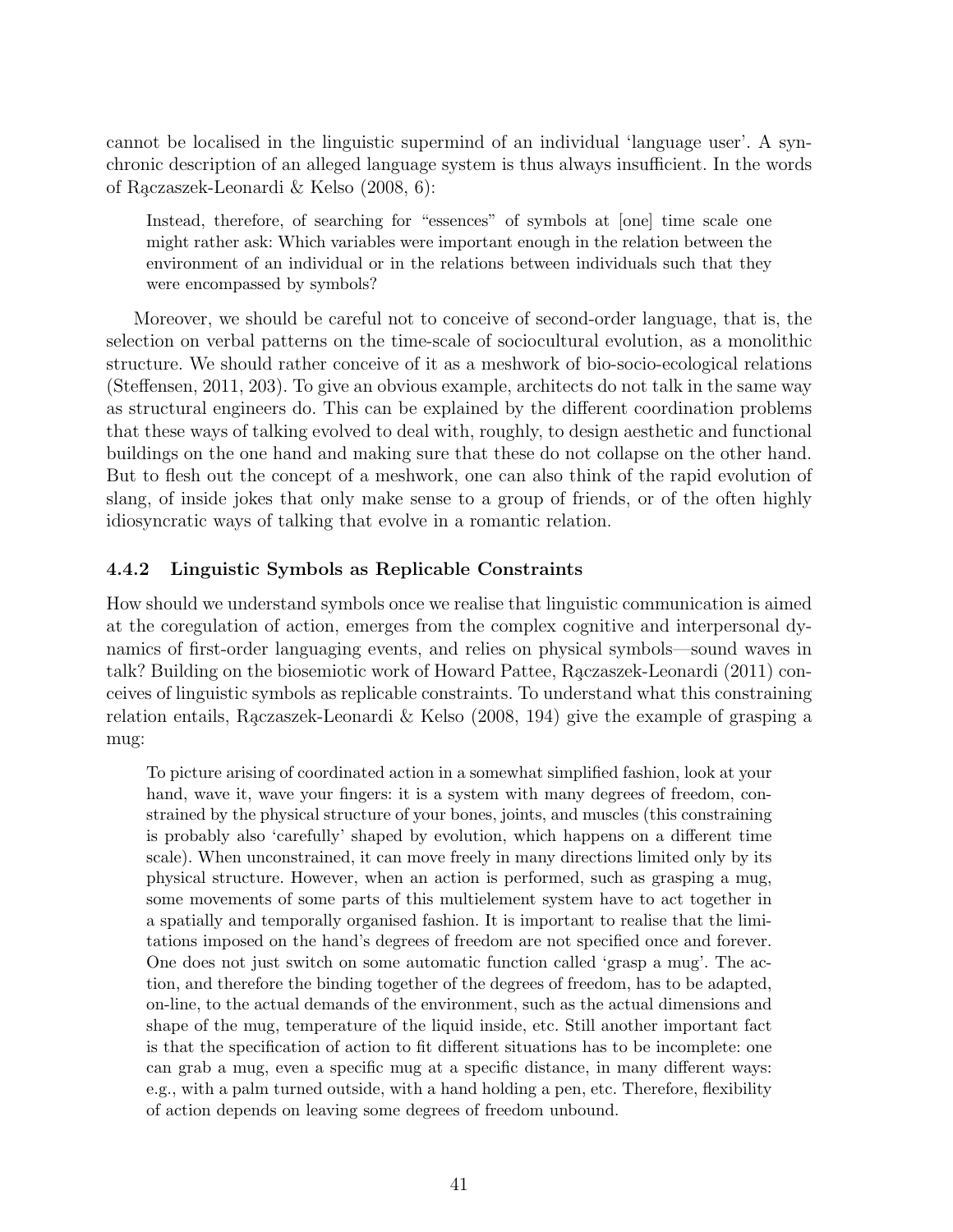The main idea is thus as follows: just as our intention to grasp a mug constrains the degrees of freedom of our hands, albeit incompletely, the public system symbols of natural language constrain cognitive and interpersonal dynamics, based both on the ontogenetic history of an individual as well as the ecological niche shaped by sociocultural evolution in which this ontogenetic development took place. A simple example might clarify this constraining role of language in linguistic communication. When I ask a friend what she had for dinner last night, I evoke her memories. If I had not asked her, she might have been thinking about anything; my question thus constrains her thinking. We therefore conceive of a linguistic symbol as 'a mind-guiding piece of voicing' (Bottineau, 2010, 274).

These symbols can arise because some aspects of a dynamic interaction are perceived to be stable. Exactly how this process would have taken place in our socio-cultural history is outside the scope of this thesis. I do think however, that Hutto's mimetic abilities hypothesis might prove illuminating for this account (see Hutto, 2008, Ch. 11 & 12). On this account, recreative imagining abilities underlie mimetic skills that could account for the stabilising of interpersonal dynamics through recurrent mirroring of each other and aspects of the environment (e.g. wriggling one's arm to indicate the presence of a snake).

It is important to realise that 'signhood', that is, being a symbol, is not an intrinsic property of an object, but is dependent on whether it is used as such. In the words of Love (2004, 531): 'Signhood is conferred on a sign—on what thereby becomes a sign—if and when human beings (or other semiotically competent creatures) attach a signification to it that goes beyond its intrinsic physical properties'. All aspects of our behaviour which are in principle perceivable as 'the same', that is, which are re-identifiable, can thus be enlisted to function semiotically: gestures, vocal gestures, voice dynamics, environmental props, etc. Note that one does not need to have explicit knowledge of how these dynamics are used. As we have seen in the example of the father and daughter ridiculing their wife/mother, the rise-fall tone the father used to ridicule is conventional in nature. The fact however, that the father is able to use these voice dynamics to impart a certain sense on his words, does not entail that he can describe how he does this. Just as one can know how to ride a bike without knowing *what* one does to keep the bike upright, the father can use the conventional rise-fall tone to convey a certain sense without having explicit knowledge of how his voice dynamics contribute to this sense. Once again, knowing how to communicate linguistically is a form a know-how.

When we conceive of symbols as replicable constraints, they thus 'do *not* "map like a code" to the consequences of their actions' (Raczaszek-Leonardi, 2011, 308). They are naturally context-dependent, as their constraining influence on dynamics depends on which dynamics are present at the time of their acting on a dynamic system. As physical symbols that are replicable through mutual mirroring, linguistic symbols can be selected based on the outcomes of their constraining relation to dynamic systems, that is, the effectiveness in inter-individual coordination (Raczaszek-Leonardi, 2011).

It has to be noted that constraining relations come in different degrees: it can be very strong, for instance in the case of scientific constructs, or very small, for instance in the case of indexical words such as 'this'. We can even construct languages in which we artificially exclude all dynamics by explicitly defining the meanings of symbols and the rules according to which they have to be manipulated. Think for instance of formal languages or the operation of digital computers. The rules for manipulation are given by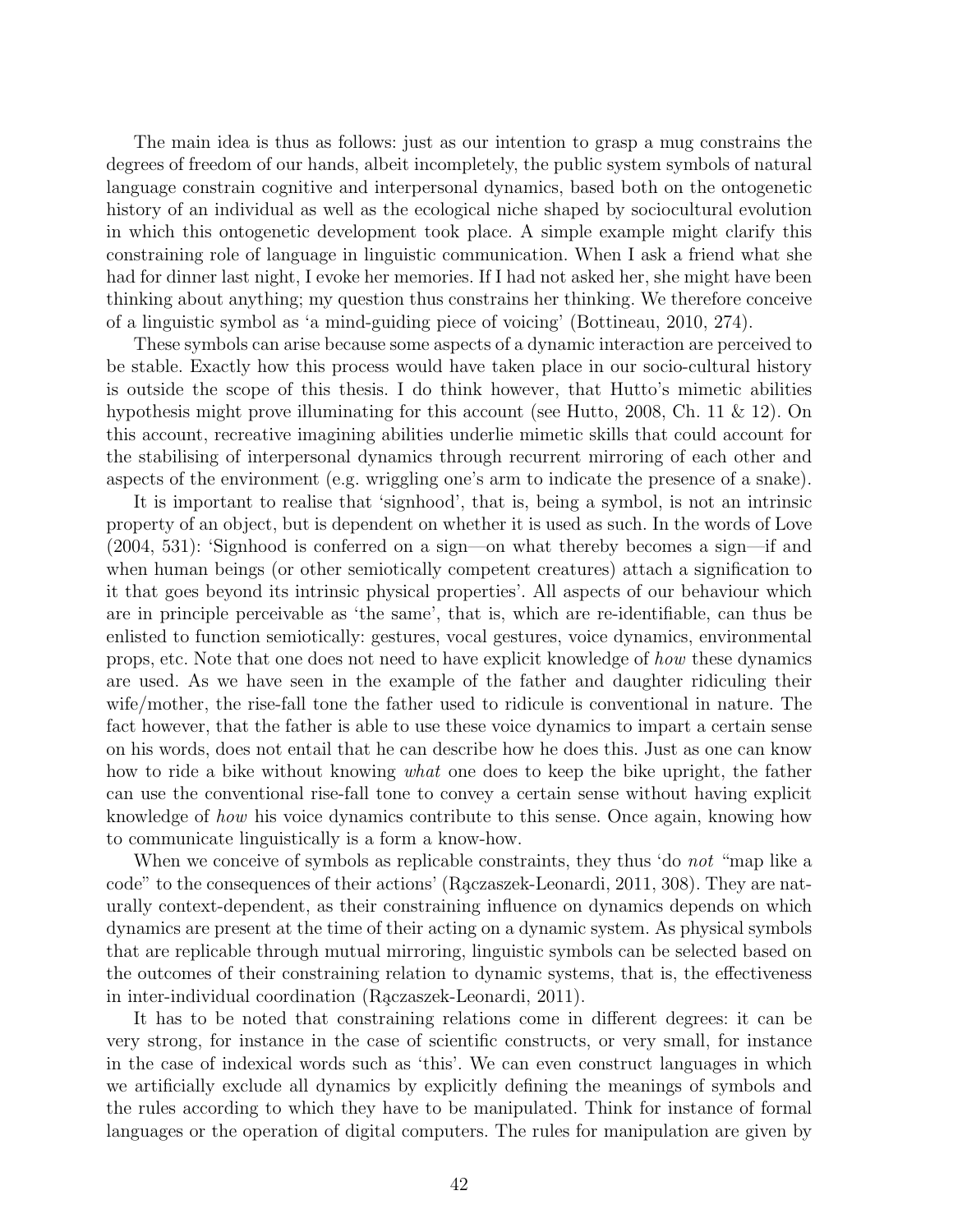logic, and symbols are used denotationally: we can reach consensus on both the denotant as well as the denoted, for instance 'let  $p$  be a cat'. However, the symbols in such formal systems are not grounded (c.f. Harnad, 1990) and thus are not meaningful.

This novel conception of the relation between symbols and dynamics gives an answer to this symbol grounding problem, by fundamentally changing the way we conceive of 'the meaning' of a symbol. Rather than describing this in abstract denotational terms, 'meaning is what an expression does in a situation' (Rączaszek-Leonardi, 2011). Because of the context-dependency, the meaning of a symbol will thus be determined both by the historical selection pressures that acted on that particular symbol—spanning the time-scales of sociocultural linguistic evolution and ontogenetic development—and the situation in which it is used. The dynamics thus not only contribute to the meaning, they constitute the meaning. The meaning of a symbol is nothing more than how it constrains the unfolding of interpersonal and cognitive dynamics.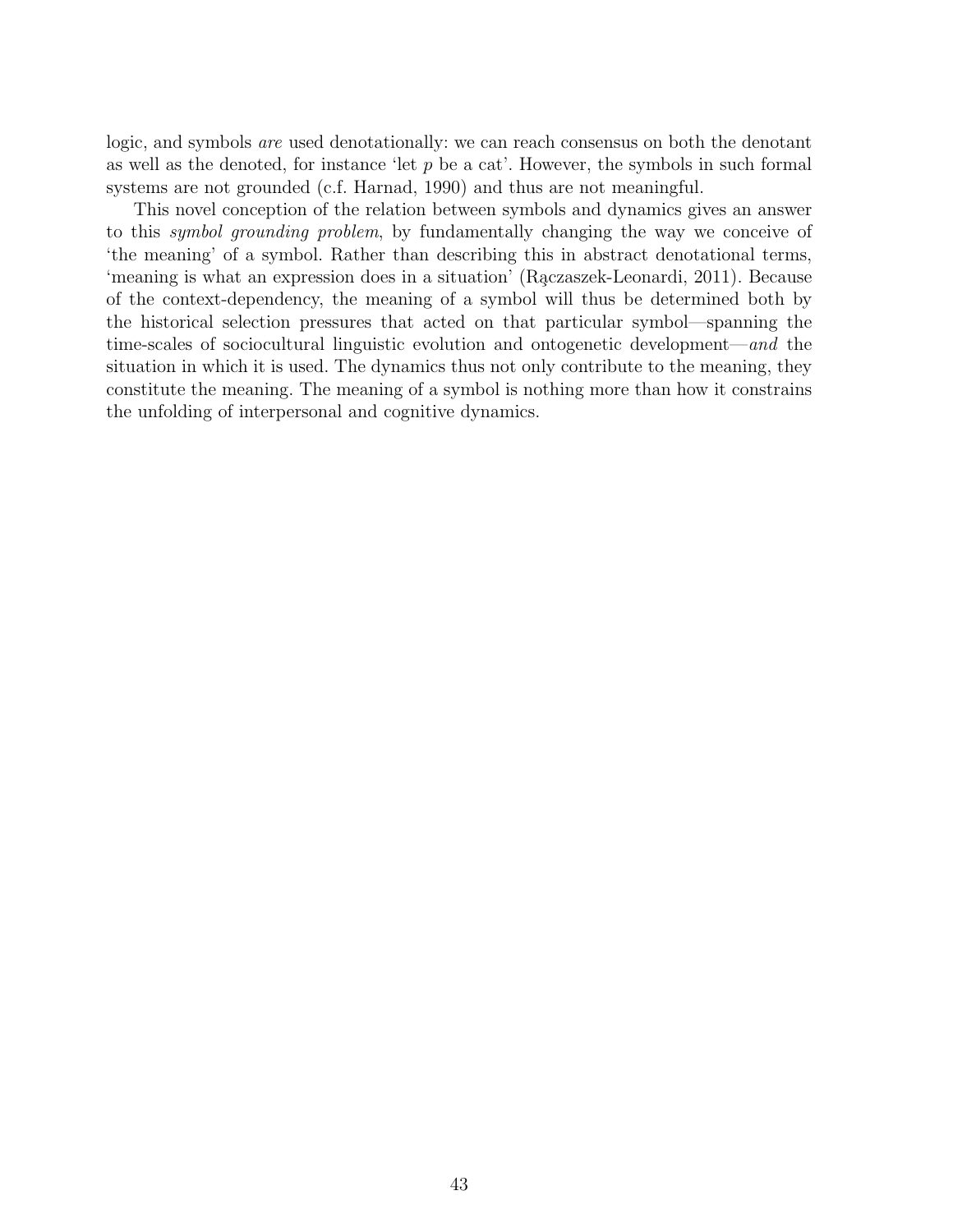# 5 Conclusion

In this Thesis, I have argued against the idea that our linguistic abilities can be characterised by conceiving of language as a collection of symbols which have specifiable meanings and determinate denotational content. Language is rather an extension of social behaviour, based on associative abilities rather than denotation. Language is something we do. Second-order symbols emerge from first-order languaging, which is the dynamic unfolding of social interaction processes. Their meaning is not specifiable without reference to the cognitive and interpersonal dynamics from which they arose, as they can only constrain those dynamics that are present. To think of language as consisting of the concrete symbols of natural language, that is, to give up the idea that symbols encode mental representations, therefore entails that no principled distinction can be made between aspects of our behaviour that are linguistic, and aspects that are not: language is a radically heterogeneous phenomenon. It allows us to coordinate our behaviour, and derivatively, our thinking, in ways that are unattainable for non-verbal creatures. As our linguistic abilities are only made possible by these second-order symbols that were forged on timescales that transcend our own lifetimes, language is a non-local phenomenon. Learning to talk is therefore not merely an individual achievement, but is better described as a person adapting to an ecological niche which is formed by the linguistic behaviour of others.

This conceptual shift in thinking about language mirrors the conceptual shift that Radical Enactivism proposes for basic cognition. We have to substitute a static description in terms of representational symbols for an explanation which takes the unfolding of dynamics of a situation into account, in order to do justice to both basic as well as linguistic cognition. The representationalist model is thus not only unable to explain our basic cognition, it is also insufficient for explaining our linguistic abilities. It is only when we relinquish this model—which is based on notions of truth and logic (computation) completely that we can unlock Enactivism's full potential. This entails that, just as when we consider basic cognition we ought to opt Radical Enactivism over conservative Enactivism, when we consider language we ought to opt for Really Radical Enactivism over Radical Enactivism. Only by becoming truly radical, that is, by a root and branch denial of the model that wishes to explain our thinking in terms of abstract context-invariant symbols that represent, can we do justice to the complex phenomena that the dynamic unfolding of our thinking is.

In the rest of this closing Section, I look into what relinquishing this model entails for the our understanding of language, and how this Really Radical account differs from Hutto's Radical Enactivist approach.

The core of language is neither truth nor representation. As Hacker (2014) notices, in his words, the *meaning-calculus view of language* has lost track of what it means to give the meaning of a symbol. Remember that Hutto states that the relevant state of affairs has to be picked out disquotationally. The reason for doing so is ascertaining whether a particular sentence is true or false. Thus we say that ""p" is true in  $\mathcal L$  iff p', or to give a concrete example: "'Roses are red' is true in English iff roses are red'. But this tells us exactly nothing about what 'Roses are red' means in any ordinary sense of the word. In Hacker's (2014, §3) words, reiterating a person's words will not tell us anything about the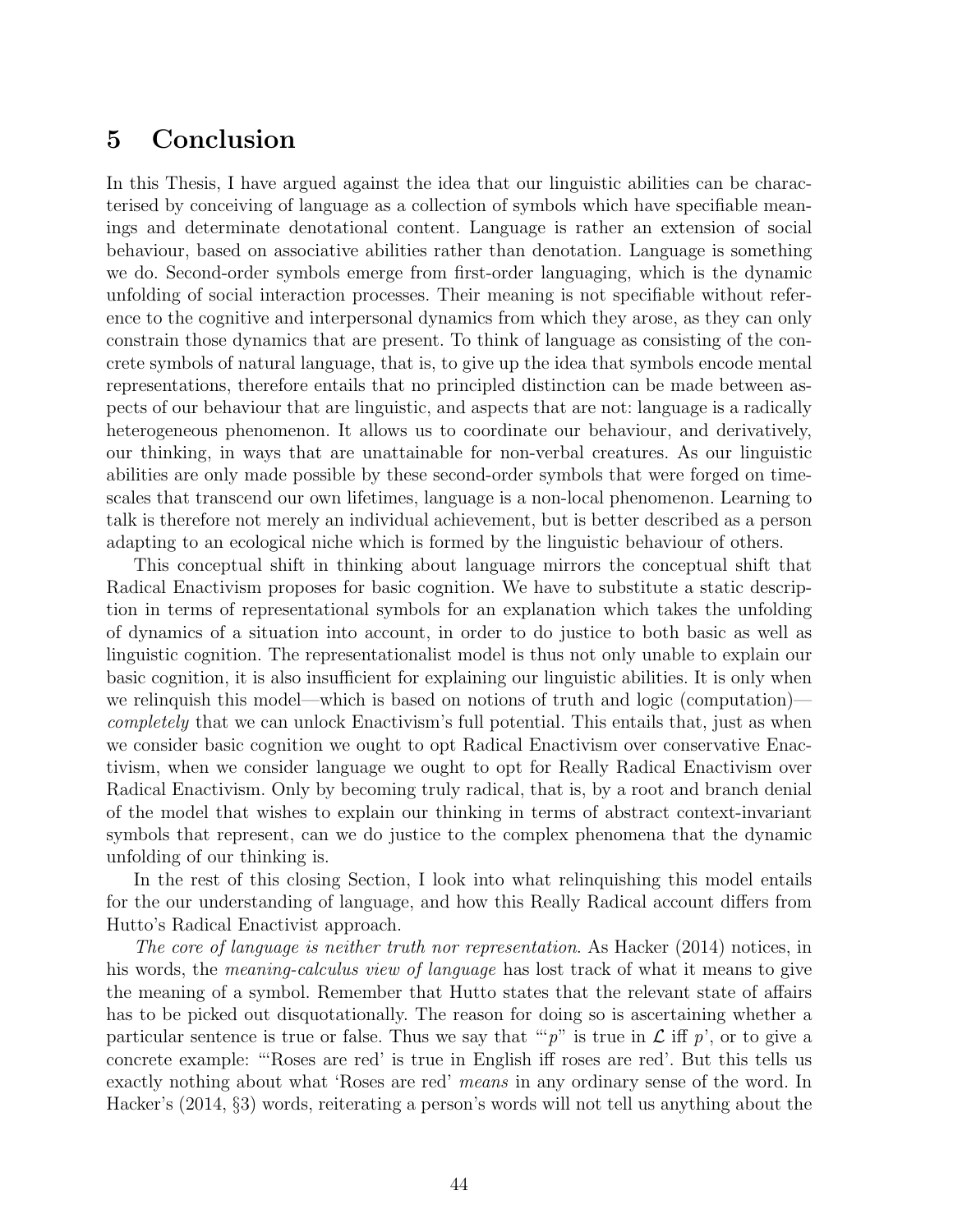meaning of them, 'any more than Englishman can make themselves better understood abroad by loudly repeating what they said'.

But it is this very process of reiteration that lays at the basis of the questionable reification of linguistic symbols. It is only when we direct our attention at the symbols that we use in acts of languaging, and we can find no other way of talking about them then by quoting them, that the illusion of a single conceptual core—'the meaning'—of a word arises. However, by trying to specify this meaning in terms of truth and logic, that is, in terms of denotation and logical geographies, we tend to lose sight of what we normally mean by the meaning of a word. When I ask a person what he means by his words, I expect him to answer me in words that differ from the ones he originally used, and to enlighten me by given an analogy, an example, drawing something on a piece of paper, miming, etc.

Once we define the meaning of a symbol as the socioculturally selected constraining of first-order interpersonal and cognitive dynamics, we can see that denoting is not a primitive linguistic operation, but one of the things we can do with language. By thus letting go of truth and representation as the primary driving forces behind our linguistic abilities, we also evade the strict distinction between linguistic and non-linguistic aspects of our behaviour. Languaging together is a heterogeneous set of activities that encompass much more than the mere exchange of symbols.

Language is not an individual achievement. Language is not something that we do by ourselves, like breathing. It is something we do together. In languaging together, we enlist everything that we can in order to communicate. Even when these dynamics are artificially removed—by relying for instance on techniques such as the written word—and it seems as though we can only rely on the linguistic symbols themselves, our efforts to make sense of what we encounter still evoke a history of previous encounters. As a non-local phenomenon, a concrete act of languaging, such as reading, talking, and even 'talking to oneself'—that is, thinking—marks an ontogenetic and sociocultural history. Even in our most intimate thinking, there is thus 'always an anonymous third party present' (Døør, 1998, 40, as cited in Steffensen (2011)). Once we realise that linguistic symbols are not encodings for mental representations, but socioculturally selected constraints on first order languaging, we have to conclude that our thoughts are never solely our own.

For although language greatly enhances our possibilities, it also constrains them. The words we use determine what we can say. The linguistic ecological niche in which we are born is already structured in remarkably complex ways. By acknowledging these structuring selection forces on language that extend beyond ourselves, we let go of the last vestiges of the default internalist assumption, according to which thinking is something which happens exclusively in our minds. Language and its meaning is therefore not properly localisable in an individual using a language—understood as a stable system of abstract and context-invariant symbols—as Hutto's idea of radical interpretation as an intensionality test could lead us to believe. It is a spatio-temporally extended phenomenon which we keep alive (the seizing to be of a particular language is known for instance as language death, linguistic extinction or even linguicide) through re-enacting it in concrete acts of languaging, and which constantly evolves in order to provide answers to new problems we encounter. Our linguistic abilities simply cannot be seen in separation of these larger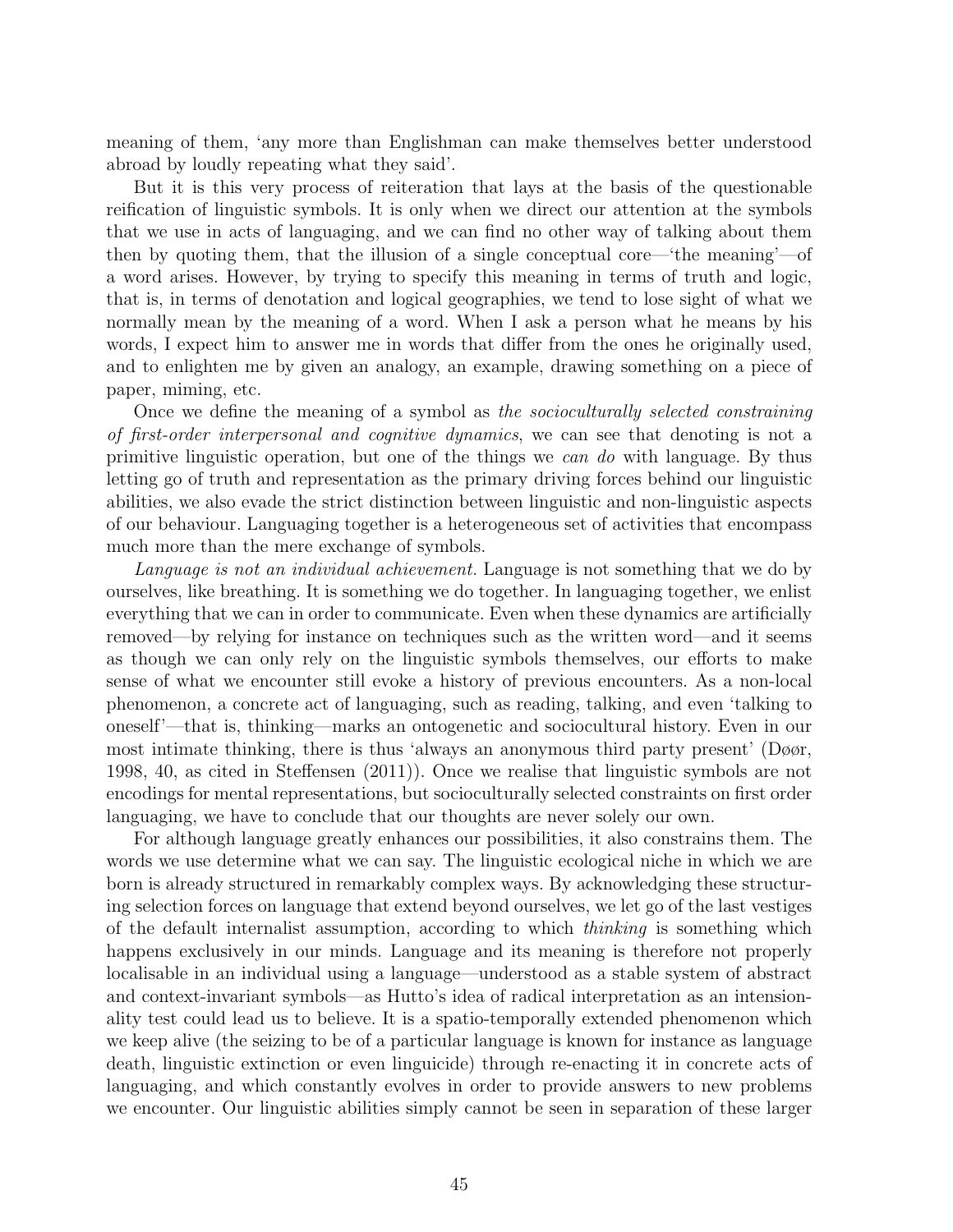time-scales. A child that grows up with no human contact does not learn to speak its own language; it remains mute.

By focussing only on the symbolic aspects of language, and explaining them in terms of representation and truth, Hutto paints a picture of language that leaves us with the same problem that Enactivism originally diagnosed in Cognitivism. For just as the founders of Enactivism realised that classical Cognitivism had 'virtually nothing to say about what it means to be human in everyday, lived situations' (Varela et al., 1991, xv), we have seen that Hutto's account of our linguistic abilities has virtually nothing to say about what it means to actually talk to another person. To make contact with the phenomenon of language anew, we have to look at what actually goes on in the dynamic unfolding of concrete acts of languaging. This entails to give up notions such as 'the meaning of a word' and 'the proposition expressed by a sentence'. Once we realise that words are no more than guiding pieces of voicing, we have no choice but to be really radical in our denial of both representationalism and intellectualism, that is, we have to opt for Really Radical Enactivism.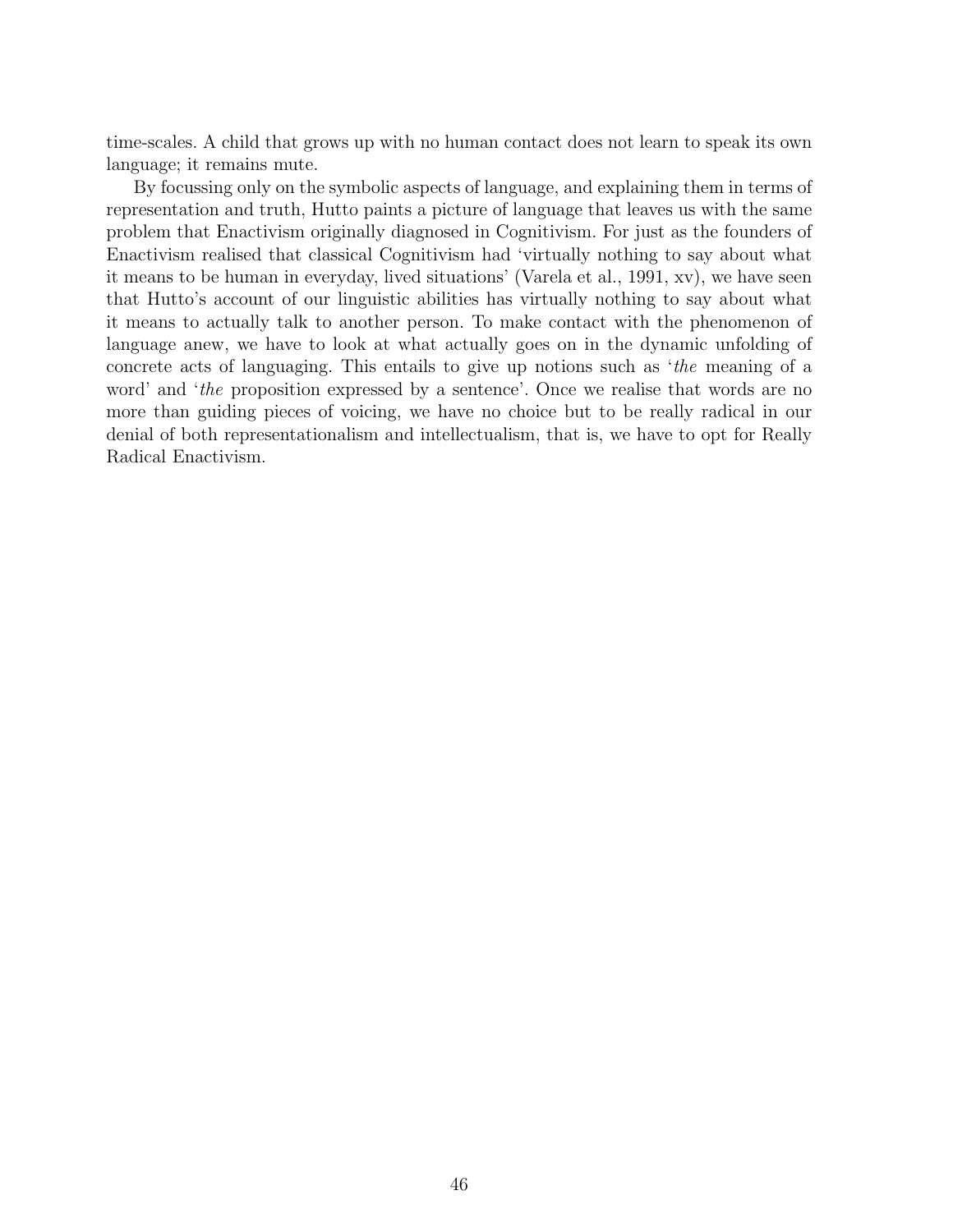# References

- Bottineau, D. (2010). Language and enaction. In J. Stewart, O. Gapenne, & E. Di Paolo (Eds.) Enaction: Towards a New Paradigm for Cognitive Science, (pp. 267—306). Cambridge, MA: The MIT Press.
- Cosmelli, D., & Thopson, E. (2010). Embodiment or envatment?: Reflections on the bosily basis of consciousness. In J. Stewart, O. Gapenne, & E. Di Paolo (Eds.) Enaction: Towards a New Paradigm for Cognitive Science, (pp. 361—386). Cambridge, MA: The MIT Press.
- Cowley, S. J. (2009). Langauge flow: Opening the subject. Cognitive Semiotics,  $\lambda$ , 63—91.
- Cowley, S. J. (2011a). Distributed langauge. In S. Cowley (Ed.) Distributed Language, (pp. 185—210). Amsterdam/Philadelphia: John Benjamins.
- Cowley, S. J. (2011b). Taking a language stance. Ecological Psychology, 23 , 1—25.
- Davidson, D. (1986). A nice derangement of epitaphs. In E. Lepore (Ed.) Truth and Interpretation: Perspectives on the Philosophy of Donald Davidson., (pp. 433—446). Oxford: Basil Blackwell.
- Davidson, D. (1990). The structure and content of truth. *Journal of Philosophy*,  $LXXXVIII(6)$ , 279—328.
- Davidson, D. (1991). Three varieties of knowledge. In P. Griffiths (Ed.) A.J. Ayer: Memorial Essays., (pp. 153—166). Cambridge, Ma.: Cambridge University Press.
- Dennett, D. C. (1987). The Intentional Stance. Cambridge, MA.: The MIT Press.
- Dennett, D. C. (1991). *Consciousness Explained*. New York: Little Brown and Co.
- Dennett, D. C. (1998). Reflections on language and mind. In P. Carruthers, & J. Boucher (Eds.) Language and Thought: Interdisciplinary Themes, (pp. 284—294). Cambridge, Ma.: Cambridge University Press.
- Di Paolo, E. A., Rohde, M., & De Jaegher, H. (2010). Horizons for the enactive mind: Values, social interaction, and play. In J. Stewart, O. Gapenne, & E. Di Paolo (Eds.) Enaction: Towards a New Paradigm for Cognitive Science, (pp. 33—88). Cambridge, MA: The MIT Press.
- Di Pellegrino, G., Fadiga, E., Fogassi, I., Gallese, V., & Rizzolatti, G. (1992). Understanding motor events: a neurophysiological study. Experimental Brain Research, 91 , 176–180.
- Døør, J. (1998). Moralske Meditationer. To Essays. Odense: Odense Universitet.
- Dretske, F. (1988). Explaining Behavior: Reasons in a World of Causes. The MIT Press.
- Frankish, K. (2004). Mind and Supermind. Cambridge, Ma.: Cambridge University Press.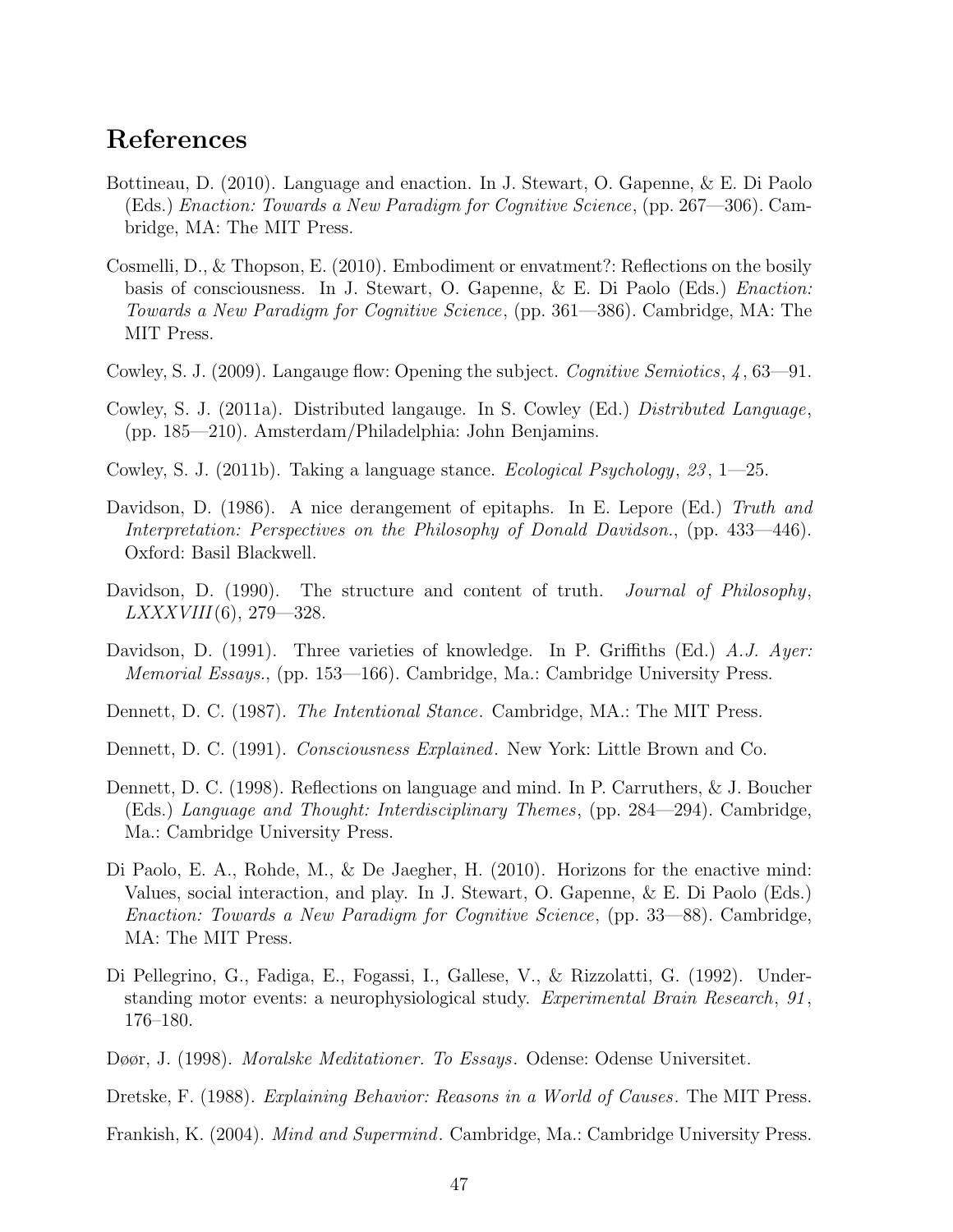Hacker, P. M. S. (2014). Two conceptions of language. *Erkenntnis*, *online*, n.p.

- Harnad, S. (1990). The symbol grounding problem. *Physica D, 42,* 335–346.
- Heidegger, M. (1927). Being and Time. Oxford: Basil Blackwell. Translated by J. Macquarrie and E. Robinson, 1967.
- Hurley, S. (1998). Consciousness in Action. Cambridge, MA.:Harvard University Press.
- Hutchins, E. (1995). Cognition in the Wild. Cambridge, MA: The MIT Press.
- Hutto, D. D. (1999). The Presence of Mind. Philidelphia/Amsterdam: John Benjamins.
- Hutto, D. D. (2000). Beyond Physicalism. Philidelphia/Amsterdam: John Benjamins.
- Hutto, D. D. (2005). Knowing what? radical versus conservative enactivism. Phenomenology and the Cognitive Sciences, 4 , 389—405.
- Hutto, D. D. (2006a). Against passive intellectualism: Reply to crane. In R. Menary (Ed.) Radical Enactivism: Intentionality, Phenomenology and Narrative, (pp. 121— 150). Amsterdam/Philadelphia: John Benjamins.
- Hutto, D. D. (2006b). Both bradley and biology: Reply to rudd. In R. Menary (Ed.) Radical Enactivism: Intentionality, Phenomenology and Narrative, (pp. 81—105). Amsterdam/Philadelphia: John Benjamins.
- Hutto, D. D. (2006c). Embodied expectations and extended possibilities: Reply to goldie. In R. Menary (Ed.) Radical Enactivism: Intentionality, Phenomenology and Narrative, (pp. 157—178). Amsterdam/Philadelphia: John Benjamins.
- Hutto, D. D. (2006d). Four herculean labours: Reply to hobson. In R. Menary (Ed.) Radical Enactivism: Intentionality, Phenomenology and Narrative, (pp. 185—222). Amsterdam/Philadelphia: John Benjamins.
- Hutto, D. D. (2006e). Unprincipled engagement: Emotional experience, expressions and response. In R. Menary (Ed.) Radical Enactivism: Intentionality, Phenomenology and Narrative, (pp. 13—38). Amsterdam/Philadelphia: John Benjamins.
- Hutto, D. D. (2008). Folk Psychological Narratives: The Sociocultural Basis of Understanding Reasons. Cambridge, Ma.: The MIT Press.
- Hutto, D. D. (2011). Philosophy of minds new lease on life: autopoietic enactivism meets teleosemiotics. Journal of Consciousness Studies, 18 (5-6), 44—64.
- Hutto, D. D. (2013). Radically enactive cognition in our grasp. In The Hand, an Organ of the Mind: What the Manual Tells the Mental, (pp. 227—252). Cambridge, MA.: The MIT Press.
- Hutto, D. D., & Myin, E. (2013). Radicalizing Enactivism. Basic Minds without Content. Cambridge, Ma.: The MIT Press.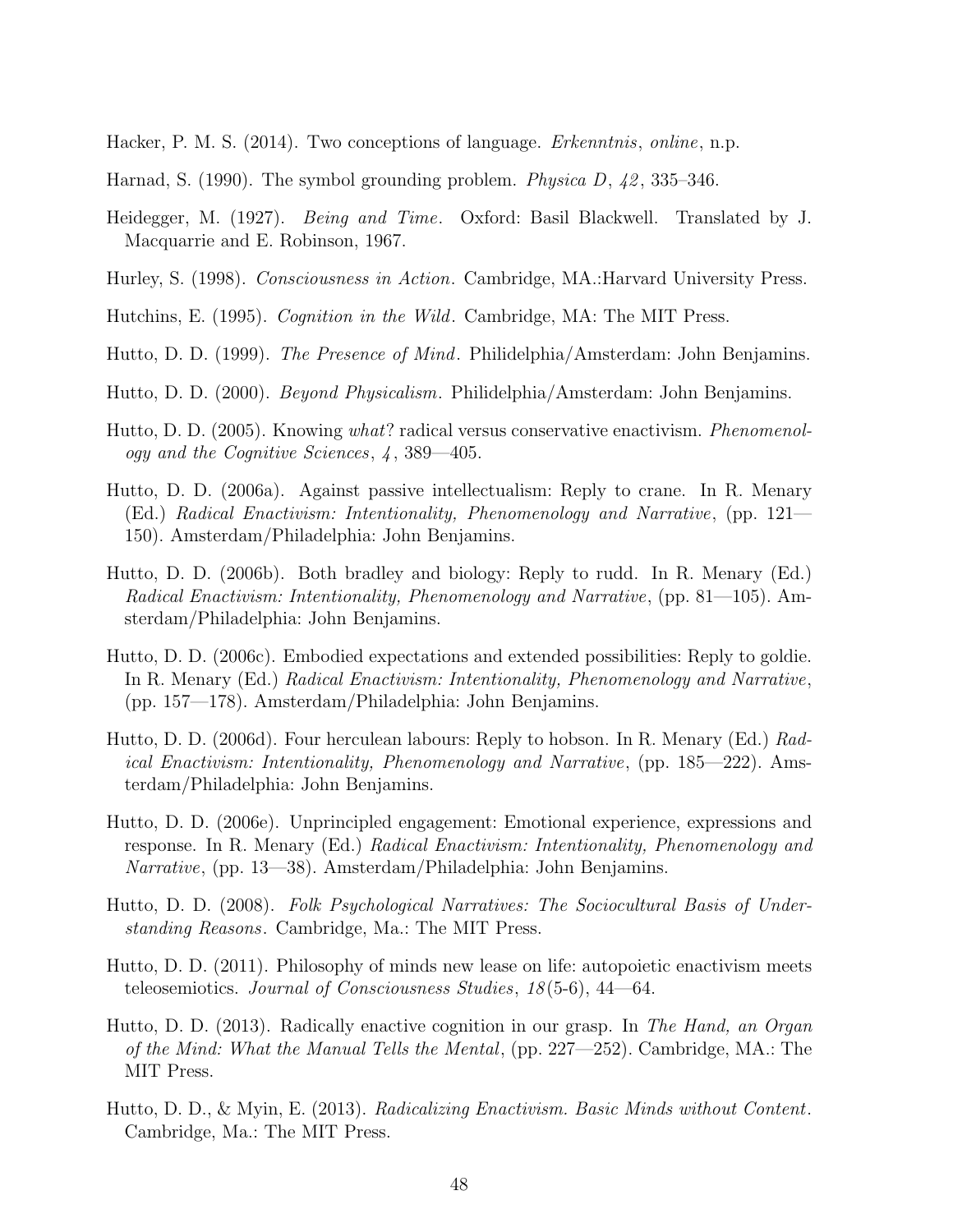- Kiverstein, J., & Clark, A. (2009). Mind, embodied, embedded, enacted: One church or many? *Topoi*,  $28, 1-7$ .
- Kravchenko, A. V. (2007). Essential properties of language, or, why language is not a code. Language Sciences, 29 , 650—671.
- Linell, P. (2005). The Written Language Bias in Linguistics: Its Nature, Origins and Transformations. London: Routledge.
- Love, N. (2004). Cognition and the language myth. Language Sciences, 26, 525–544.
- Maturana, H. R. (1970). Biology of cognition. Urbana: University of Illinois.
- Maturana, H. R. (1975). The organization of the living: A theory of the living organization. International Journal of Man-Machine Studies, 7(3), 313–332.
- Maturana, H. R. (1978). Biology of language: The epistemology of reality. In G. A. Miller, & E. Lenneberg (Eds.) Psychology and Biology of Language and Thought: Essays in Honor of Eric Lenneberg, (pp. 27—63). New York: Academic Press.
- Maturana, H. R., & Varela, F. J. (1987). The tree of knowledge: The biological roots of human understanding. Boston: Shambhala Publications.
- Menary, R. (2006). What is radical enactivism? In R. Menary (Ed.) Radical Enactivism: Intentionality, Phenomenology and Narrative, (pp. 1—12). Amsterdam/Philadelphia: John Benjamins.
- Menary, R. (2010). Introduction to the special issue on 4e cognition. *Phenomenology and* the Cognitive Sciences, 9, 459—463.
- Millikan, R. G. (2005). Language: A Biological Model. Oxford University Press.
- Myin, E., & Zahidi, K. (2012). Het bereik van het mentale. van uitgebreid naar omvattend geheugen (the extent of mind. from extended to extensive memory). Tijdschrift voor Filosofie, 74 , 103—127.
- Noë, A. (2004). Action in Perception. Cam.
- Noë, A. (2009). Out of our Heads. Hill and Wang.
- Putnam, H. (1967). Psychological predicates. In W. H. Capitan, & D. D. Merrill (Eds.) Art, Mind, and Religion, (pp. 37—48). University of Pittsburgh Press.
- Ramsey, W. (2007). Representation Reconsidered. Cambridge, MA.: Cambridge University Press.
- Ratcliffe, M. (2009). There are no folk psychological narratives. Journal of Consciousness Studies,  $16(6-7)$ , 379-406.
- Raczaszek-Leonardi, J. (2009). Symbols as constraints: The structuring role of dynamics and self-organization in natural language. Pragmatics & Cognition,  $17(3)$ , 653-676.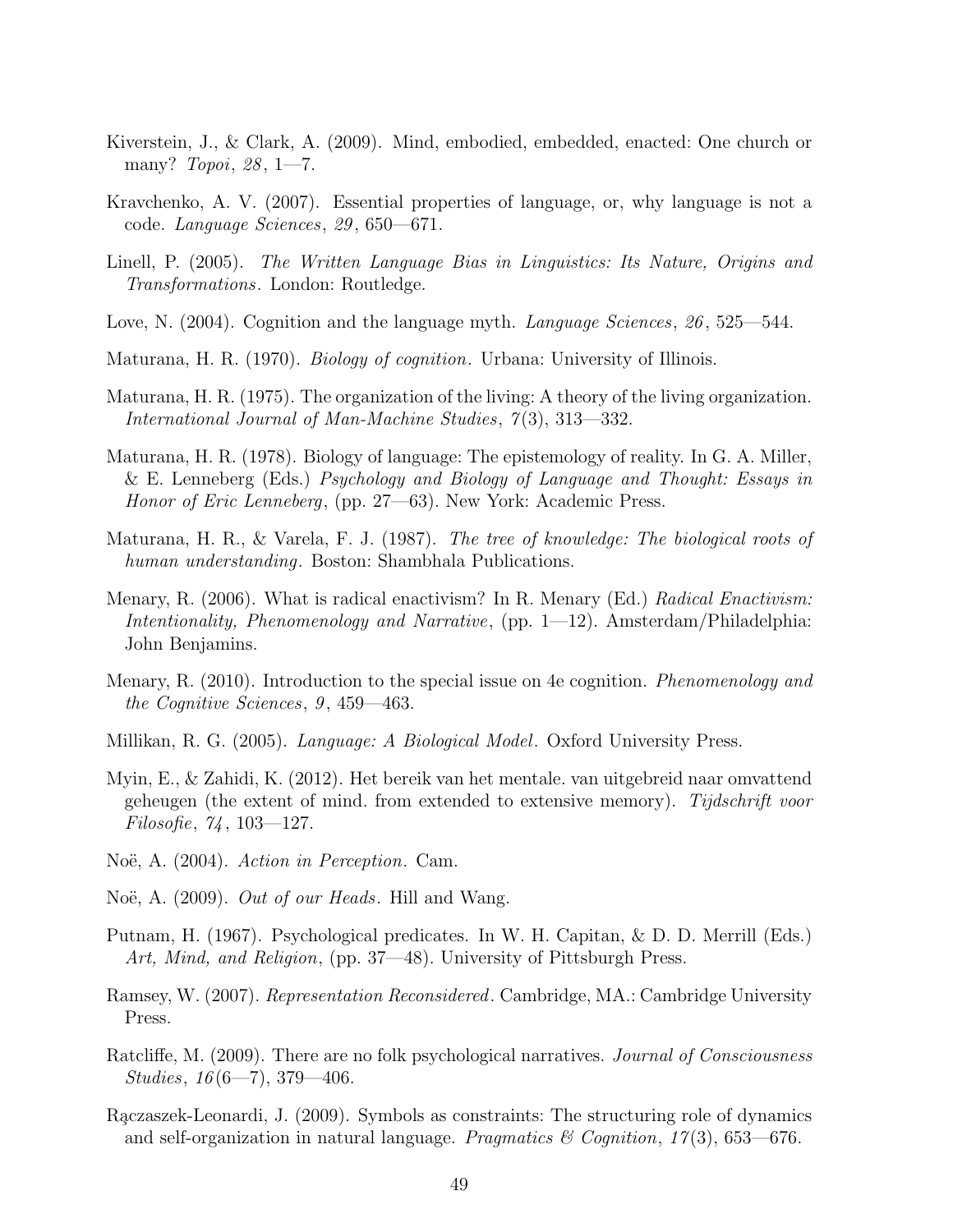- Raczaszek-Leonardi, J.  $(2011)$ . Language as a system of replicable constraints. In Laws, Language and Life: Howard Pattee's classic papers on the physics of symbols, (pp. 295— 333). Dordrect: Springer.
- Rączaszek-Leonardi, J., & Kelso, J. A. S. (2008). Reconciling symbolic and dynamic aspects of language: Toward a dynamic psycholinguistics. New Ideas in Psychology,  $26(2), 193 - 207.$
- Rudd, A. (2006). Unnatural feelings: A non-naturalististic perspective on the emotions. In R. Menary (Ed.) Radical Enactivism: Intentionality, Phenomenology and Narrative, (pp. 65—80). Amsterdam/Philadelphia: John Benjamins.
- Savage-Rumbaugh, S., & Lewin, R. (1994). Kanzi: The Ape at the Brink of the Human Mind. John Wiley & Sons, Inc.
- Shanker, S. G., & King, B. J. (2002). The emergence of new a paradigm in ape language research. Behavioral and Brain Sciences, 25 , 605—656.
- Steffensen, S. V. (2011). Beyond mind: An extended ecology of languaging. In S. Cowley (Ed.) Distributed Language, (pp. 185—210). Amsterdam/Philadelphia: John Benjamins.
- Stewart, J. (2010). Foundational issues in enaction as a paradigm for cognitive science: From the origin of life to consciousness and writing. In J. Stewart, O. Gapenne, & E. Di Paolo (Eds.) Enaction: Towards a New Paradigm for Cognitive Science, (pp. 1—32). Cambridge, MA.: The MIT Press.
- Thibault, P. (2011). First-order languaging dynamics and second-order language: The distributed language view. *Ecological Psychology*, 23, 1—36.
- Thompson (2005). Sensorimotor subjectivity and the enactive approach to experience. Phenomenology and the Cognitive Sciences, 4 (4), 407—427.
- Thompson, E. (2007). Mind in life. Cambridge, MA: Harvard University Press.
- Torrance, S. (2006). In search of the enactive: Introduction to special issue on enactive experience. Phenomenology and the Cognitive Sciences,  $\lambda(4)$ , 357–68.
- Trevarthen, C. B. (1968). Two mechanisms of vision in primates. Psychologische Forschung, 31 , 299–337.
- van Elk, M., Slors, M., & Bekkering, H. (2010). Embodied language comprehension requires an enactivist paradigm of cognition. Frontiers in Psychology,  $1(234)$ ,  $1-9$ .
- Varela, F. J. (1995). The re-enchantment of the concrete: Some biological ingredients for a nouvelle cognitive science. In L. Steels,  $\& R$ . Brooks (Eds.) The Artificial Life Route to Artificial Intelligence, (pp.  $11-22$ ). Hove, UK: Lawrence Erlbaum Associates.
- Varela, F. J., Thompson, E., & Rosch, E. (1991). The Embodied Mind: Cognitive Science and Human Experience. Cambridge, MA: The MIT Press.